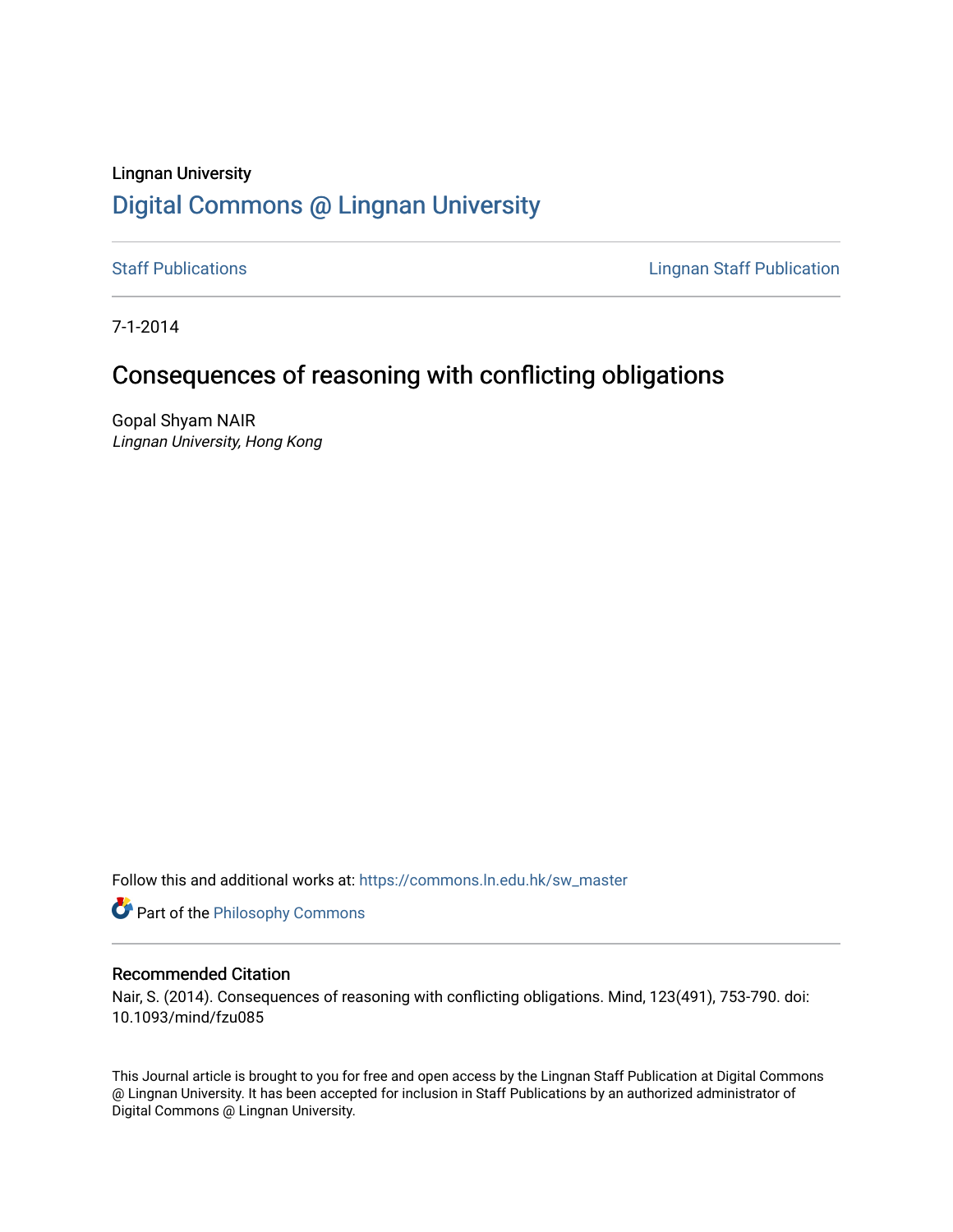# **Consequences of Reasoning with Conflicting Obligations**

# SHYAM NAIR

University of Southern California

## gnair@usc.edu

Since at least the 1960s, deontic logicians and ethicists have worried about whether there can be normative systems that allow conflicting obligations. Surprisingly however, little direct attention has been paid to questions about how we may reason with conflicting obligations. In this paper, I present a problem for making sense of reasoning with conflicting obligations and argue that no deontic logic can solve this problem. I then develop an account of reasoning based on the popular idea in ethics that reasons explain obligations and show that it solves this problem.

## **0. Introduction**

 Since at least the 1960s, deontic logicians and ethicists have worried about whether there can be normative systems that allow conflicting obligations (Brink 1994, Chellas 1980, Gowans 1987b, Lemmon 1962, Marcus 1980, McConnell 2010, Pietroski 1993, Sinnott-Armstrong 1988, van Fraassen 1973, Williams 1965). Many of these worries stem from problems that show a tension between a normative system allowing conflicting obligations and plausible logical principles for such a system. This has led to a rich literature in deontic logic concerned with developing logics that allow conflicting obligations while still validating a number of desirable inferences (Goble 2009, Hansen 2005, Horty 2003, McNamara 2004, van der Torre and Tan; Goble forthcoming provides a survey).

 On the other hand, issues concerning how we may reason with conflicting obligations have received little direct attention. This is somewhat surprising because cases that illustrate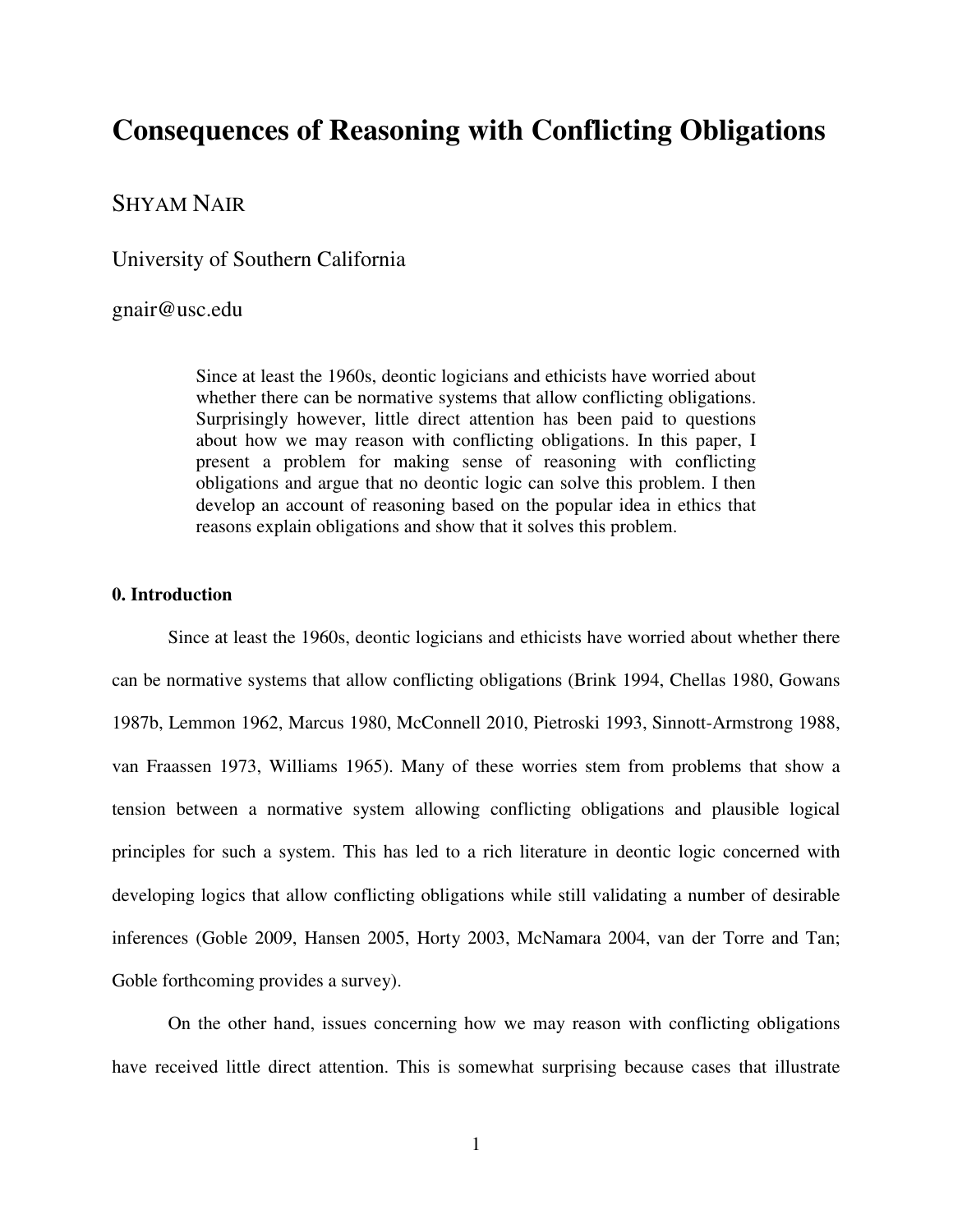compelling patterns of reasoning have been an important source of evidence about what the correct principles of deontic logic are. And while these cases certainly are a good source of evidence about this, they provide even more direct evidence for what the principles of good reasoning are.

 For example, consider the case of Smith, a citizen of a just country. Smith's country requires him to fight in the army or perform alternative public service. So Smith ought to fight or serve. Smith is also deeply religious. Smith's religion is committed to pacifism so it requires him not to fight. So Smith ought not to fight. Given that Smith ought to fight or serve and that Smith ought not to fight, we may conclude that Smith ought to serve (cf. van Fraassen 1973, p. 18; Horty 1993, p. 73; Goble 2004, p. 80).<sup>1</sup>

 In Smith's case, it is good reasoning to conclude 'Smith ought to serve' from 'Smith ought to fight or serve' and 'Smith ought not to fight'. This means (perhaps among other things) that if we permissibly believe that Smith ought to fight or serve, permissibly believe that Smith ought not to fight, and come to believe that Smith ought to serve by competently reasoning from these beliefs, we permissibly believe that Smith ought to serve.<sup>2</sup> More generally, Smith's case illustrates that the pattern of reasoning from 'it ought to be that *a* or *b*' and 'it ought to be that not

 $<sup>1</sup>$  In this case the obligation to fight or serve is based on the law and the obligation to not fight is based on religious</sup> commitments while the resulting obligation to serve is not solely based on either of these sources. So while some cases in which obligations derive from different sources involve 'ought's with different meanings, Smith's case shows that other cases involve 'ought's with the same meaning and that there are patterns of good reasoning concerning these kinds of 'ought's (cf. Goble forthcoming, pp. 112–13). My discussion in this paper only applies to this second kind of case involving 'ought's with the same meaning. Thanks to the referee who pressed me to be clear about this.

 $2^2$  So, as I am thinking of it, the reasoning we may do in Smith's case is a mental process that starts with two beliefs and concludes in the formation of another belief. In this paper, I focus exclusively on reasoning with qualitative beliefs understood in this way.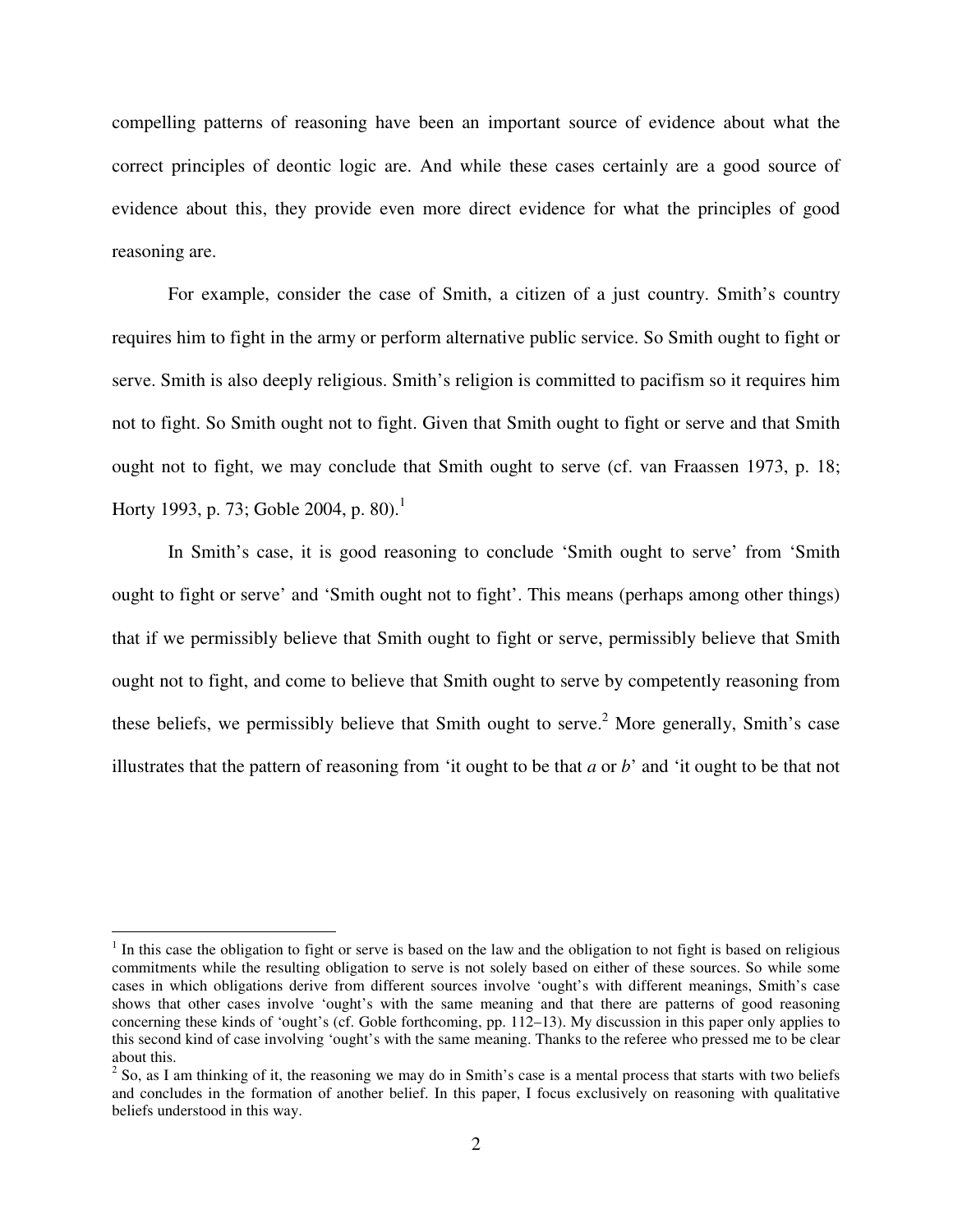$a'$  to 'it ought to be that  $b'$  is a pattern of good reasoning.<sup>3</sup> This pattern of good reasoning involves performing disjunctive syllogism 'under several "ought"s'.

 We can illustrate another pattern of good reasoning by considering the following case concerning a speeding law. The law sets the speed limit on major streets at fifty miles per hour. So drivers ought to drive less than fifty miles per hour. Given that drivers ought to drive less than fifty miles per hour, we may conclude that drivers ought to drive less than one hundred miles per hour (cf. Cariani forthcoming, n. 1).

 In this speeding law case, it is good reasoning to conclude 'Drivers ought to drive less than one hundred miles per hour' from 'Drivers ought to drive less than fifty miles per hour'. More generally, the speeding law case illustrates that the pattern of reasoning from 'it ought to be that *a*' to 'it ought to be that *b*' when *a* entails *b* is a pattern of good reasoning.

 Having used these two cases to identify two principles of good reasoning, we are now in a position to see why it is worthwhile to pay attention to issues concerning reasoning about conflicting obligations. It is worth paying attention because these two principles suggest that we cannot fruitfully reason with conflicting obligations.

 To see this, let us begin by supposing that there are conflicting obligations. In particular, let us assume that it ought to be that *a* and that it ought to be that not *a*. According to the second principle of reasoning that we identified, we may conclude 'it ought to be that *a* or *b*' from 'it ought to be that *a*' because *a* or *b* follows from *a*. Next according to the first principle of reasoning that we identified, we may perform disjunctive syllogism 'under several "ought"s'. So we may conclude 'it ought to be that *b*' from 'it ought to be that not *a*' and 'it ought to be that *a* or *b*'. Thus, our principles of reasoning taken together look to entail that we may reason from

<sup>&</sup>lt;sup>3</sup> For simplicity, I assume 'ought' and 'obligation' are roughly synonymous and I assume 'ought' is an unary operator on sentences. While both of these assumptions are controversial, the issues involved in these controversies are orthogonal to the central issues of this paper.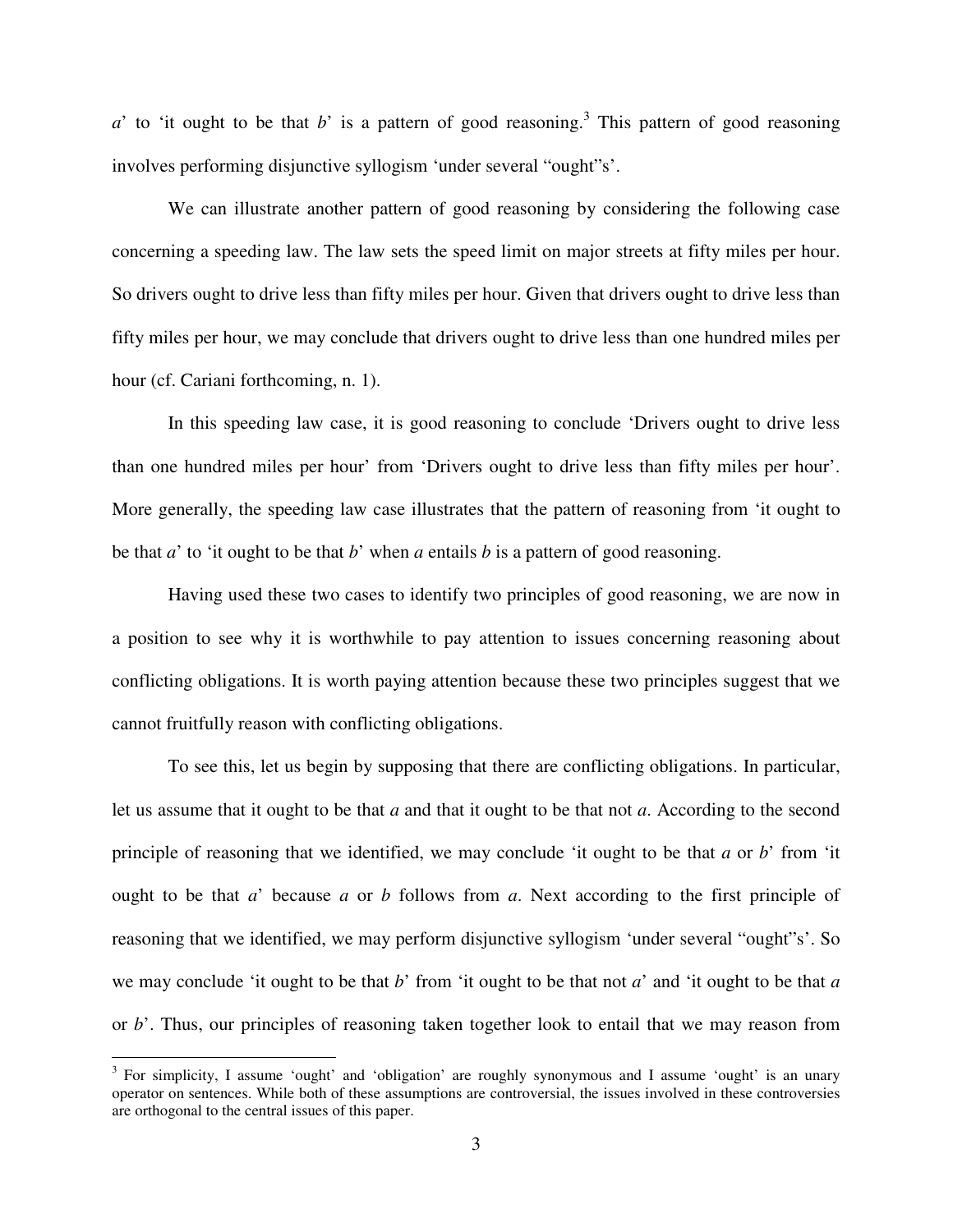conflicting obligations—'it ought to be that *a*' and 'it ought to be that not *a*'—to an explosion of obligations—'it ought to be that *b*' for any *b*.

 This result suggests that we cannot fruitfully reason with conflicting obligations. Reasoning that leads to explosion would be fruitless because agents who engage in such reasoning would be committed to thinking that there is no important distinction between claims of which it is true that they ought to hold and those of which it is false. And since no interesting normative system fails to treat this distinction as important, the fact that reasoning with conflicting obligations commits us to treating this distinction as unimportant should make us reluctant to believe that there are conflicting obligations. More conservatively, even if we would like to allow for the abstract possibility that there can be conflicting obligations of some sort, the fact that we cannot fruitfully reason with them suggests that these kinds of obligations cannot play an important role in our lives.

 In short, it is worth paying attention to issues concerning reasoning because advocates of conflicting obligations have a problem making sense of how we may reason with such obligations. They face the problem of telling us how to reason with such obligations without reasoning explosively.

More generally, even those who do not believe in conflicting obligations have reason to be interested in this problem. This is because there are analogs of it for other important normative notions as well. For example, consider the notion of a reason. We can use Smith's case and the speeding law case to motivate analogous principles of reasoning for reasons by simply substituting 'there is a reason to do' for 'it ought to be that' in these cases and noticing that the resulting reasoning is intuitively acceptable. Since it is a platitude that reasons can conflict, this shows that everyone faces the problem of understanding how to reason with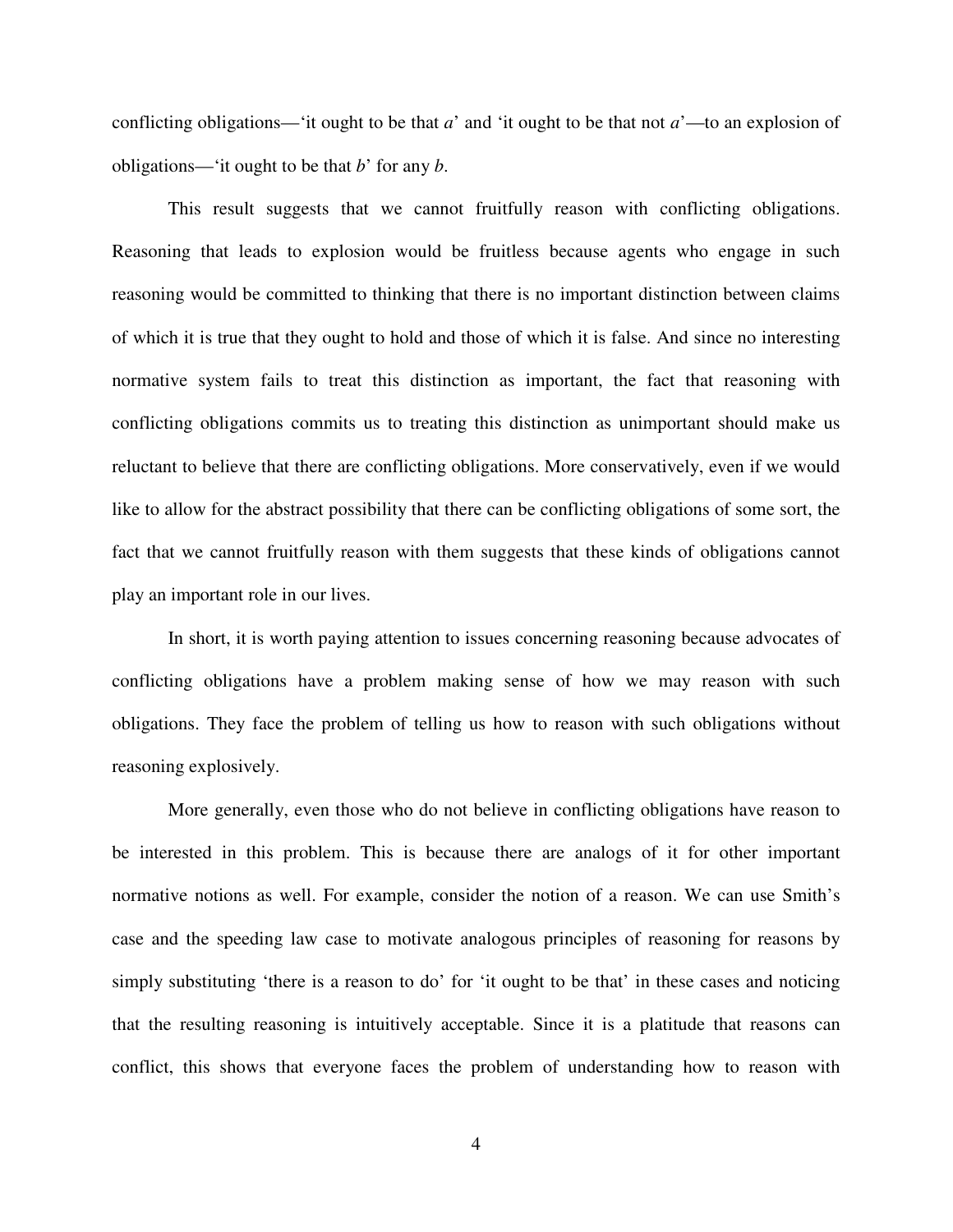normative notions that allow for conflicts (cf. Goble 2009, pp. 454–8). And the solution that I will develop in this paper can be generalized so that it applies to the notion of a reason. That said, this generalization will not be obvious and I will not have the space to present it here.<sup>4</sup> Instead, I will focus exclusively on the issue of conflicting obligations because it, unlike the issue of conflicting reasons, has been subject to considerable discussion.

 In particular, I will present an account of reasoning with obligations on behalf of the advocate of conflicting obligations. This account not only explains why explosive reasoning is bad reasoning but also explains why the reasoning in Smith's case and the speeding law case are pieces of good reasoning that are neither enthymematic (that is, reliant on a suppressed premiss) nor equivocating (that is, starting with an 'ought' that means one thing and ending with an 'ought' that means something else). The account is closely connected to the popular idea in ethics that reasons explain obligations and not only solves this problem, but also looks like a promising general theory of reasoning with conflicting obligations.

 In order to make the case for my account, I begin in section 1 by considering whether we can make use of the rich literature on conflicting obligations in deontic logic to solve our problem. I argue that no deontic logic can solve our problem based on two structural features of the logical consequence relation (cut and monotonicity). Having used this argument to reject the most obvious potential solutions to our problem, I turn to developing my own account. I begin by presenting the popular idea in ethics that reasons explain obligations in section 2. While this idea does not directly give us an account of reasoning, I show in section 3 how to develop a plausible account of reasoning with conflicting obligations that is closely connected to this popular idea. This account of reasoning solves our problem. And it does so, in part, by entailing that the 'reasoning consequence relation' does not share the structural features of the logical consequence

<sup>&</sup>lt;sup>4</sup> The key first component of this generalization is independently motivated in Nair MS-a.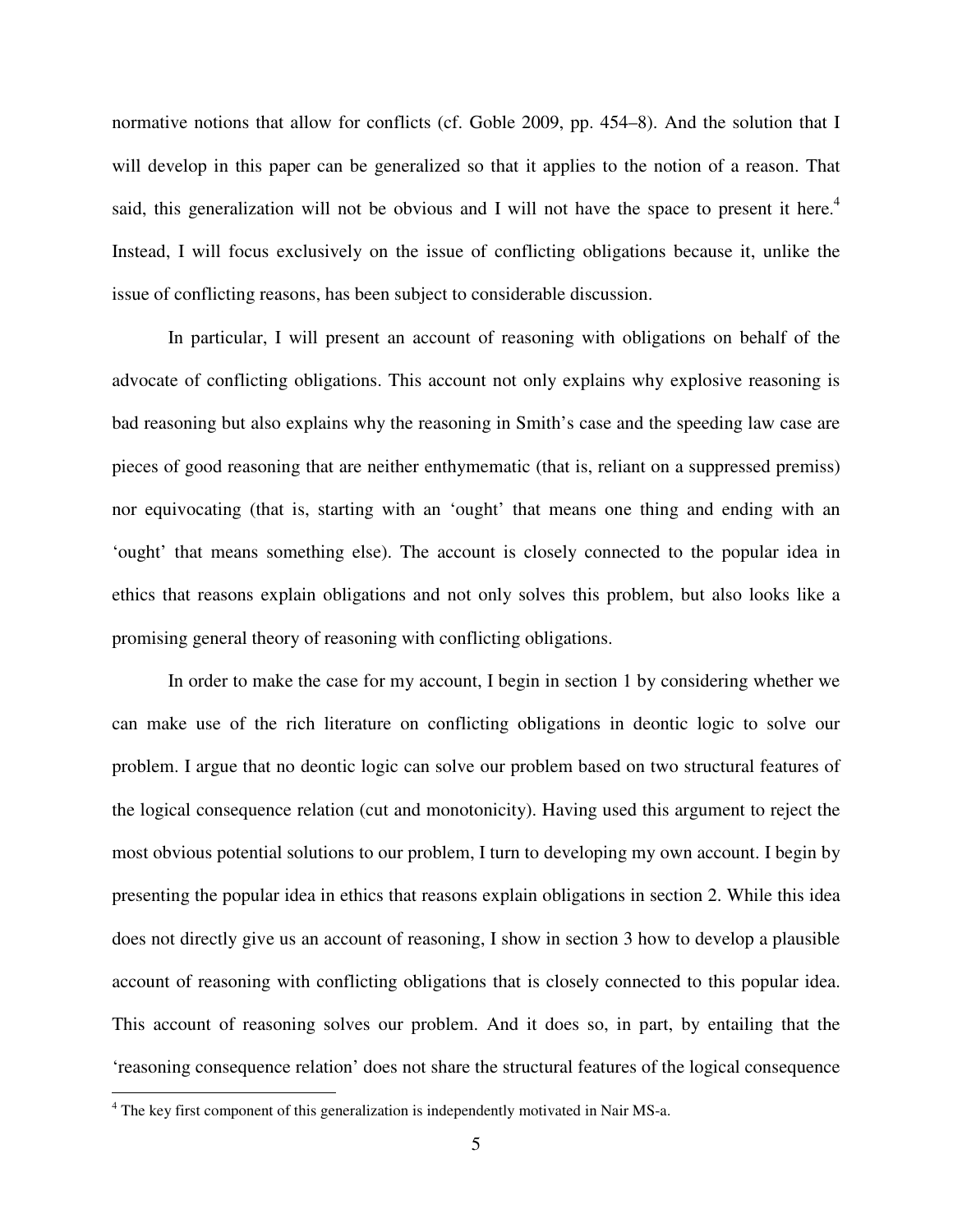relation. These are the main results of this paper. The remainder of the paper is dedicated to extending these ideas by looking at other problems about reasoning (Sect. 4), considering alternatives to my account (Sect. 5), and drawing an important moral about the bearing of my account of reasoning on issues in deontic logic (Sect. 6).

#### **1. Deontic logic and the problem**

 I began the paper by noting that substantial attention has been paid to the task of providing an adequate logic of conflicting obligation. I also noted that logicians have used cases that illustrate patterns of good reasoning like Smith's case and the speeding law case as an important source of evidence about what the correct principles of deontic logic are. It is unsurprising, then, that a problem analogous to the reasoning problem that I just presented has been discussed in this literature (Goble 2009, p. 459).

This suggests that a promising strategy to solve our problem about reasoning is to mine the resources of this rich literature in deontic logic. We might use one of the logics to provide an account of reasoning by claiming that we may reason in ways that correspond to valid inferences according to the logic of our choice. For this strategy to be successful, we would need to find a deontic logic that claims that the reasoning in Smith's case and the speeding law case correspond to valid inferences, but explosive reasoning does not.

 In this section, I argue that this seemingly promising strategy is actually hopeless: no deontic logic could say that the reasoning in Smith's case and the speeding law case correspond to valid inferences while the explosive reasoning does not.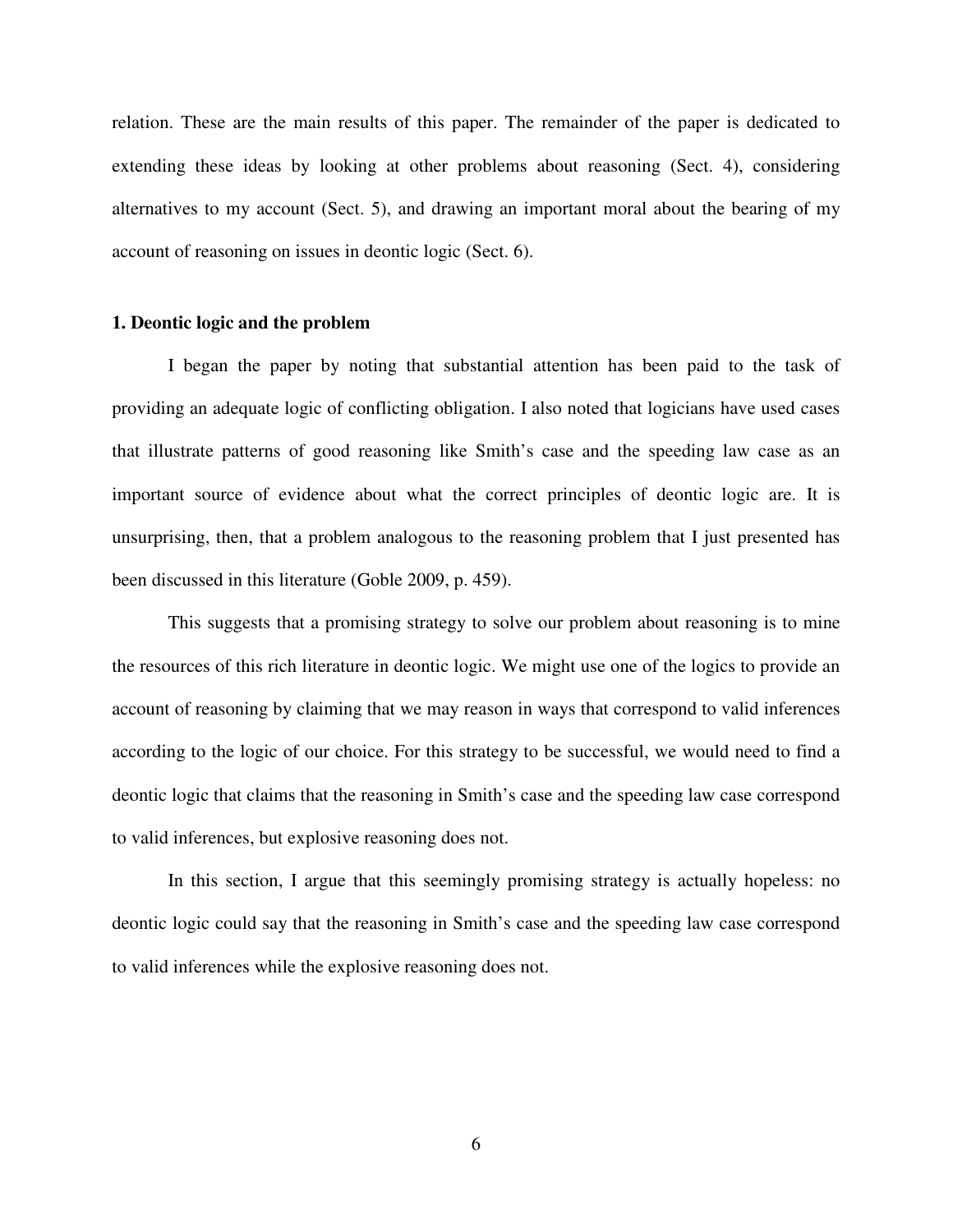*1.1 'Logic'* 

 In order to make this argument, I must begin by clarifying what I mean by 'logic' when I say that no deontic logic could get us the results that we want. As I will use 'logic', a logic allows us to define a logical consequence relation. More precisely, if we use upper case letters like A, B, C etc. to stand for sets of arbitrary sentences and lower case Greek letters like α, β,  $\chi$ etc. to stand for arbitrary sentences, a logic tells us under what conditions  $\varphi$  is a logical consequence of A. Typically logicians symbolize the logical consequence relation with a turnstile,  $\vdash$ . So in symbols, according to my usage of 'logic', a logic tells us under what conditions A  $\vdash \varphi$  (where this is read as ' $\varphi$  is a logical consequence of A').<sup>5</sup>

 And as I will use 'logical consequence', a logical consequence relation is intended to capture when  $\varphi$  *deductively* follows from A. That is, we should say that A  $\vdash \varphi$  only if the truth of the sentences in A *guarantees* the truth of  $\varphi$ . In other words, the claim that A  $\vdash \varphi$  tells us that an argument with the sentences in A as premisses and  $\varphi$  as a conclusion is a valid argument in the sense of 'valid' that we are all taught in Logic 101.

 Of course, this is not the only reasonable way to use 'logic'. John Burgess notes another important usage:

Among the more technically oriented 'logic' no longer means a theory about which forms of argument are valid, but rather means any formalism, regardless of intended application, that resembles a logic in the original sense enough to allow it to be usefully studied by similar methods. (2009, p. viii)

<sup>&</sup>lt;sup>5</sup> I will also occasionally use these symbols as names for themselves and trust that context makes it clear when I am doing this.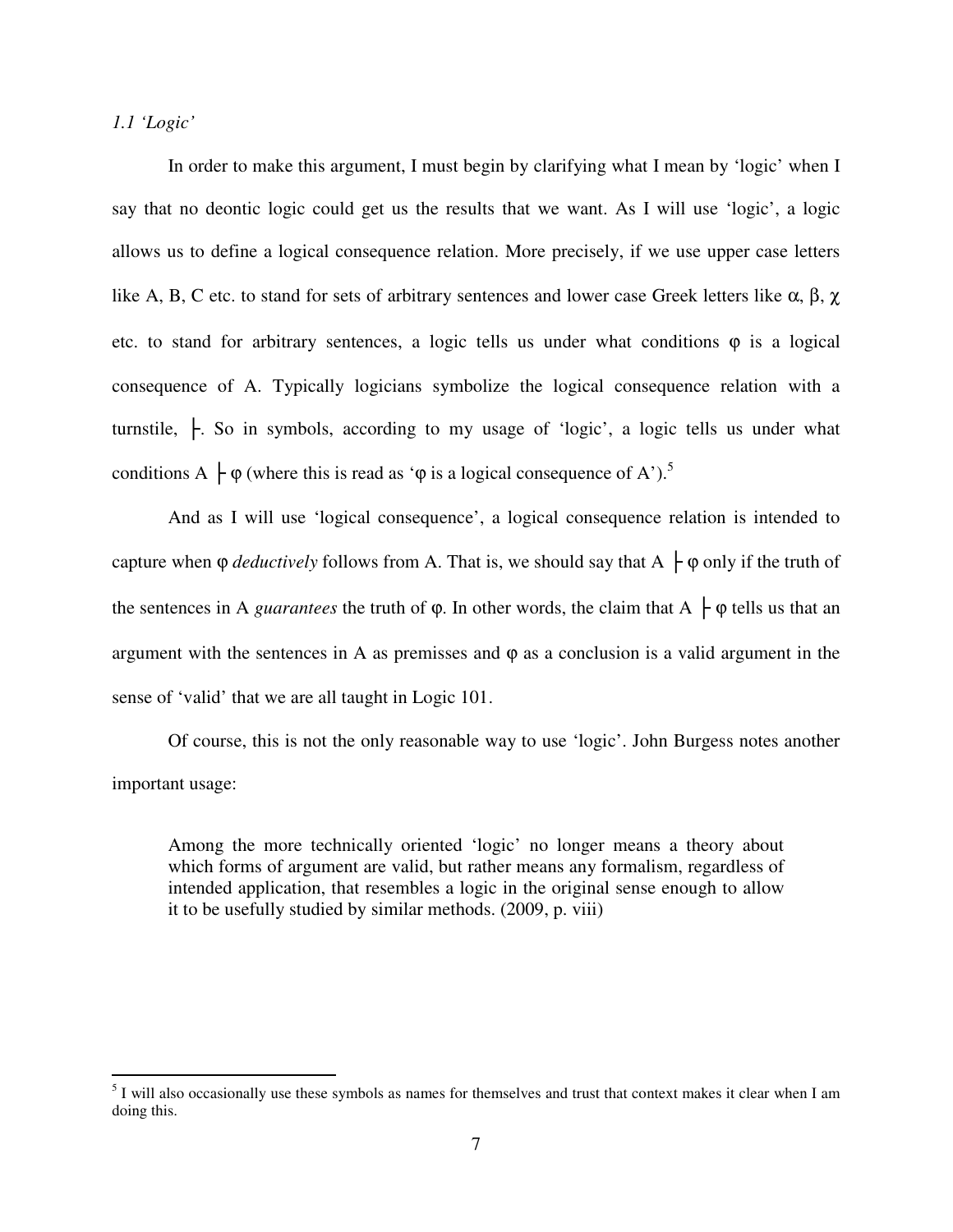The sense of 'logic' Burgess identifies is wider than the sense that I have identified.<sup>6</sup> And in fact, the view I will go on to defend could be fairly called a deontic logic in this wider sense of 'logic'. While this way of discussing my view is unobjectionable to my ears, I have found that it often obscures the import of the arguments of this paper as well as the central features of the account of reasoning that I will go on to develop. For this (purely pragmatic) reason, I will adopt the more narrow usage of 'logic' that I identified in the previous paragraphs.

#### *1.2 The argument*

 $\overline{a}$ 

 Having clarified what I mean by 'logic', I am in a position to state the main claim of this section more precisely. The claim is that no deontic logic in this narrower sense of 'logic' just identified can solve our problem. In this subsection, I will argue for this claim.

*1.2.1 Properties of logical consequence* My argument begins by isolating two claims about logical consequence that any deontic logic must accept. The first claim is that if  $\varphi$  is a logical consequence of A, then  $φ$  is a logical consequence of A together with any other claim,  $β$ . We can see why any deontic logic must accept this by noting that this claim just amounts to the obviously true claim that if A guarantees the truth of  $φ$  this must mean that A and  $β$  together also guarantee the truth of ϕ. This feature of logical consequence is often called *monotonicity*:

*Monotonicity*: if  $A \nvert \varphi$ , then  $A, \beta \nvert \varphi$ 

where we understand A,  $\beta$  as shorthand for A  $\cup$  { $\beta$ }.

The second claim is that if  $\beta$  is a logical consequence of A and  $\varphi$  is a logical consequence of A and  $\beta$  together, then  $\varphi$  is a logical consequence of A. While this claim is more complicated than the claim that logical consequence is monotonic, it is also a claim that any deontic logic

 $<sup>6</sup>$  It would, for example, consider the system of default reasoning presented in Reiter 1980 to be a logic.</sup>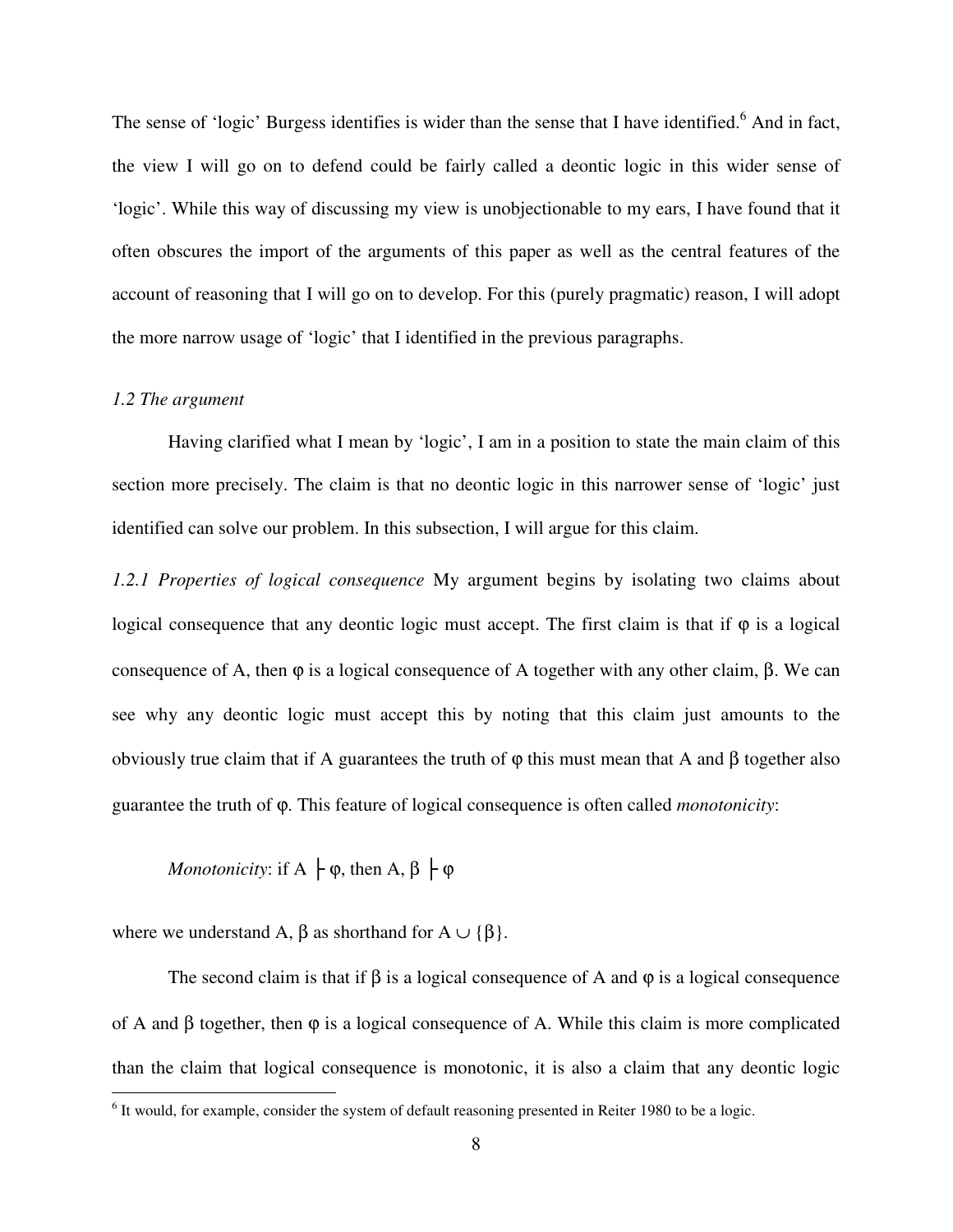must accept. After all, this claim just amounts to saying that if A guarantees the truth of β and A and  $\beta$  together guarantee the truth of  $\varphi$ , then A guarantees the truth of  $\varphi$ . This feature of logical consequence is often called *cut*:

*Cut*: if 
$$
A \vdash \beta
$$
 and  $A, \beta \vdash \phi$ , then  $A \vdash \phi$ 

Thus, any deontic logic must define a logical consequence relation that is both cut and monotonic.

*1.2.2 Why deontic logic cannot solve the problem* I now want to make use of this result to show that no deontic logic can solve our problem. Our problem, recall, was to develop an account that says the reasoning in Smith's case and the speeding law case correspond to valid inferences but explosive reasoning does not.

The good reasoning in Smith's case was reasoning from 'it ought to be that *a* or *b*' and 'it ought to be that not *a*' to 'it ought to be that *b*'. And the idea of using deontic logic to solve our problem says that it can explain this reasoning by showing that it corresponds to a valid inference. In symbols, the idea that the reasoning in Smith's case corresponds to a valid inference is the idea that the following claim holds:

*Logical Ought Disjunctive Syllogism* (ODS<sub>F</sub>): O( $a \vee b$ ), O( $\neg a$ )  $\vdash$  O( $b$ )

where O is read as 'it ought to be the case that', the connectives  $\vee$ ,  $\neg$  are understood as they usually are, and lower case italicized letters such as *a*, *b*, *c* etc. are for atomic sentences.

 Analogously, we said that the speeding law case illustrated that it is good reasoning to conclude 'it ought to be that  $\beta$ ' from 'it ought to be that  $\alpha$ ' when  $\alpha$  entails  $\beta$ . For the purposes of my argument, I will only need to discuss the special case of this inference that involves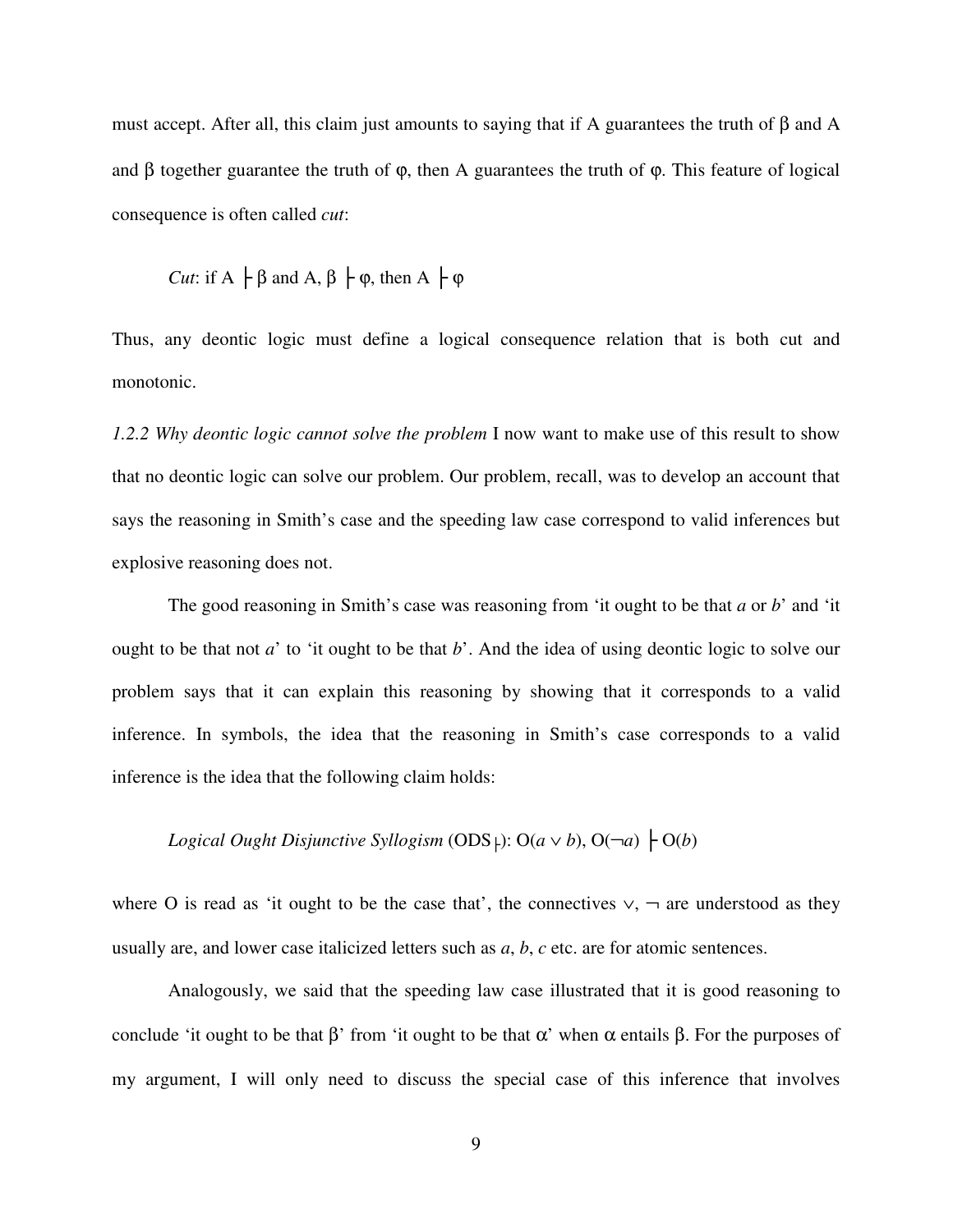concluding 'it ought to be that *a* or *b*' from 'it ought to be that  $a'$ .<sup>7</sup> In symbols, the idea that this reasoning corresponds to a valid inference is the idea that the following claim holds:

*Logical Ought Disjunction Introduction* (ODI $\vdash$ ): O(*a*)  $\vdash$  O(*a*  $\lor$  *b*)

Thus,  $ODS$ <sub>⊦</sub> and  $ODI$ <sub>⊦</sub> are formal statements of the idea that the reasoning in Smith's case and the speeding law case correspond to valid inferences.

 To use deontic logic to solve our problem, we must find a deontic logic that accepts  $ODS<sub>+</sub>$  and  $ODI<sub>+</sub>$  but rejects explosive reasoning. Unfortunately, as I will now argue, there is no such deontic logic.

 As I have already explained, every deontic logic defines a cut and monotonic consequence relation. I now will make use of this fact to show that if we assume  $ODS_{\perp}$  and  $ODI<sub>+</sub>$  hold we can derive that explosive reasoning corresponds to a valid inference. So begin by assuming that  $ODS$ <sup> $\uparrow$ </sup> and  $ODI$ <sup> $\uparrow$ </sup>, here numbered (1<sub> $\uparrow$ </sub>) and (2<sub> $\uparrow$ </sub>) respectively, hold:

 $(1)$  O(¬*a*), O(*a* ∨ *b*) ├ O(*b*)  $(2\dagger)$  O(*a*)  $\vdash$  O(*a*  $\vee$  *b*)

<sup>&</sup>lt;sup>7</sup> Some reject  $ODI<sub>+</sub>$  based, for example, on a generalization of Ross 1941's puzzle concerning imperatives. Others find it to be undeniable, see Hilpinen and Føllesdal 1971, p. 22 and Nute and Yu 1997, p. 5. While I do not have the space to consider this issue in the detail it deserves here, three points can be made. First a popular solution to Ross's paradox is to accept *ODI*<sup> $\mid$ </sup> and explain the paradox away on pragmatic grounds (Castañeda 1981). Second though not clearly impossible, it is not obvious that the reasoning in the speeding law case can correspond to a valid inference if  $ODI_{\downarrow}$  does not hold. In fact, this reasoning can be seen as an instance of  $ODI_{\downarrow}$  going from 'it ought to be that drivers drive forty-nine mph or forty-eight mph or…' to 'it ought to be that drive ninety-nine mph or ninetyeight mph or ... or forty-nine mph or forty-eight mph or….'. Third,  $ODI<sub>+</sub>$  is entailed by other plausible principle so those who reject it face the task of explaining which of these principles they reject. Two examples:  $ODI_{\downarrow}$  follows from  $ODS<sub>+</sub>$  and the assumption that  $O(t)$  where t can be any tautology;  $ODI<sub>+</sub>$  follows from the principle that 'it ought to be that α' follows from 'it ought to be that α and β' together with the principle that 'it ought to be that  $β'$ follows from 'it ought to be that  $\alpha$ ' when  $\alpha$  and  $\beta$  are logically equivalent. Thanks to the Thomas Baldwin for pressing me to address this issue.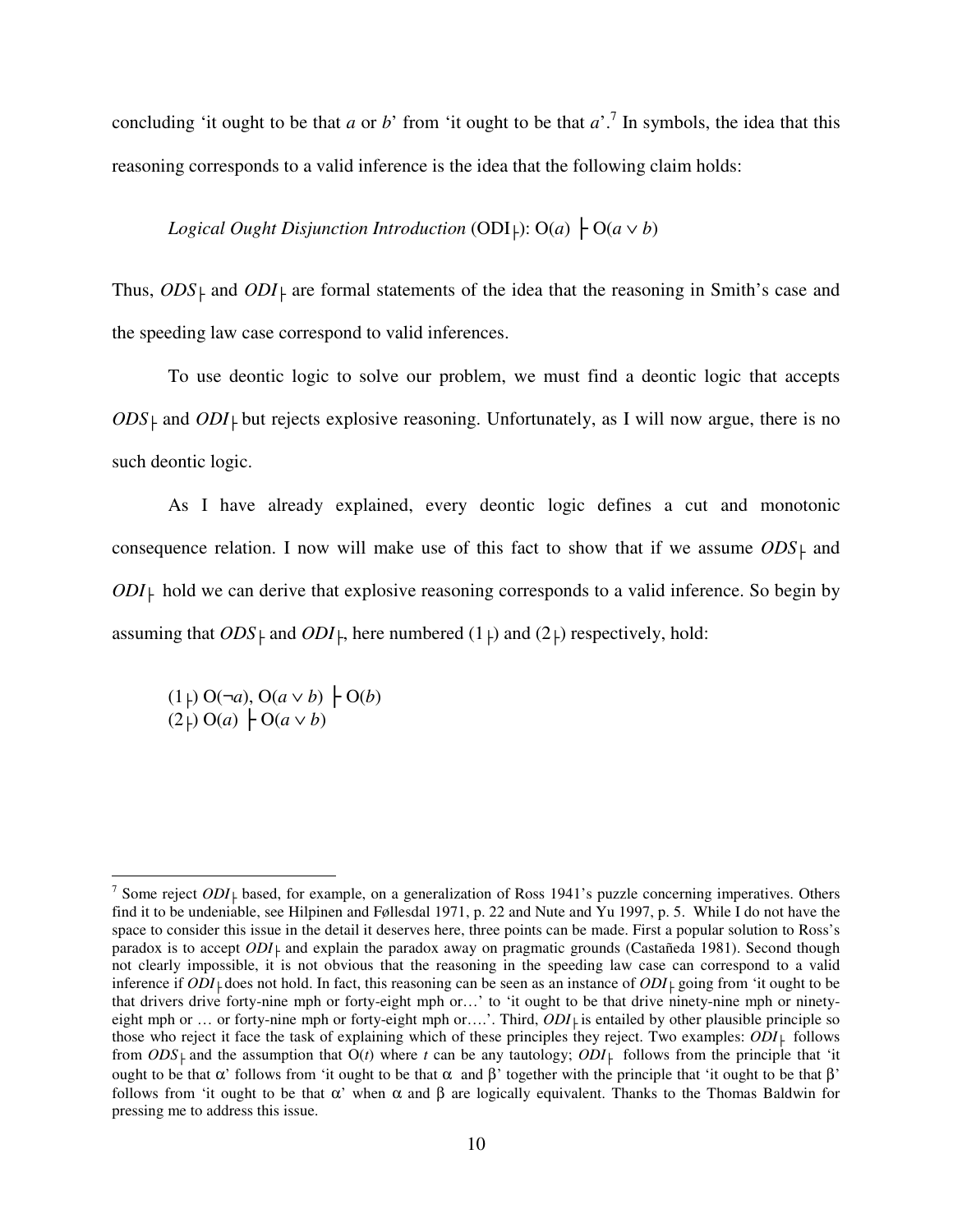Monotonicity, recall, tells us that we may add a sentence to the left and keep what is on the right. So we can get  $(3)$  by adding  $O(a)$  to the left of  $(1)$  and similarly get  $(4)$  by adding  $O(\neg a)$  to the left of  $(2)$ :

$$
(3\dagger) \mathbf{O}(a), \mathbf{O}(\neg a), \mathbf{O}(a \lor b) \upharpoonright \mathbf{O}(b)
$$
  

$$
(4\dagger) \mathbf{O}(\neg a), \mathbf{O}(a) \upharpoonright \mathbf{O}(a \lor b)
$$

Cut then allows us to derive the result that explosive reasoning corresponds to a valid inference from (3<sup>†</sup>) and (4<sup>†</sup>). To see this, notice that (4<sup>†</sup>) is of the form A  $\vdash \beta$ :

$$
\begin{array}{c|c}\nO(\neg a), O(a) & O(a \lor b) \\
\hline\nA & \beta\n\end{array}
$$

and  $(3+)$  is of the form A,  $\beta \nmid \varphi$ :

| $O(a), O(\neg a), O(a \vee b) \vdash O(b)$ |         |          |
|--------------------------------------------|---------|----------|
|                                            |         |          |
|                                            | $\beta$ | $\omega$ |

So cut tells us that  $A \nvert \phi$ :

$$
(5 \rvert) O(a), O(\neg a) \rvert O(b)
$$

 $(5)$  says that inferring 'it ought to be that *b*' from 'it ought to be that *a*' and 'it ought to be that not *a*' is a valid inference.

 This shows why the strategy of mining the resources of deontic logic to solve our problem is hopeless. After all, for that strategy to work it must show that the reasoning in Smith's case and the speeding law case correspond to valid inferences even though explosive reasoning does not. But this derivation shows that it is impossible for the reasoning in Smith's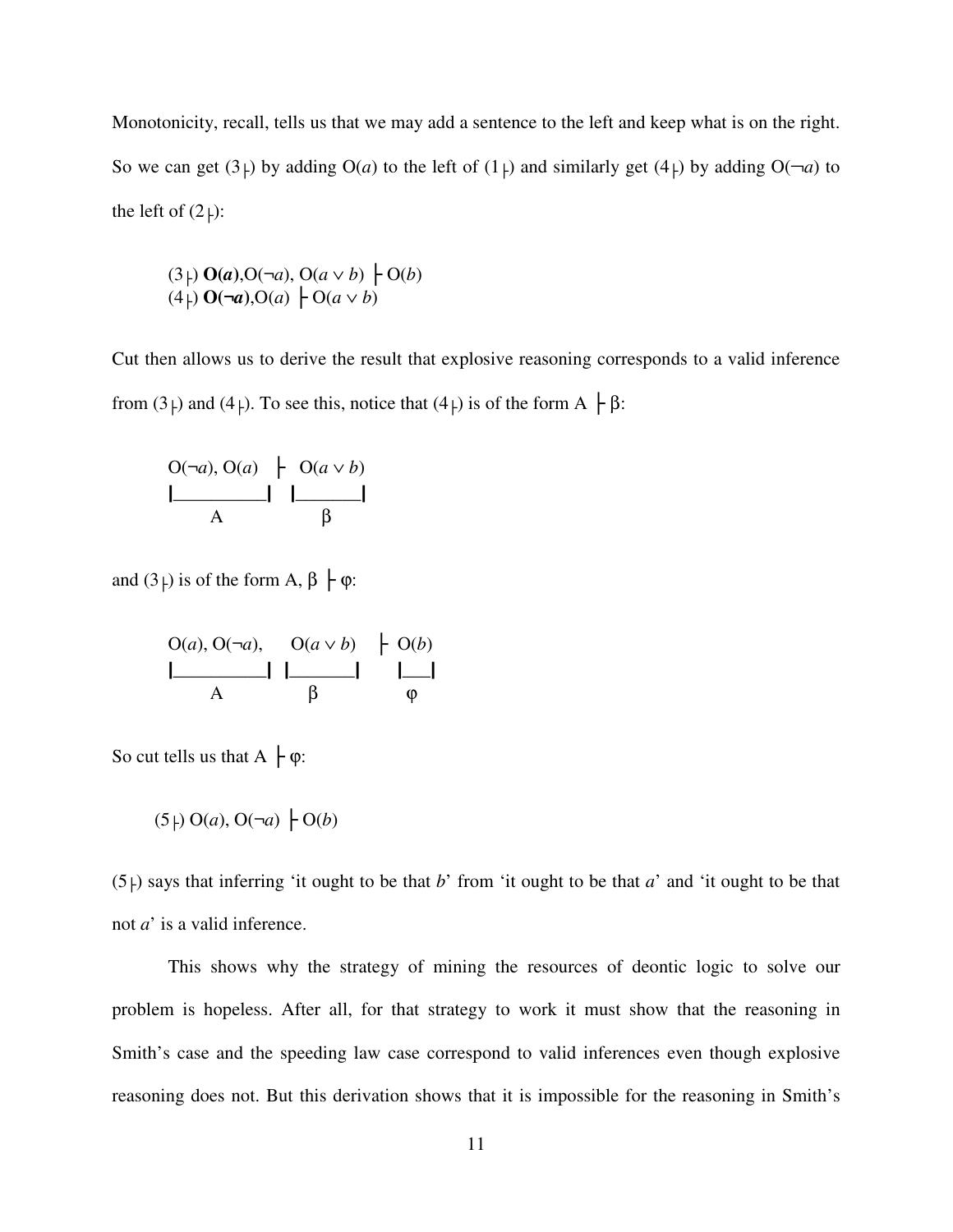case and the speeding law case to correspond to valid inferences without explosive reasoning corresponding to a valid inference.

 And in fact this result tells us something more general than this. It tells us that if we are to solve our problem, the relation of good reasoning or the 'reasoning consequence relation' must not be both cut and monotonic. For if it were both cut and monotonic, then a parallel argument would show that it cannot be that the reasoning in Smith's case and the speeding law case is good reasoning without it also being true that explosive reasoning is good reasoning.

 Of course, cut and monotonicity are non-negotiable for a logical consequence relation. For a reasoning consequence relation, however, they are negotiable. Monotonicity about reasoning says that, if you may reason to  $\varphi$  from A, then you may reason to  $\varphi$  from A plus anything. In essence, this means that learning something new cannot make it so you have to take back any of your old conclusions. Monotonicity for reasoning is negotiable simply because it is sensible to wonder whether learning something new might make it so you have to retract your old conclusions.

Similarly cut about reasoning says that if you may reason to  $\beta$  with the premisses A and you may reason to  $φ$  with the premisses A and  $β$ , then you may reason to  $φ$  with only the premisses A. This basically means that you can draw the same conclusions whether you arrive at β as a conclusion or have it from the start as a premiss. Much like monotonicity, cut is negotiable because it is at least sensible to ask whether premisses really do play the same role in our reasoning as conclusions.<sup>8</sup> Thus, while solving our problem with deontic logic is impossible because the logical consequence relation is both cut and monotonic, it may yet be possible to

<sup>&</sup>lt;sup>8</sup>Some suggest reasoning that does not satisfy cut is unstable (see for example, Makinson 1994, pp. 43–4). Though I do not have space to consider this issue here, Nair MS-b responds to this charge of instability from a general perspective.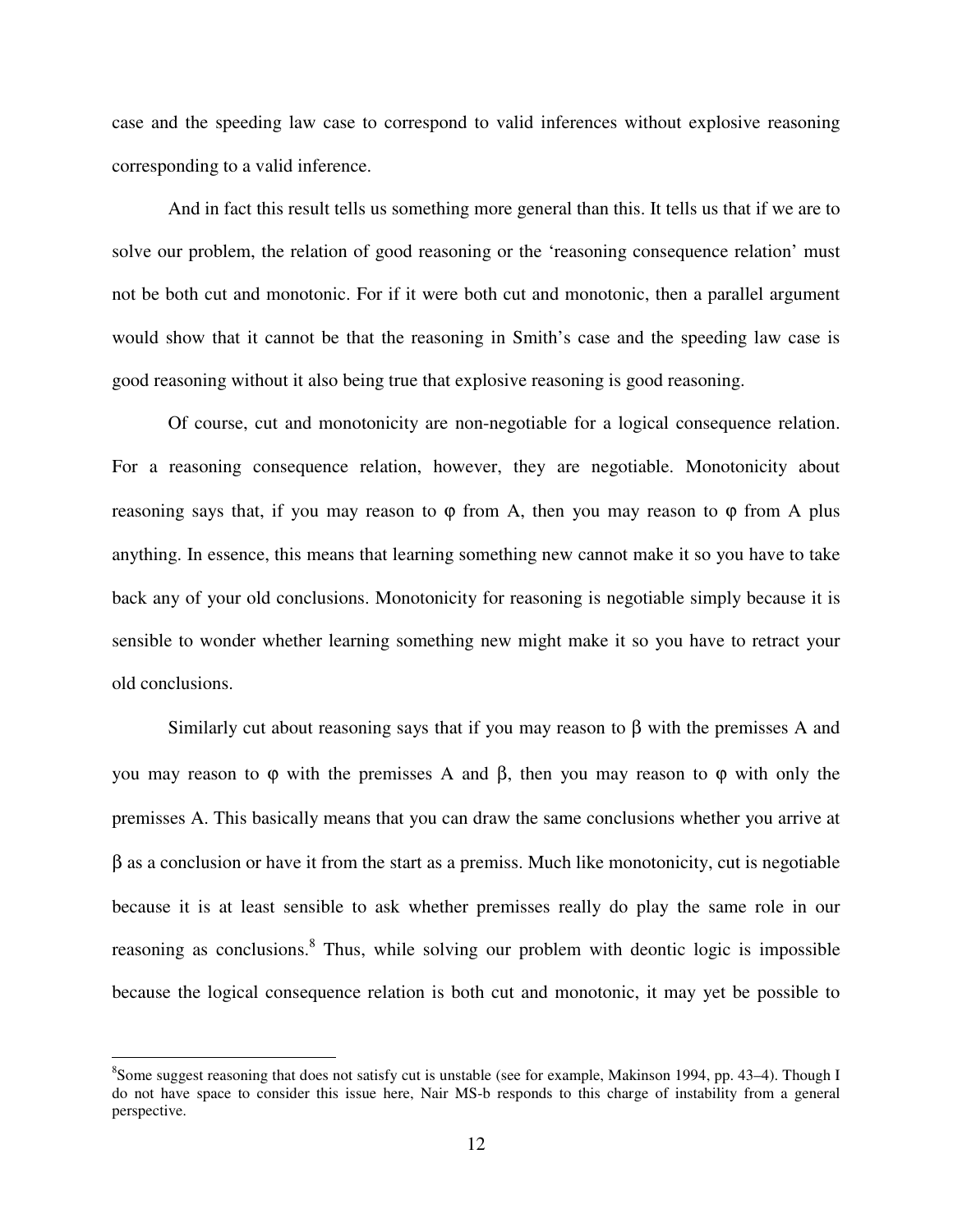solve our problem about reasoning. What we need to do to solve this problem is develop an account that entails that the reasoning consequence relation is not both cut and monotonic. So what I will do is develop such an account.

#### *1.3 Reconsidering the problem*

 But before we turn to my account, we may wish to try out a different strategy that allows us to stay closer to the idea of using deontic logic to solve our problem. The strategy is to solve our problem by claiming that the reasoning in either Smith's case or the speeding law case is enthymematic or equivocating reasoning.

 Of course, these are simple examples where we have clear judgements that we are dealing with non-enthymematic and non-equivocating reasoning. So rejecting these judgements without some good independent reason would be an *ad hoc* solution to our problem (cf. Goble 2009, pp. 466–7). But we have just seen that the reasoning in Smith's case and the speeding law case cannot correspond to valid inferences if we are to avoid saying that explosive reasoning corresponds to a valid inference. And it is tempting to think that this is a good independent reason for rejecting our judgements that our reasoning in these cases is non-enthymematic and non-equivocating.

 As tempting as this line of thought might be, it is too quick. What makes the thought too quick is that it is not generally true that we should be willing to reconstrue some apparently good piece of reasoning as enthymematic or equivocating if we find that it does not correspond to a valid inference. Remember we are using 'valid inference' to pick out an inference from A to  $\varphi$ such that the truth of the sentences in A guarantees the truth of φ. But there are many forms of reasoning that do not involve only inferring what is guaranteed to be true. For instance, we engage in inductive reasoning and common sense reasoning (for example, concluding 'John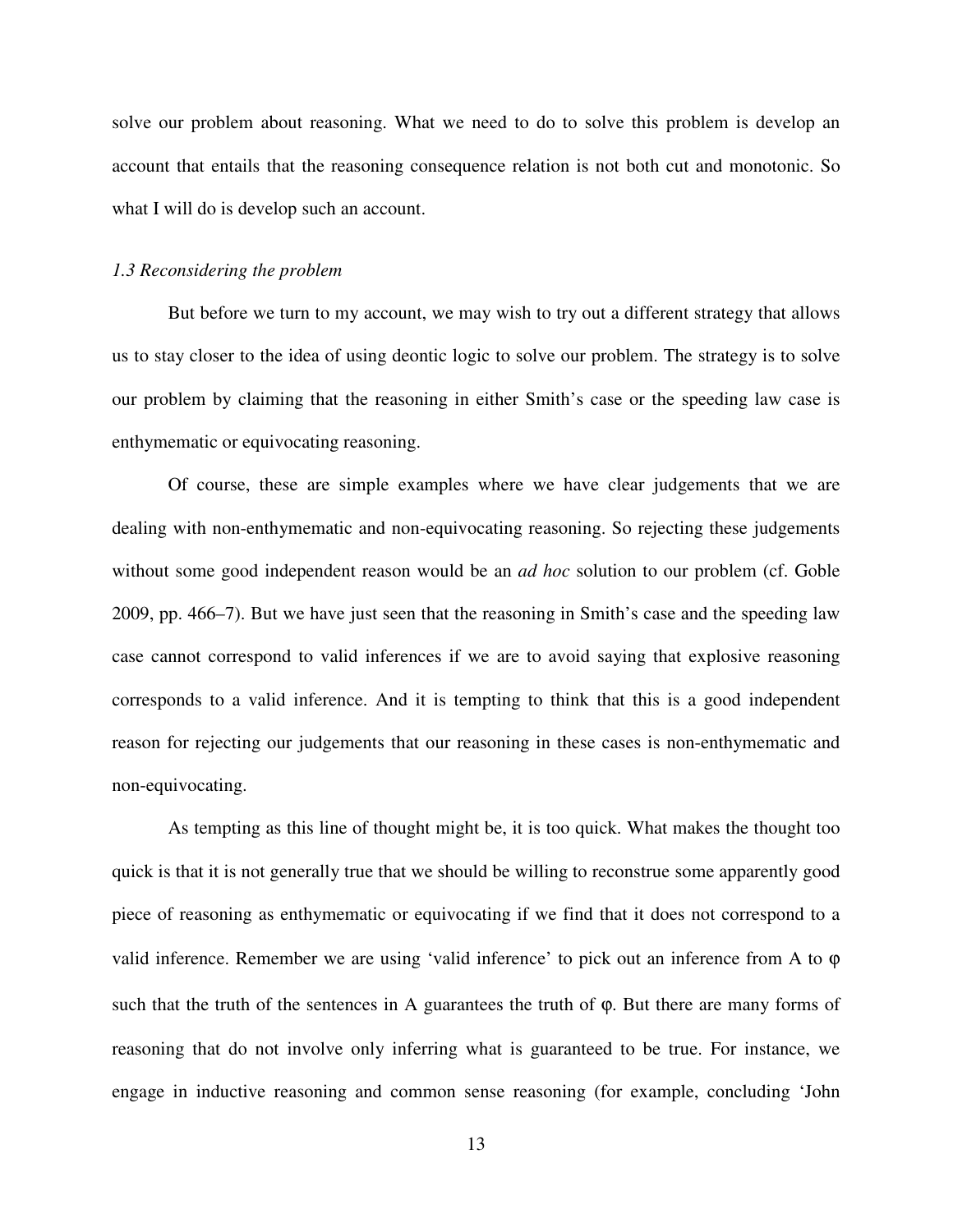smokes' from 'A reliable witness told me that John smokes'). Such reasoning does not correspond to some valid inference but this is not a good reason to reject our judgement that these types of reasoning are forms of good non-equivocating and non-enthymematic reasoning.

 To give one example that displays just how implausible the suggestion that we are currently discussing is, consider the idea that the reasoning from 'A reliable witness told me that John smokes' to 'John smokes' is enthymematic. This idea would say the reasoning from 'A reliable witness told me that John smokes' to 'John smokes' is good reasoning because it relies on a suppressed premiss, *p*, and the inference to 'John smokes' from *p* and 'A reliable witness told me that John smokes' is a valid inference.

 But consider what *p* would have to be in order for this inference to be valid. One thing it could be is 'Reliable witnesses always tell the truth'. But this claim is obviously false and rational agents do not generally accept it. So if the reasoning from 'A reliable witness told me that John smokes' to 'John smokes' implicitly relies on a premiss like this, then, far from explaining why this is good reasoning, the strategy of treating this reasoning as enthymematic would conclusively show this reasoning is bad. Of course, we can consider other candidate premisses. But all of the examples that I can think of are unacceptable for reasons similar to the one just given or end up making the explicitly given premiss essentially irrelevant (for example, an implicit premiss like 'The thing the reliable witness said is true'). For this reason, it is implausible to explain all forms of good reasoning as equivocating or enthymematic for reasoning that corresponds to a valid inference.

That said, since these forms of reasoning do not correspond to valid inferences, we may wonder what explains why they are forms of good reasoning. And in fact, one way of understanding what philosophers are up to when they are tackling the (new and old) riddle of

14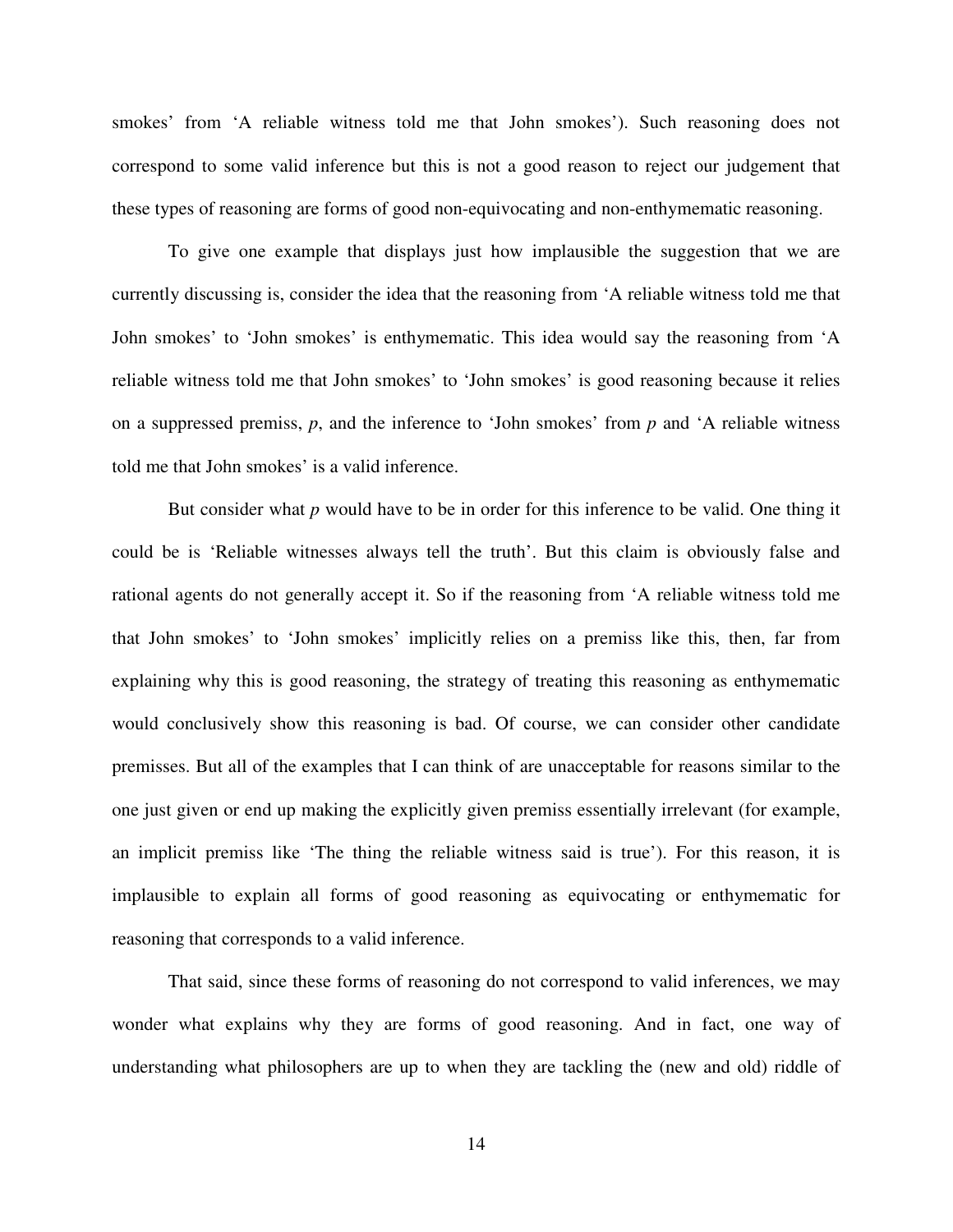induction is to understand them to be trying to answer a question like this (Hume 1739, Bk. 1, Pt. 3, Sect. 6; Goodman 1955, Ch. 3). But the example of induction also teaches us that taking questions about what explains why a certain form of reasoning is good reasoning seriously and not yet having fully worked out answers to such questions should not undermine our confidence that this form of reasoning really is good.

In light of this, I conclude that we should continue to take Smith's case and the speeding law case to provide us with strong evidence that certain patterns of reasoning with obligations are patterns of good reasoning. What I will do in the next two sections is develop an account of reasoning that entails that the reasoning in these cases is good reasoning. And while my account does not provide a fully worked out story of what explains why this reasoning is good, it will at least shed some light on this question.

### **2. The popular idea from ethics**

In order to develop my account of reasoning with obligations, it will help to first say something about the nature of obligation itself. And for that, I turn to the popular idea in ethics that reasons explain obligations (Dancy 2004, Nagel 1970, Parfit 2011, Raz 1975, Scanlon 1998).

#### *2.1 Versions of the popular idea*

I am not going to be arguing for the popular idea in ethics in this paper. Instead, I will simply be assuming that it is true. In fact, I will be assuming that a particular version of it is true and the primary task of this section is to explain the version of this view that I will be assuming is true.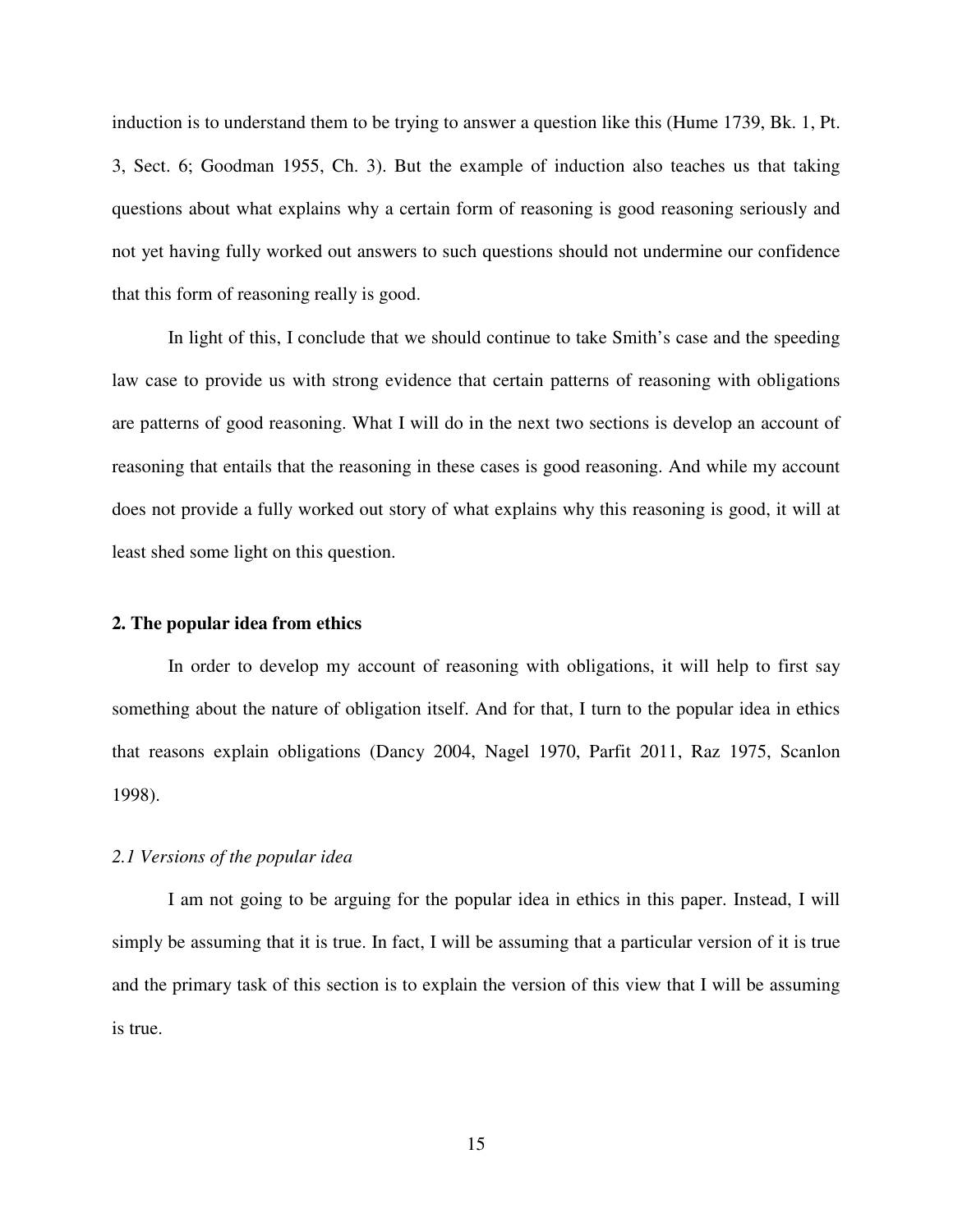We get different versions of the idea that reasons explain obligations by considering different accounts of *how* reasons explain obligations. Unfortunately, while the idea that reasons explain obligations is popular, no particular version of this idea enjoys the same celebrity. To illustrate, one account that has been discussed is that we explain why you ought to do *a* by showing that you have better reasons to do *a* than to do any alternative to *a*.

 Unfortunately, I cannot adopt this account because I am interested in understanding reasoning with conflicting obligations on behalf of the advocates of such obligations, and this account looks to rule out conflicting obligations. According to this account, we ought to do *a* and ought to do *b* when *a* and *b* conflict only if the reasons to do *a* are better than the reasons to do any alternative and the reasons to do *b* are better than the reasons to do any alternative. But given natural assumptions about what alternatives are, *a* and *b* are alternatives to one another. And given natural assumptions about what it is for one reason to be better than another, a reason to do *a* cannot be better than a reason to do *b* while that same reason to do *b* is better than that reason to do *a*. But since this would have to be true in order for there to be conflicting obligations, this account rules out conflicting obligations.

 So this version of the popular idea in ethics will not work for us because it is not compatible with the existence of conflicting obligations. Luckily, there are other versions of the popular idea in ethics and, in fact, one of the most sophisticated versions of the popular idea in ethics does allow for the existence of conflicting obligations. This account is due to John Horty (2012).

16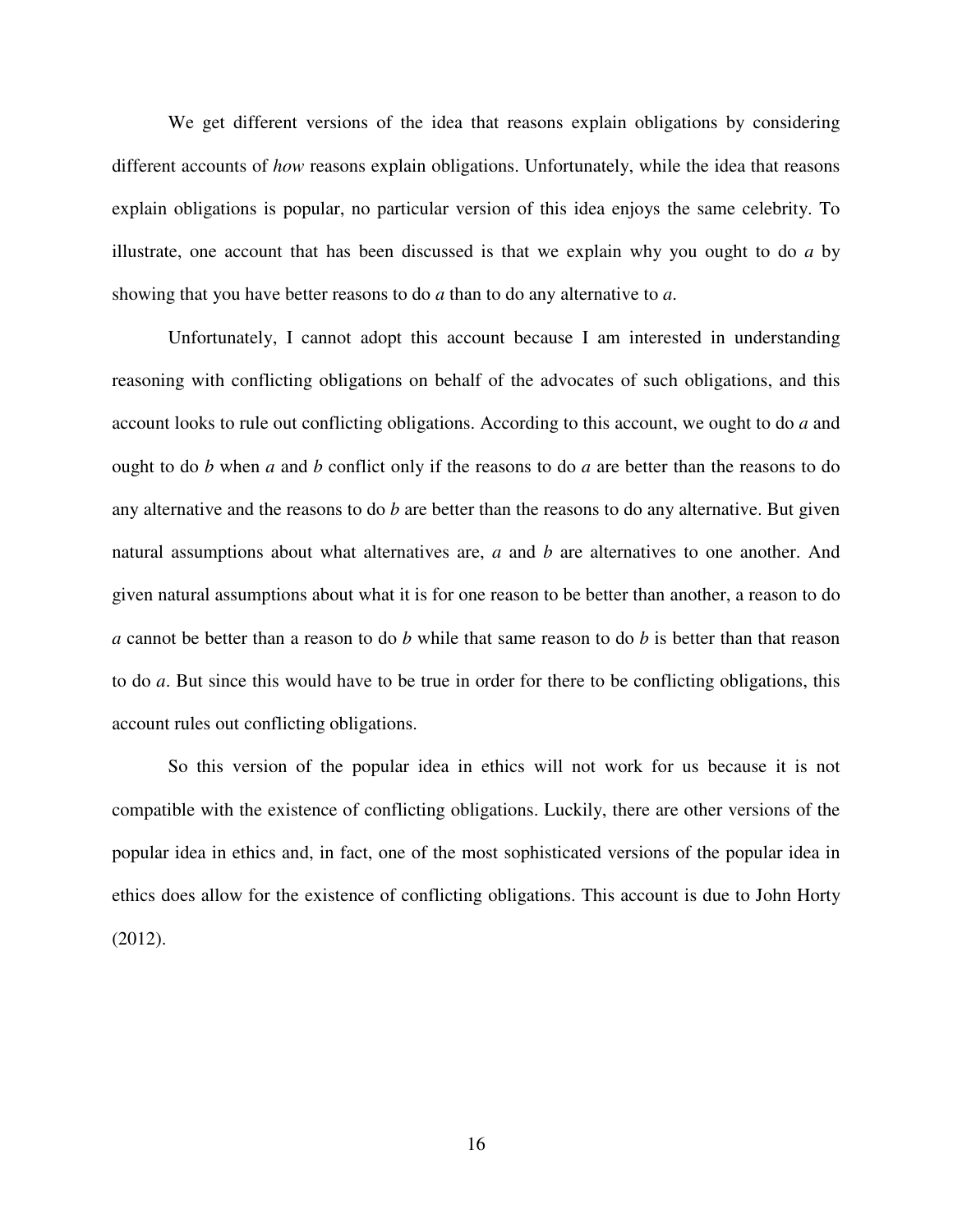Though one of the virtues of Horty's account is how detailed it is, I will only introduce a simplified version of it in this paper.<sup>9</sup> While I can develop my account of reasoning using the full details of Horty's system, such details are distracting for our purposes. We are not trying to develop the best version of the popular idea in ethics in this paper. I simply want to make use of this idea from ethics to develop an account of reasoning. So all we require are those details that we will need to develop our account of reasoning.

## 2.2  $\mid \sim_{Hortv}$

 $\overline{a}$ 

 We can start to get a feel for this simplified version of Horty's account by noticing that it is not just any reasons that explain obligations. I might, for example, have a reason to watch television all day. But it is usually not true that I ought to do this. Instead, I usually ought to do something else like teach my students, work on a paper, or clean my house. And this is generally because my reasons to do these things are much better than my reasons to sit at home and watch television all day. Now Horty's account can tell us how reasons of different strength interact with one another. But since we are interested in understanding reasoning in this paper and not the strength of reasons, we will not worry about how we determine whether one reason is better than another. Instead, we will take it for granted that there is a class of *good* or undefeated reasons where an *undefeated* reason is understood to be a reason that is not worse than any reason that is incompatible with it.

Since we will later use these ideas from ethics in developing our account of reasoning and since I will want to be able to compare this account with the ideas from deontic logic that we discussed earlier, I will need to introduce a bit of formalism. So far all I have done is point out

<sup>&</sup>lt;sup>9</sup> In fact, the simplified version of this system is equivalent to a theory first proposed in van Fraassen 1973. I will none the less continue to call it 'Horty's system' because I intend my account of reasoning to ultimately embrace the much richer system developed in Horty 2012.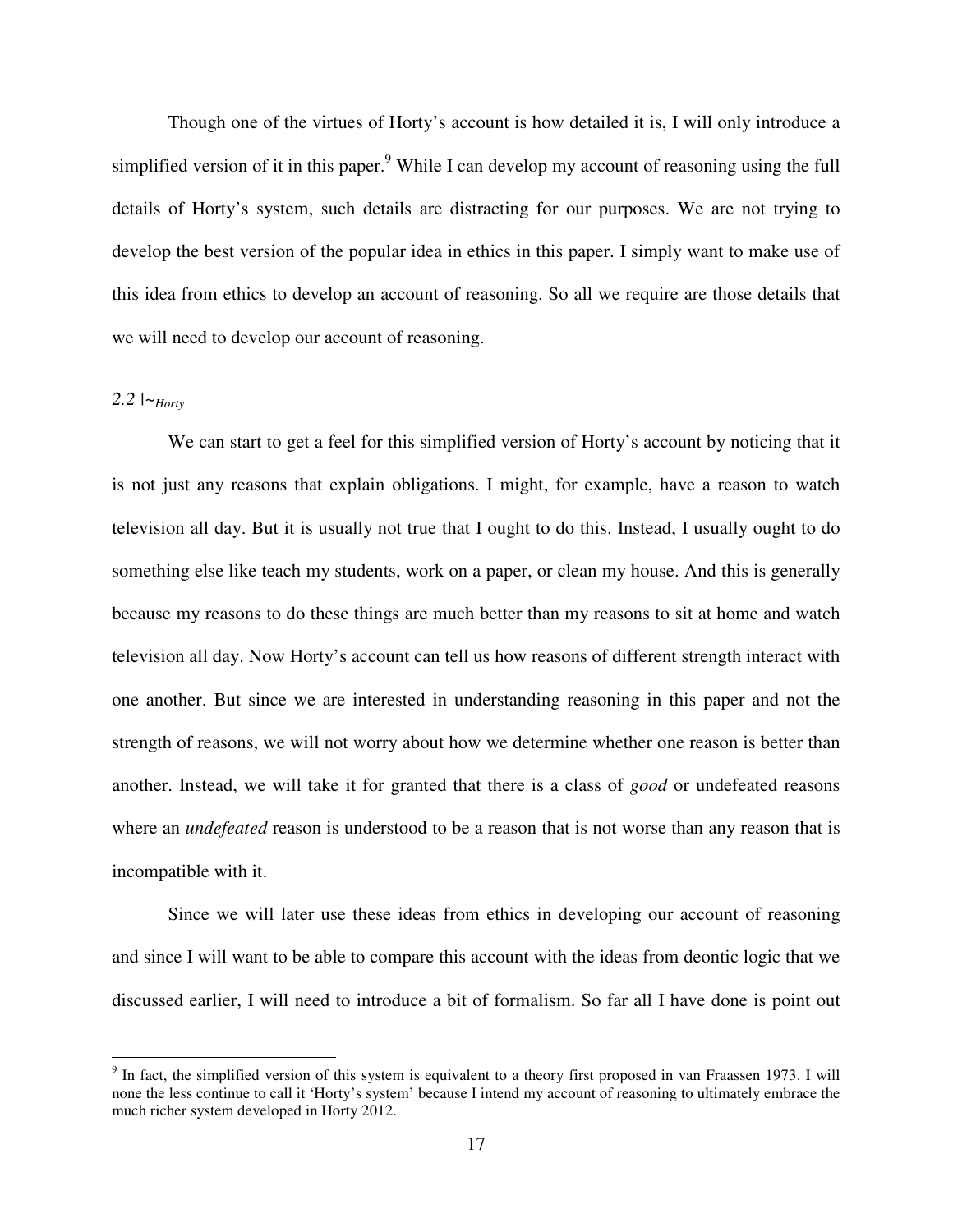that the notion of a good reason plays a role in Horty's system, so let me introduce a formal device for discussing good reasons. I will write  $\ell(\alpha)$  for 'there is a good reason for it to be the case that  $\alpha'$ . And for simplicity once again, we will not bother with formally representing what the reason is.

 Since we will often be interested in what we ought to do in cases where we have more than one reason, it will also be helpful to have a formal device for a set of good reasons. I will use  $\Re$  for such a set. Finally, it will be helpful to have a way of picking out the thing that we have a good reason to do (for example, 'I go to the store' in 'there is a good reason for it to be the case that I go to the store'). So let me define a function *Consequent* that allows us to do this:

### *Consequent*[ $!(\alpha)$ ]= $\alpha$

It is also useful to generalize this so that we can take a set of claims about what there is a good reason to do and return a set of those things that there is a good reason to do:

#### *Consequent*[ℜ]={x | there is some y such that y∈ℜ and *Consequent*[y]=x}

So far then we have introduced a formal way of talking about good reasons  $(!(\alpha))$  and about sets of good reasons  $(\Re)$  along with a function to pick out the things that there are good reasons to do (*Consequent*).

Now that we have identified the kinds of reasons that we are going to use to explain obligations, we need to say *how* these reasons explain obligations. Sometimes this is clear enough. For example, suppose you promise to meet Sally for lunch and you do not have anything else pressing to do. In this situation, you ought to meet Sally for lunch and this is explained by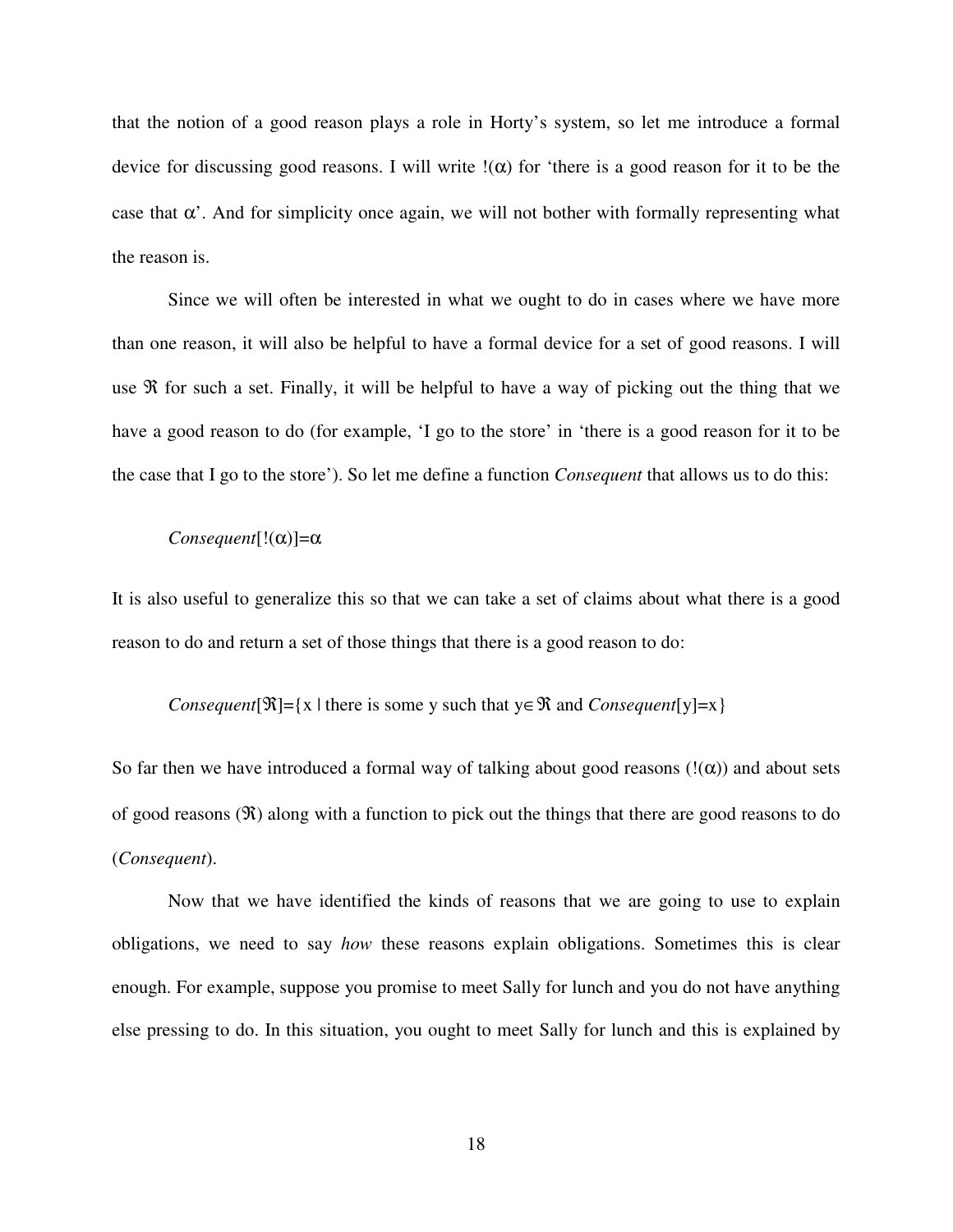the fact that there is a good reason for you to meet her—namely the promise. So here you have a good reason to meet Sally for lunch and you also ought to meet her.

 But for other claims about what you ought to do in this case, things are less clear. For example, many people accept that if you ought to do  $\alpha$  and  $\alpha$  entails  $\beta$ , then you to ought to do  $\beta$ . Assuming that this is correct, this means that you also ought to meet Sally for lunch or meet Bill for lunch because this follows from meeting Sally for lunch. It is not clear however that you have good reason to meet Sally or Bill for lunch. After all, we usually do not think promising Sally is a reason to meet Sally or Bill.<sup>10</sup> So while it is true that you ought to meet Sally or Bill, it is not obviously true that there is a good reason for you to meet Sally or Bill. If this is right, then it may be that you ought to do something even though you do not have good reason to do that thing.<sup>11</sup>

 This is not a counterexample to the idea that reasons explain obligations. It just tells us that the connection between reasons and obligations is not one that allows us to say that every time you ought to do something there is a reason to do that very thing. Instead of saying this, what we can do is say that what explains why you ought to meet Sally or Bill is that this *follows* from what you have good reason to do. That is, you ought to meet Sally or Bill because you have a good reason to meet Sally and because meeting Sally entails meeting Sally or Bill. Horty's account essentially embraces this idea about how reasons explain obligations. Roughly, obligations are the things that follow from what you have good reasons to do.

<sup>&</sup>lt;sup>10</sup> It may seem plausible that if there is a reason to do  $\alpha$  and  $\alpha$  entails  $\beta$ , then there is a reason to do  $\beta$ . And it may also seem plausible that if an agent ought to do  $\alpha$ , then there is a reason for an agent to do  $\alpha$ . Though it is not obvious given what I have said in this paper, I show in Nair MS-a that, suitably interpreted, these ideas are compatible with and explicable by the framework presented here. Seeing this is also the key to seeing how to generalize the present framework so it can accommodate reasoning with reasons.

<sup>&</sup>lt;sup>11</sup> This is not intended as a conclusive argument for this claim. I am merely presenting a line of thought that can lead someone to this conclusion as a helpful way of introducing the reader to Horty's framework. As I mention in n. 4 and n. 10, there is a more general and independently motivated way of developing the framework that allows us to cling to the claim that every time you ought to do something there is a reason to do it.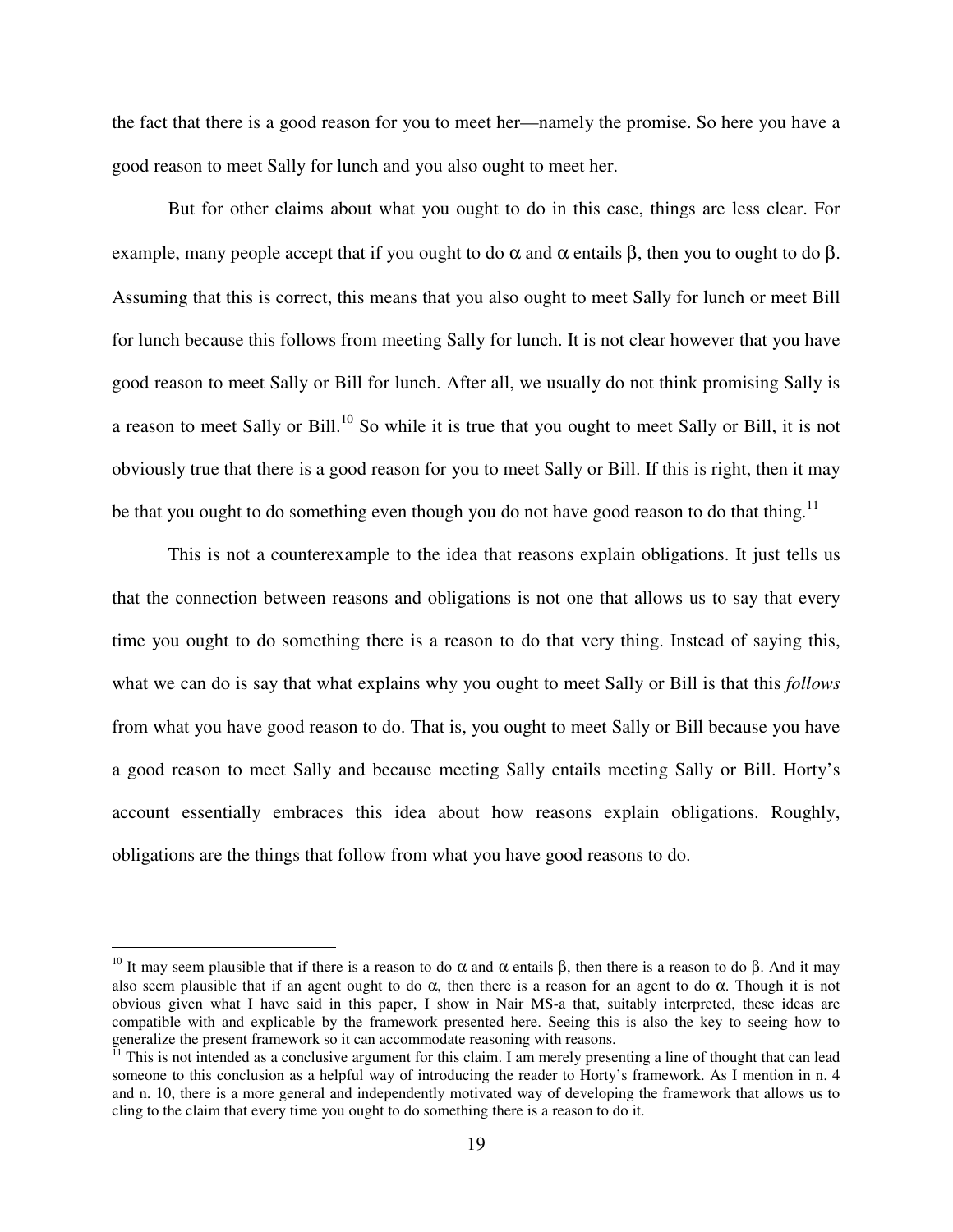It is important that this is only a rough idea and not the whole story. After all, everyone should accept that there can be situations in which you have two equally good reasons. So consider such a case (for example, you made equally important promises to Sally and to Bill) and suppose further that these reasons conflict (for example you cannot fulfil both promises) (cf. Marcus 1980, p. 125). In this kind of case, we do not want to identify what you ought to do with what follows from what you have good reasons to do. After all, you have a good reason to do each of a pair of inconsistent things. And since everything follows from an inconsistent set of claims and since everyone should agree that it is not true that you ought to do everything in this case, it cannot be true that you ought to do what follows from what you have good reasons to do.

 We avoid this result by focusing not on what follows from the whole set of reasons but rather on what follows from some 'most inclusive' consistent subset of reasons. Since this idea can be hard to get your head around when it is stated this abstractly, it may be useful to have a heuristic that lets us think about this idea in less abstract terms. So think of it like this: A rational agent treats the things she thinks she has good reasons to do as goals and what such a rational agent ought to do are the steps in a plan that allows her to achieve those goals. In cases where she has incompatible good reasons, she has incompatible goals. So there is no single plan that can accomplish all of them. A 'most inclusive' consistent set of reasons is a collection of goals that is consistent and such that you cannot add more goals to that collection without making it inconsistent. This is the most inclusive set of goals that can be accomplished by a single plan. And so what follows from some such set can be thought of as a step in a plan that helps achieve the most inclusive set of goals that she can achieve with a single plan.

 Formally, we say a set of good reasons, ℜ, includes incompatible reasons when the things we have good reason to do are inconsistent—that is, when *Consequent*[ℜ] is inconsistent. And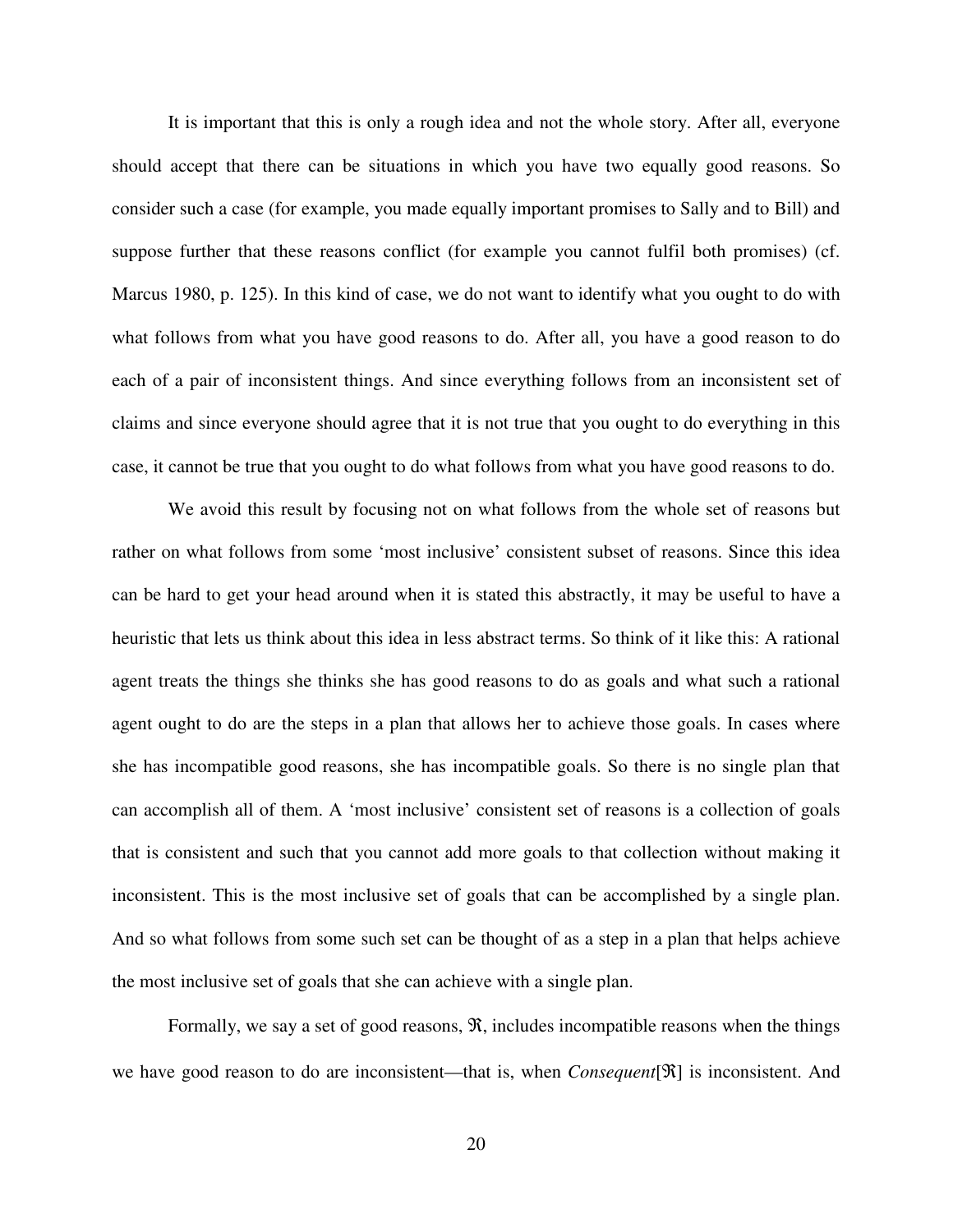we will treat the idea of a 'most inclusive' consistent subset of a set of reasons as a *maximal consistent subset* of *Consequent*[ℜ]:

A is *maximal consistent subset* of B iff (1)  $A \subseteq B$ , (2) A is consistent, and (3) it is not the case that there is a C such that C is consistent and  $A \subset C \subseteq B$ .

What we have said is that what you ought to do is what is *entailed* by some maximal consistent subset. We will use the logical consequence relation of ordinary propositional logic  $\vdash_{PL}$  as our formal model of entailment. This allows us to define a relation  $\vdash_{\text{Horty}}$  between a set of good reasons,  $\Re$ , and a claim about what we ought to do,  $O(\alpha)$ , that holds just in case the set of good reasons explains the obligation:

 $\Re$   $\vdash_{\text{Horty}}$  O( $\alpha$ ) iff M  $\vdash_{\text{PL}} \alpha$  for some maximal consistent subset, M, of *Consequent*[ℜ]

This then is the idea of how reasons explain obligations that we will be using. And I will refer to this particular version of the popular idea in ethics by the name *Reasons Explain Obligations* or *REO* for short.

 To summarize, the basic idea is that what we ought to do is what follows from what we have good reason to do. We add the complication for cases where we have equally good reason to do two incompatible things that what we ought to do is what follows from some maximal consistent subset of what we have good reason to do. And it is precisely in these cases that this system allows for conflicting obligations.<sup>12</sup>

<sup>&</sup>lt;sup>12</sup> Sinnott-Armstrong (1988) and Nagel (1979) argue that these are the cases where we face conflicting obligations.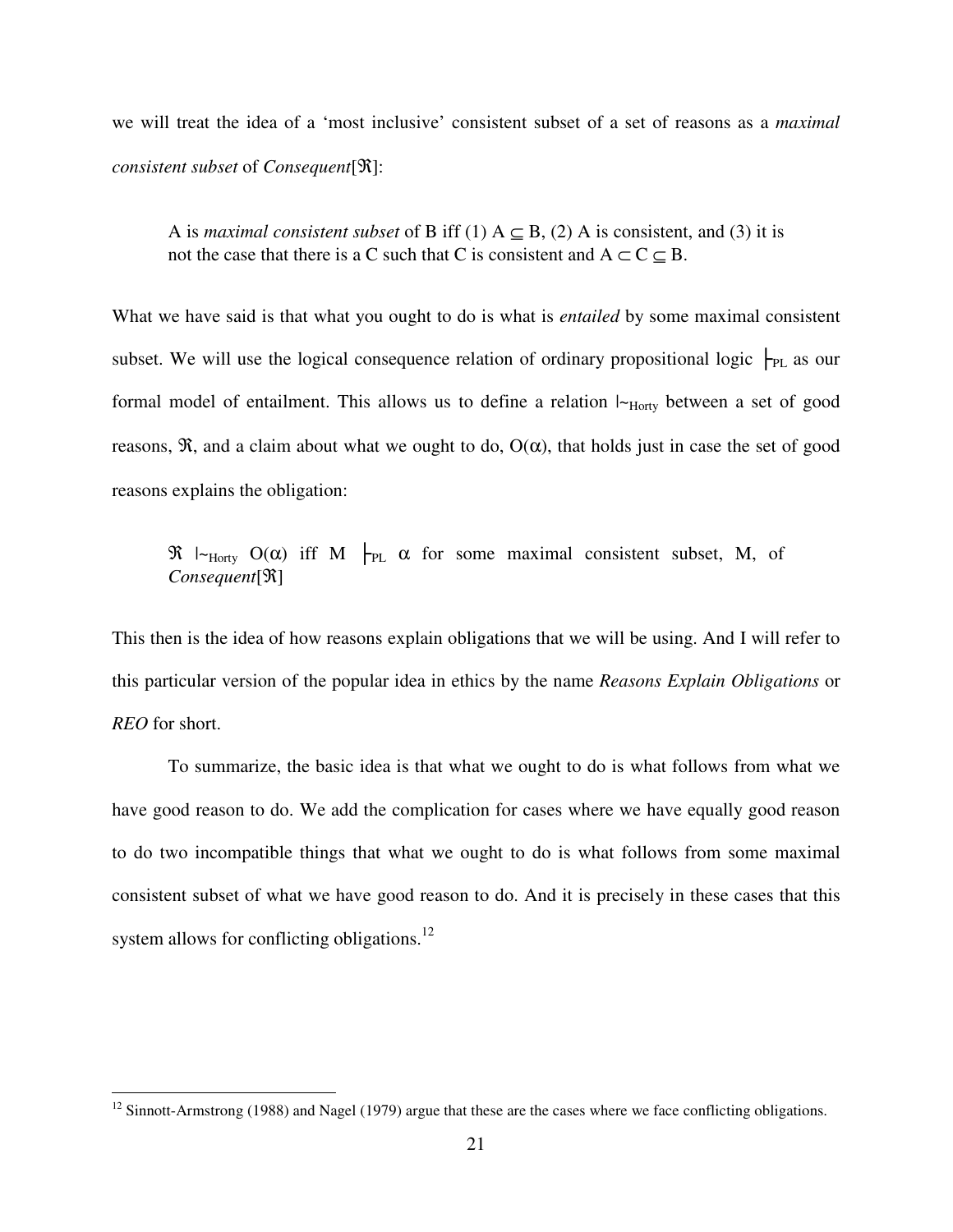Thus, I will be assuming *REO* is correct in what follows.<sup>13</sup> And in the next section I will build my account of reasoning on this idea about the nature of obligation.

#### *2.3 Comparison to deontic logic*

 $\overline{a}$ 

 Before I go on to do develop the account of reasoning that will solve our problem, I want to take a moment to spell out the relationship between *REO* and the results about deontic logic in section 1. *REO* is a metaphysical thesis about the relationship between reasons and obligations. As such, it does not directly define a logical consequence relation between obligations in the way a deontic logic does.

 However, we can use the resources of *REO* to define a relation that tells us when a collection of obligations guarantees the truth of another obligation: one obligation will guarantee the truth of another just in case any collection of reasons that can explain why the first obligation holds suffices to explain why the second obligation holds. This leads to the following definition of a relation  $\vdash_{\text{Truth}}$  that tells us when a collection of obligations guarantees the truth of another obligation:

## A  $\vdash_{\text{Truth}} \varphi$  iff for all  $\Re$  such that  $\Re \vdash_{\text{Horty}} \alpha$  for all  $\alpha \in A$ ,  $\Re \vdash_{\text{Horty}} \varphi$

Thus,  $\mathcal{F}_{\text{truth}}$  is a relation that tells us when one obligation guarantees the truth of another.

Given the way that we have defined  $\vdash_{\text{Truth}}$ , it does not take much work to prove that it must be both monotonic and cut. And given our results from section 1.2, this means that we cannot say that the reasoning in Smith's case and the speeding law case correspond to truth guaranteeing inferences without saying that the explosive reasoning corresponds to a truth

 $<sup>13</sup>$  This is not to say that this is the only view that I could have assumed in order to develop my account. For another</sup> view see Hansen 2007.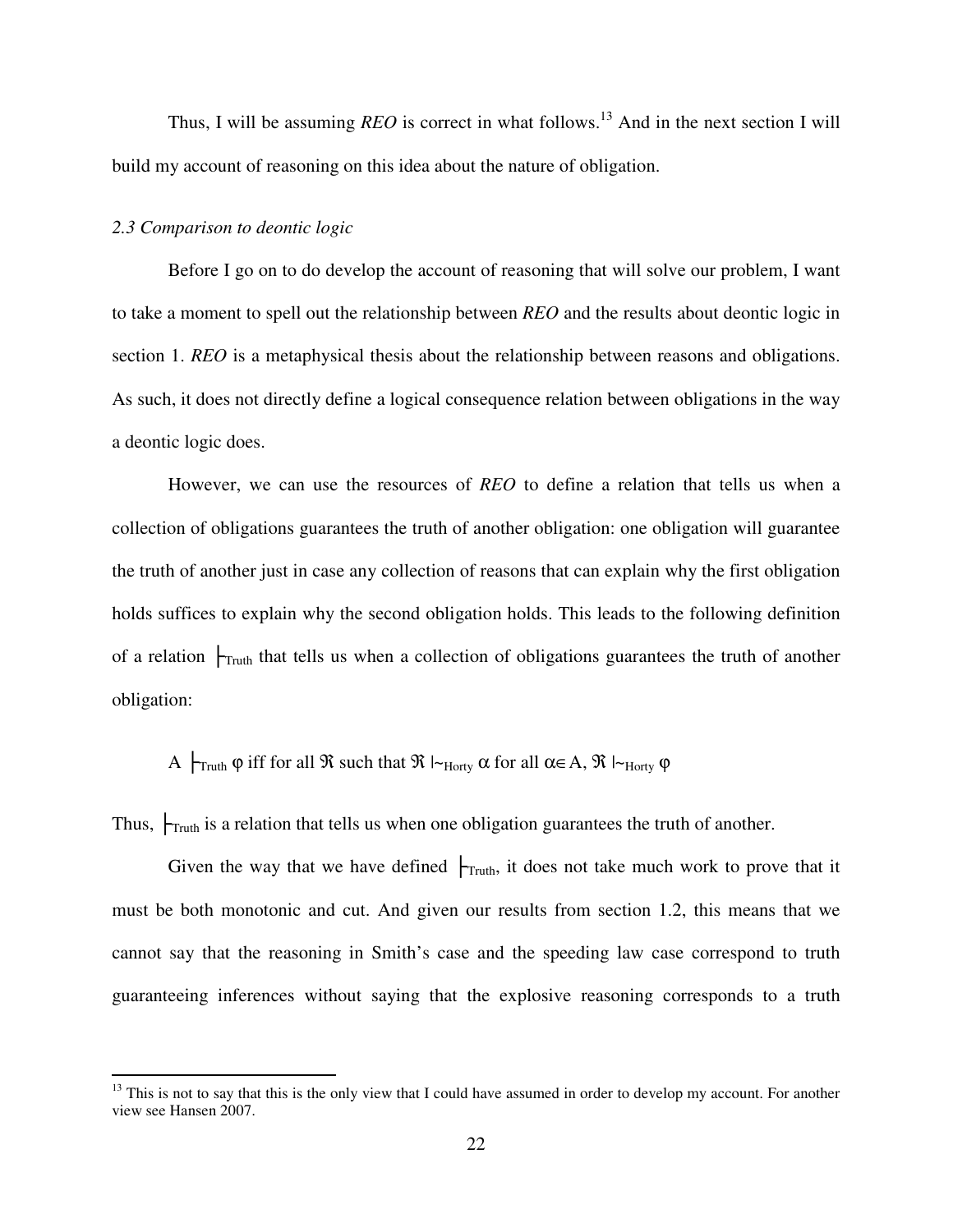guaranteeing inference. Let us consider then which of these inferences corresponds to a truth guaranteeing inference and which of these does not.

 The reasoning in the speeding law case does correspond to a truth guaranteeing inference. Formally, this means that the following claim is true:

$$
O(\alpha) \ \Big|_{\text{Truth}} O(\beta) \text{ if } \{\alpha\} \ \Big|_{\text{PL}} \beta
$$

And it is not hard to see why it is. After all, this claim will be true if any collection of reasons that explains why  $O(α)$  is true also explains why  $O(β)$  is true. For a collection of reasons to explain why  $O(\alpha)$  is true is just for  $\alpha$  to follow from a maximal consistent subset of that set of reasons. Since we are understanding *following from* in terms of  $\vdash_{PL}$  and since  $\vdash_{PL}$  is a transitive relation, we know that if  $\alpha$  follows from this set of reasons and  $\{\alpha\}$   $\vdash_{PL} \beta$  then  $\beta$  must follow from this set of reasons as well. Thus, any set of reasons that explains why  $O(\alpha)$  is true must also explain why  $O(β)$  is true.

 Now that we have seen that the reasoning in the speeding law case corresponds to a truth guaranteeing inference, we know that the reasoning in Smith's case must not correspond to a truth guaranteeing inference on pain of saying that the explosive reasoning corresponds to a truth guaranteeing inference. And in fact we can demonstrate with a single abstract example that neither the reasoning in Smith's case nor the explosive reasoning corresponds to a truth guaranteeing inference.

The example is a case where we have a good reason to do  $a$  and a good reason to do  $\neg a$ ,  $\mathcal{R} = \{!(a), \, !(\neg a)\}.$  Evidently, this set of reasons has two maximal consistent subsets,  $\{a\}$  and  ${\uparrow} \neg a$ . Thus, this set of reasons explains why O(*a*) and O(*a* ∨ *b*) are true—they follow from a maximal consistent subset,  $\{a\}$ —and explains why  $O(\neg a)$  is true—it follows from a maximal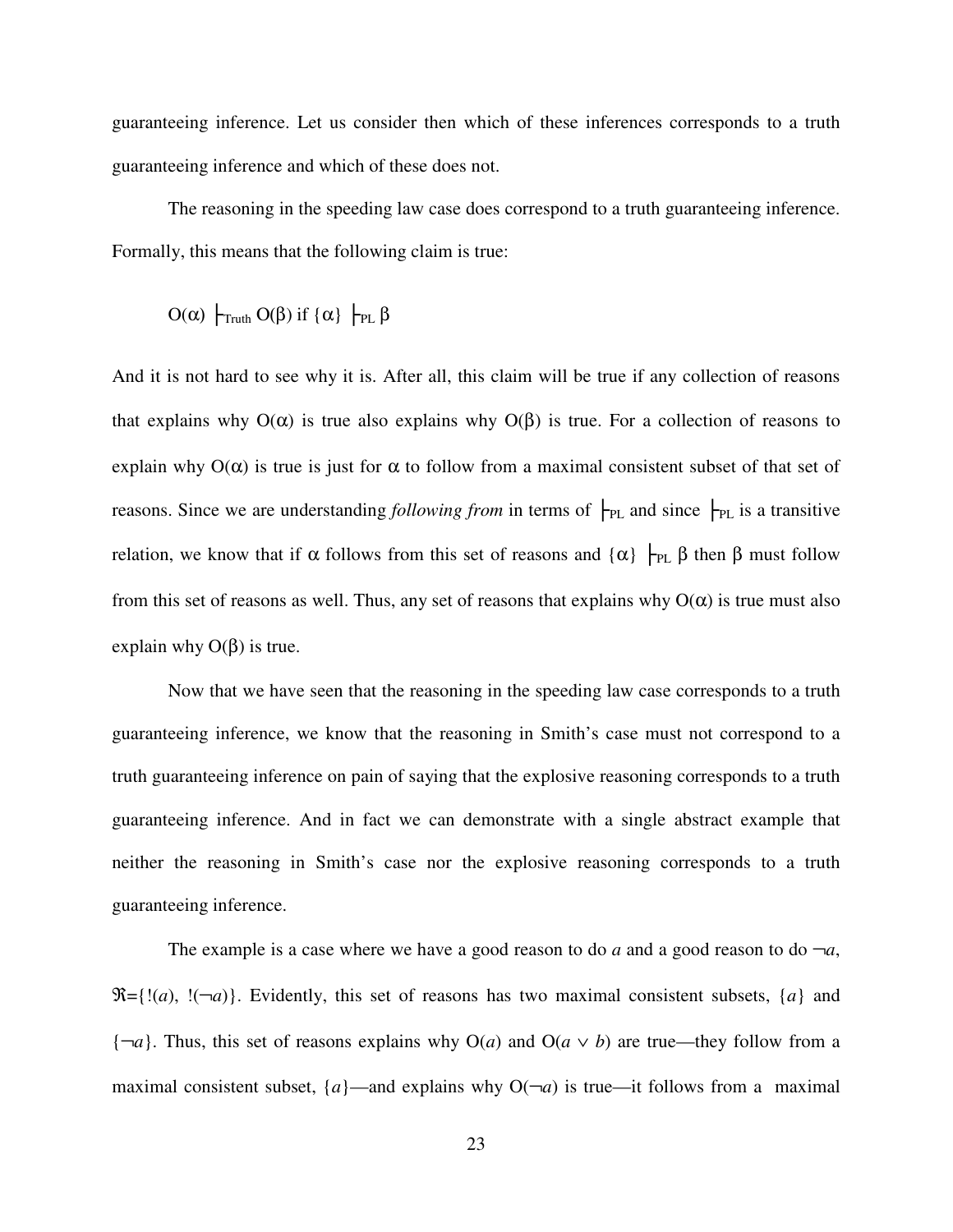consistent subset  $\{\neg a\}$ . But importantly this set of reasons does not suffice to make  $O(b)$  true—it follows from neither  $\{a\}$  nor  $\{\neg a\}$ . Thus, this set of reasons shows that it is possible for  $O(a)$ ,  $O(a \vee b)$ , and  $O(\neg a)$  to be true while  $O(b)$  is false. So this shows that the reasoning we do in Smith's case from 'it ought to be that *a* or *b*' and 'it ought to be that not *a*' to 'it ought to be that *b*' does not correspond to a truth guaranteeing inference. And it shows that the explosive reasoning from 'it ought to be that *a*' and 'it ought to be that not *a*' to 'it ought to be that *b*' doesn't either.

This means that *REO* and  $\big|_{\text{Truth}}$  alone do not allow us to provide an account that solves our problem about reasoning. But what I will show in the next section is that the ideas that I have introduced in this section together with certain other assumptions do allow us to develop an account of reasoning with conflicting obligations.

#### **3. How to reason with conflicting obligations**

 My account of reasoning is that we reason well when we reason as if we have good reasons to do what our premisses say we ought to do. Let me explain what this mouthful means.

 Begin by noticing that there are two respects in which *REO* does not directly tell us anything about the reasoning that we are interested in. First *REO* is a metaphysical theory about the nature of obligation—it tells us how reasons *explain* obligation—and not a broadly epistemological theory of *reasoning*. Second, *REO* concerns the connection between reasons and obligations, but the reasoning that we are interested in concerns the connection between obligations and other obligations.

 My account bridges this gap between *REO* and the reasoning that we are interested in by taking on board two further claims. First, I claim that it is good reasoning to conclude 'it ought to be that *a*' from a set of premisses about what you have good reason to do just in case *REO* says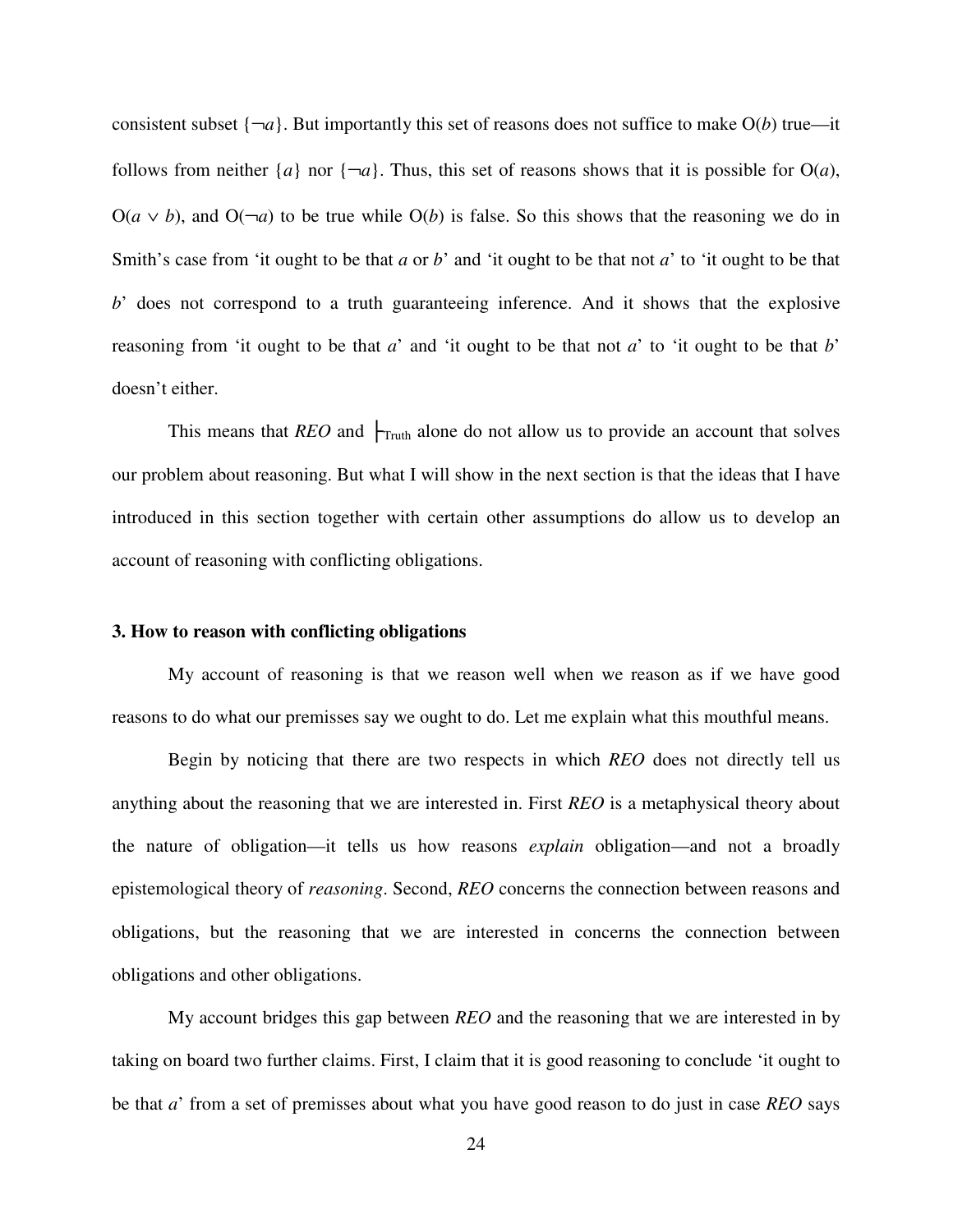those reasons must make it true that it ought to be that *a*. Second, I claim that when 'it ought to be that *a*' is your premiss, the conclusions you can draw about what you ought to do are the conclusions you can draw about what you ought to do from 'there is a good reason to do *a*'.

 This does not mean that when your premiss is 'it ought to be that *a*' you reason enthymematically by relying on the suppressed premiss 'there is a good reason to do *a*.' And it does not mean that when your premiss is 'it ought to be that *a*' you equivocate on its meaning by taking it to mean the same thing as 'there is a good reason to do *a*'. My proposal instead is just that when you accept 'it ought to be that *a*' as a premiss, the conclusions you can draw about what you ought to do are the same as the conclusions you can draw from 'there is a good reason to do *a*'. In short, my idea is that the premiss 'it ought to be that *a*' plays the same functional role in reasoning about what you ought to do as 'there is a good reason to do *a*'.

 Of course, this is just a statement of the account. So in the remainder of this section, I motivate it (Sect. 3.1) and demonstrate that it solves the problem (Sect. 3.2).

#### *3.1 Motivating the account*

 There are two reasons why this account is plausible. The first reason is that it jointly satisfies two desiderata. The second is that it provides a plausible picture of reasoning.

*3.1.1 First reason* We want to understand Smith's case and the speeding law case as pieces of non-equivocating and non-enthymematic good reasoning. This means that these are cases of reasoning directly from claims about what we ought to do to other claims about what we ought to do. Call reasoning like this *deontic reasoning*. What is important to notice about deontic reasoning is that it involves reasoning from obligations to obligations directly and does not involve appealing, for example, to premisses about our reasons. So the first, perhaps obvious,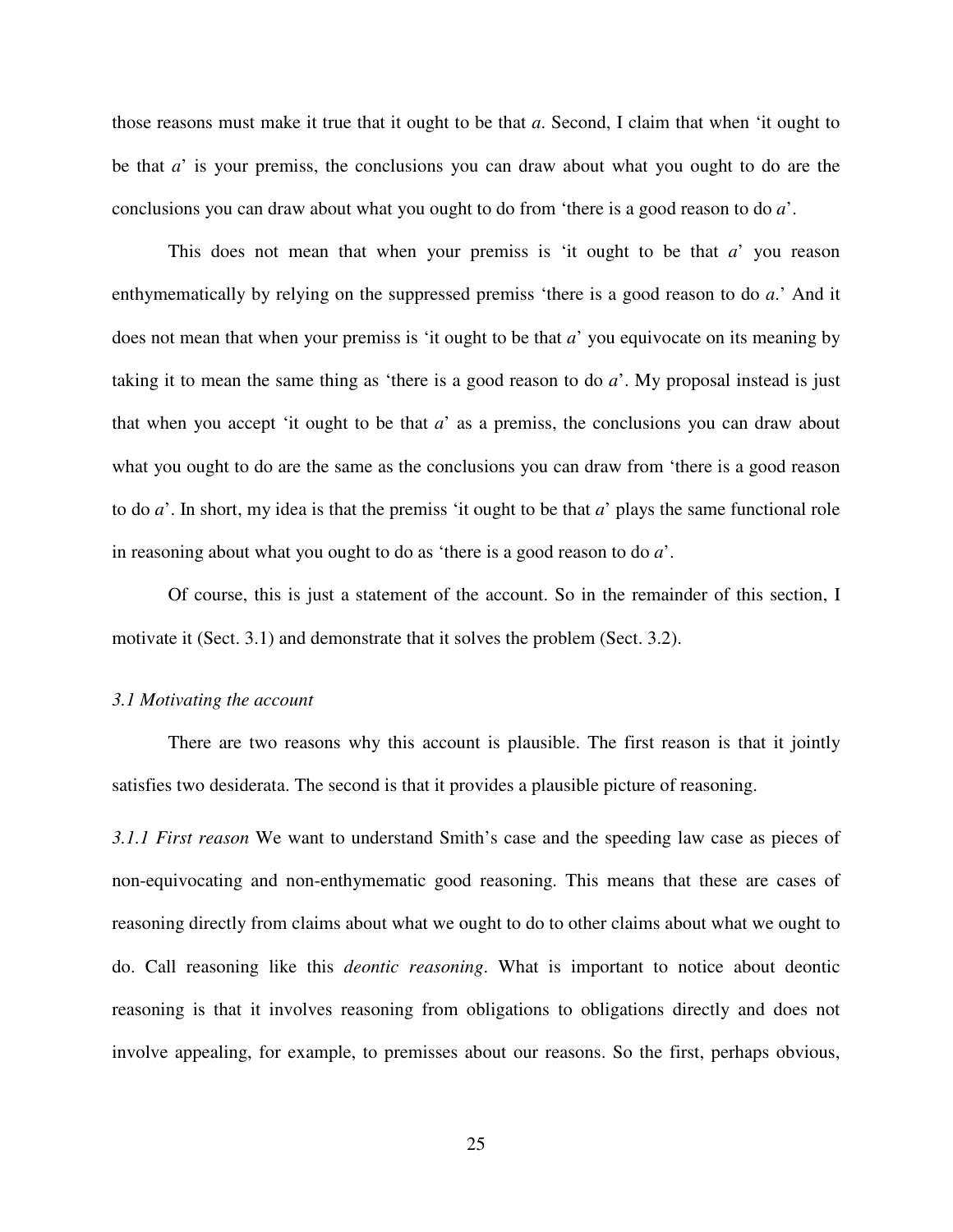desideratum is just this: the correct account treats the reasoning that we are interested in as deontic reasoning.

 And the account that I have proposed does this. It is an account of how to reason from claims about obligations to other claims about obligations. Of course, I said that when you have 'it ought to be that *a*' as a premiss you reason as if you have a good reason to do *a*. But as I insisted above, this does not mean you implicitly rely on 'there is a good reason to do *a*' in your reasoning and it doesn't mean that when 'it ought to be that *a*' is your premiss it means the same thing as 'there is a good reason to do *a*'. Rather it is just that the conclusions that you can draw from 'it ought to be that *a*' are the same as the conclusions that you can draw from 'there is a good reason to do *a*'.

 The second desideratum for an account of the reasoning in Smith's case and the speeding law case is that it should fit well with *REO*. Of course, as I have emphasized, *REO* is, in the first instance, a metaphysical theory about the nature of obligation and not a broadly epistemology theory about deontic reasoning. That said, it is still natural to want your metaphysics and your epistemology to fit well together.

 And my account of deontic reasoning does fit closely with *REO* because it builds on *REO* with the help of the two further claims that I took on board. The fact that my account jointly satisfies these desiderata adds to its plausibility. And since my account rests on *REO* and two further claims and since we are taking *REO* for granted, the fact that my account of deontic reasoning satisfies these desiderata lends plausibility to the two further claims that I am making.

*3.1.2 Second reason* My second reason provides a direct illustration of the plausibility of my account. The way to see this is to return to our heuristic about planning.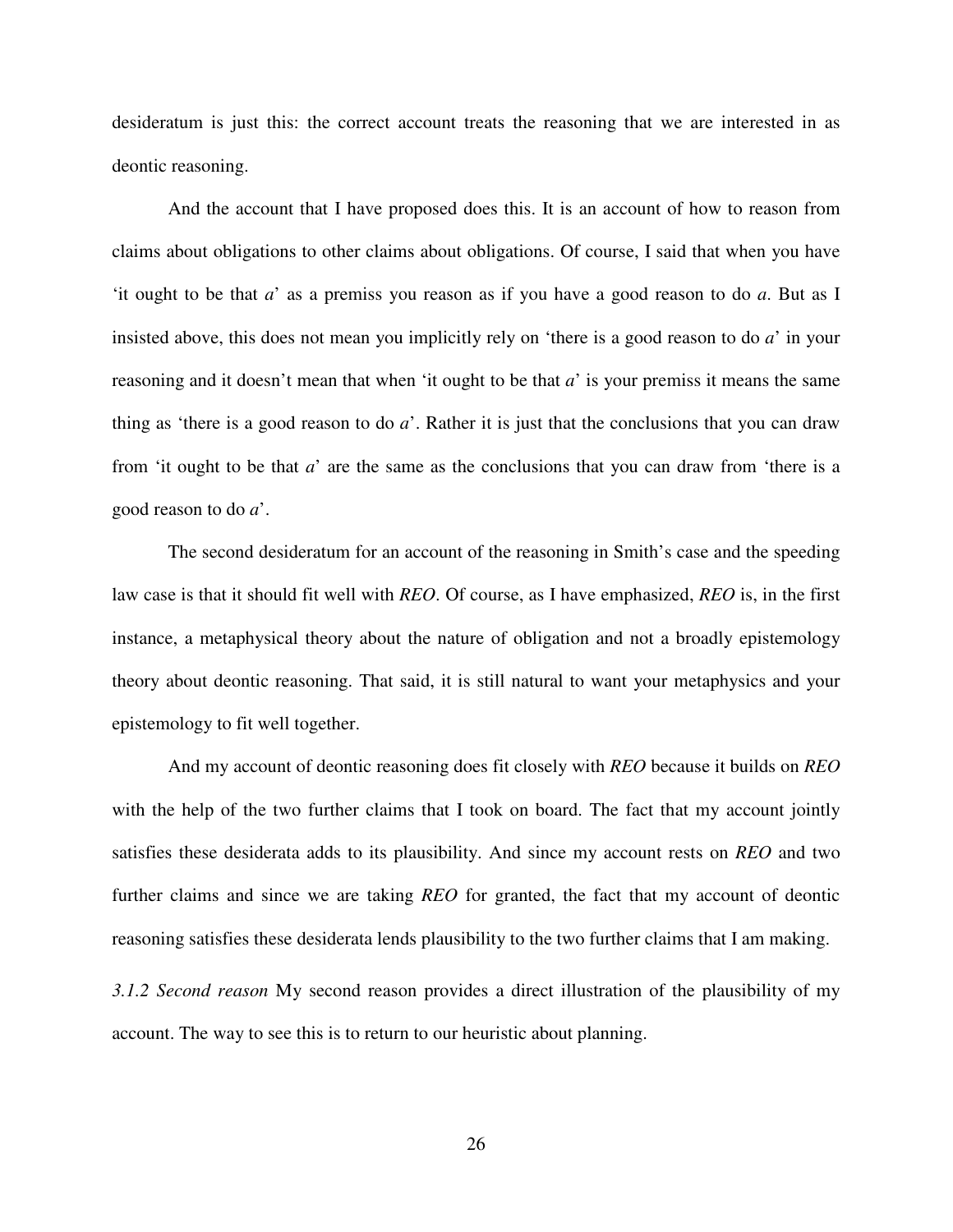Consider then two ways an account of deontic reasoning might tell you to treat your premisses. An account of deontic reasoning could tell you to treat the things your premisses say that you ought to do as goals of a plan or as steps in a plan. In particular, if your premiss in deontic reasoning is that you ought to do *a*, an account could tell you to treat *a* as a mere step in your plan or treat *a* as a goal. But if all you know is that you ought to do *a*, then it seems that you should structure your planning around *a* like you would structure your planning around a goal. If all you know is that you ought to do *a*, then *a* seems like it should have this kind of guiding role in your planning. This suggests that an account of deontic reasoning should tell you to treat the things your premisses say that you ought to do as goals.

If we think of deontic reasoning in this way and plausibly assume, as we did in section 2.2, that a rational agent treats the things she thinks she has good reason to do as goals, we can see that treating what our premisses say that we ought to do as goals amounts to reasoning as if we have good reasons to do what our premisses say we ought to do. This means that an account of deontic reasoning should tell us to reason as if we have good reasons to do what our premisses say we ought to do.

 This discussion of planning is not intended as a description of what deontic reasoning is rather it is intended as a heuristic to bring out what is underlyingly plausible about my account of such reasoning. The idea in more abstract terms is this: As agents, we sometimes must reason with obligations even though we do not know which reasons explain those obligations. In this environment, it is reasonable to think that we treat the things our premisses say we ought to do as guiding our reasoning about what else we ought to do in the way claims about reasons guide our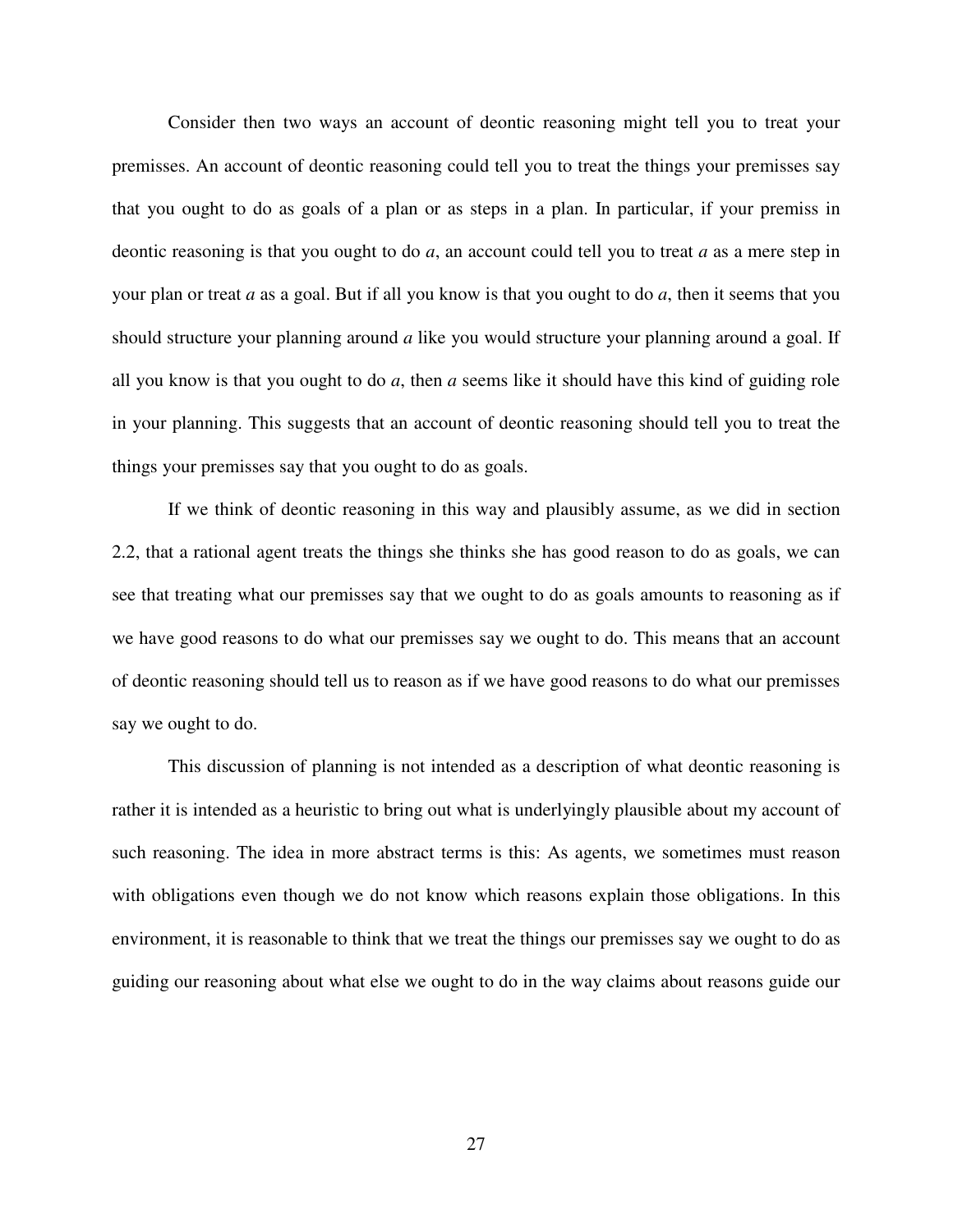reasoning about what we ought to do.<sup>14</sup> The idea is that this is a sensible ampliative reasoning strategy. $15$ 

 For this reason, I think there is some plausibility to the idea that rational agents reason well when they to treat the premiss 'it ought to be that  $a$ ' as playing the same role in their reasoning as 'there is a good reason to do *a*'. This is not, of course, a full account of what justifies this reasoning strategy. But this is analogous to the situation that we find ourselves in with regard to other forms of reasoning such as inductive reasoning and common sense reasoning. For these forms of reasoning, we do not have a fully worked out story of why they are forms of good reasoning either.

 That said, my account does shed at least some light on why the deontic reasoning we engage in is good reasoning by satisfying the two desiderata and by presenting a plausible picture of what such reasoning consists in. Because of this, I believe that the account of deontic reasoning that I have offered has some independent plausibility. And as I will now demonstrate, it solves our problem.

#### *3.2 Solving the problem*

 $\overline{a}$ 

To do this, we will need to develop the account that I have just presented informally in enough formal detail (Sect. 3.2.1) to verify that it entails that the reasoning in Smith's case and the speeding law case is good reasoning but explosive reasoning is not (Sect. 3.2.2). And we will

<sup>&</sup>lt;sup>14</sup> So the conclusions that you can draw about what you ought to do when you accept 'it ought to be that  $a'$  as a premiss are the same as the conclusions you can draw from 'there is a good reason to do *a*' not solely because of the meaning of 'it ought to be that *a*' but also because of the fact that you accept it as a premiss in the context of deontic reasoning. This is why deontic reasoning with 'it ought to be that *a*' is not enthymematic or equivocating for reasoning with 'there is a good reason to do *a*'—it is a feature of acceptance as a premiss in deontic reasoning not a feature of meaning that makes the difference.

<sup>&</sup>lt;sup>15</sup> By *ampliative* reasoning I mean reasoning that allows us to conclude more than what is guaranteed to be true by our premisss.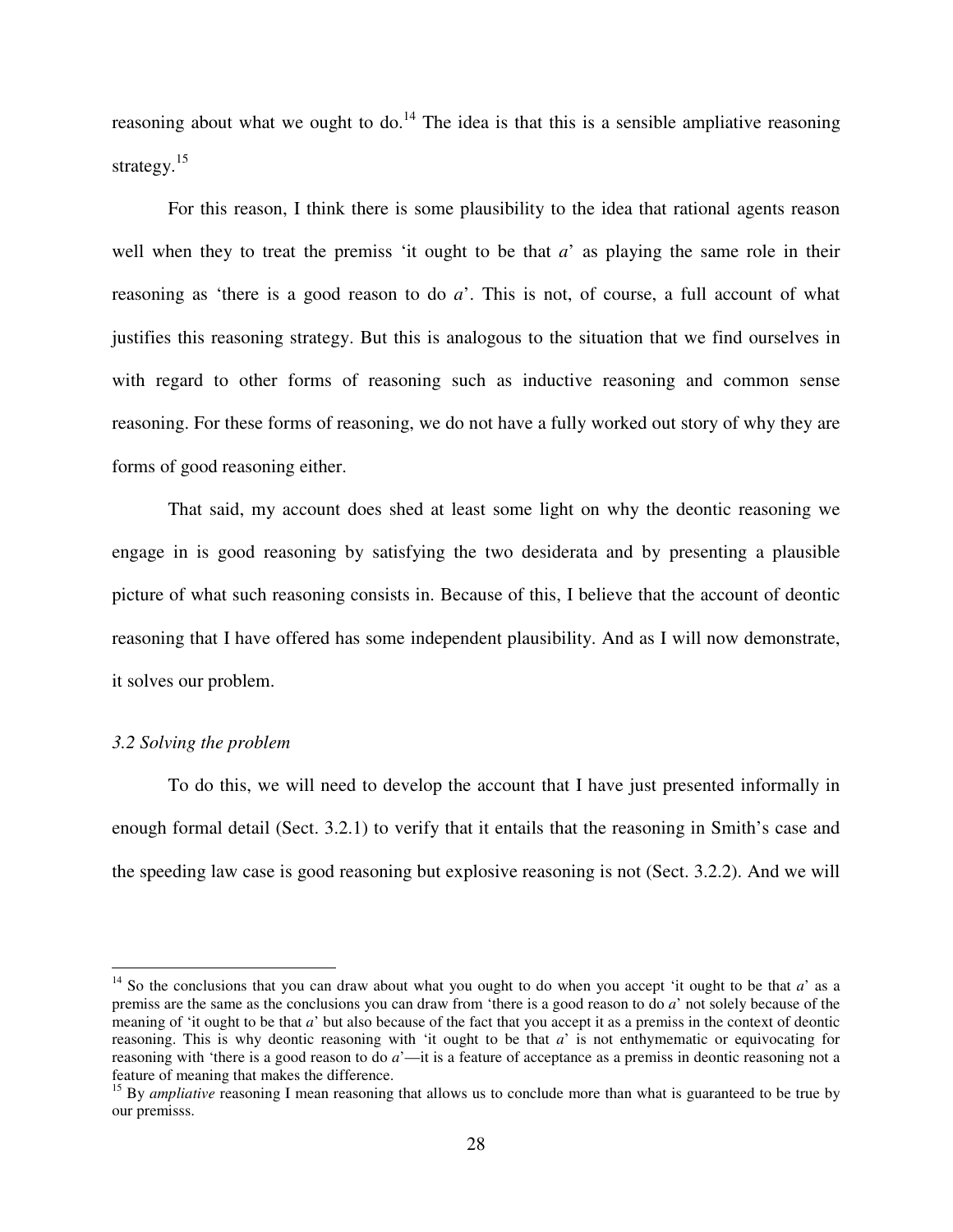need to verify that this account avoids the argument in Section 1 that showed that our problem cannot be solved if the reasoning consequence relation is both cut and monotonic (Sect. 3.2.3).

*3.2.1 The formal implementation* So let us begin our discussion by formally implementing the idea that we have been informally discussing so far. I said that this account takes *REO* for granted and builds on it with two further claims. Since *REO* is already presented in formal terms, all we need to do in order to formally implement this idea is formalize the two further claims.

 The first claim I added to *REO* was that we can reason from some claims about what we have good reason to do to the conclusion 'it ought to be that *a*' just in case according to *REO*, any set of reasons that includes these claims about what we have good reason to do explains why 'it ought to be that *a*' holds. So in symbols, you can conclude, for example, 'it ought to be that *b*' from 'there is a good reason to do *a*' just in case for every  $\Re$  such that  $\{!(a)\}\subseteq \Re$ ,  $\Re \mid_{\text{Horty}}$ O(*b*).

 The second claim that I added to *REO* is that when your premiss is 'it ought to be that *a*', the conclusions that you can draw from it are the conclusions that you can draw from 'there is a good reason to do *a*'. To see how this works formally, recall that we just said that you can conclude 'it ought to be that *b*' from 'there is a good reason to do *a*' just in case for every  $\Re$  such that  $\{!(a)\}\subseteq \mathfrak{R}, \mathfrak{R} \models_{\text{Horty}} O(b)$ . Since my account says that when your premiss is 'it ought to be that *a*', the conclusions that you can draw about what you ought to do are the conclusions that you can draw from 'there is a good reason to do *a*', this means that you can conclude 'it ought to be that *b*' from 'it ought to be that *a*' just in case for every  $\Re$  such that  $\{!(a)\}\subseteq \Re$ ,  $\Re \vdash_{\text{Hortv}}$ O(*b*).

 This tells us how to formalize my account of deontic reasoning for the special case of reasoning from 'it ought to be that *a*' to 'it ought to be that *b*'. Of course, we will want to know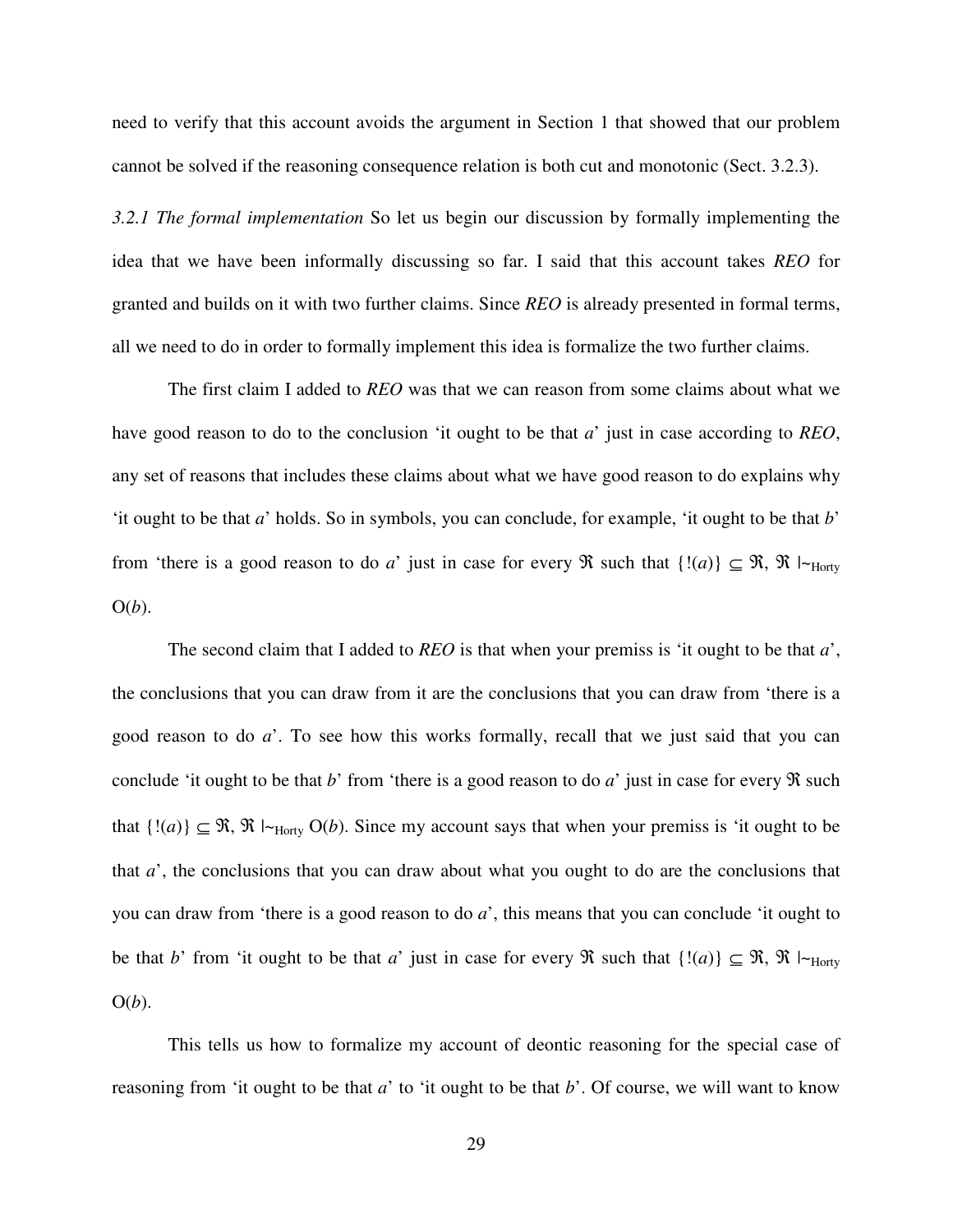how to reason with sets of obligations rather than just a single obligation so we will need to generalize this idea to sets. This leads us to the following definition of a reasoning consequence relation that I will call for reasons that will become apparent later  $\|_{\text{NonCut}}$ :

$$
O(\alpha_1), O(\alpha_2), \ldots, O(\alpha_n) \parallel_{\text{NonCut}} O(\beta) \text{ iff, for all } \Re \text{ such that:}
$$
\n(i)  $\Re \mid_{\text{-Horty}} O(\alpha_1), O(\alpha_2), \ldots, O(\alpha_n)$ \nand\n(ii)  $\{!(\alpha_i) \mid 1 \leq i \leq n\} \subseteq \Re$ \n $\Re \mid_{\text{-Horty}} O(\beta)^{16}$ 

This definition tells us that we can conclude  $O(\beta)$  from a set of obligations just in case  $\Re \models_{\text{Hortv}}$  $O(\beta)$  where  $\Re$  is a set of reasons that we have placed conditions (i) and (ii) on. Condition (i) captures the idea that you take your premisses to be true in reasoning.<sup>17</sup> Condition (ii) captures the idea that the premiss 'it ought to be that *a*' plays the same functional role in reasoning as 'there is a good reason to do *a*'. And the rest of the definition captures the idea that we may reason from some claims about what we have good reason to do to the conclusion 'it ought to be that *b*' just in case according to *REO*, any set of reasons that includes these claims about what we

 $16$   $\parallel$ NonCut is formally similar to a relation defined in Horty 1993 (and other systems inspired by this one). More generally, this paper owes many of its ideas to previous work by John Horty. In essence, the present account newly interprets, further develops, and connects various strands of Horty's work. Let me briefly explain. Horty 1993 and 1997 define a consequence relation that is formally similar to the one defined here. At this time however, Horty did not distinguish between reasons and obligations. So this relation though formally similar to mine was not given the interpretation that I give it—that when you have 'it ought to be that *a*' as a premiss you reasons as if you have good reason to do *a*. For the first time in Horty 1994 and more elaborately in Horty 2003, 2012, Horty distinguished between reasons and obligations. This distinction allowed him to recharacterize the relation defined in Horty 1993 and 1997 as a relation between reasons and obligations—namely,  $|\sim_{\text{Horty}}$ . But as we saw this relation is one that does not directly tell us about deontic reasoning. So my account shows how we can accept the theory developed in Horty's later work and build on top of it an account of deontic reasoning that is formally similar to the one given in his earlier work.

 $17$  This condition is independent of our core idea that we reason well when we reason if we have good reason to do what our premisses say we ought to do. While I do find this further condition plausible, I am officially neutral about it because there are a number of interesting issues that I cannot adequately discuss here that turn on whether we reject (i): rejecting (i) would make a difference to how we treat obligations to do contradictory things and would change certain formal properties of the relation (it would make it so the relation is not reflexive and so that not all logically valid inferences are pieces of good reasoning). I will however assume (i) holds from now on because it allows me to state some of my main ideas in a more straight forward way (for example, it simplifies the proof of *SOC*╟ below)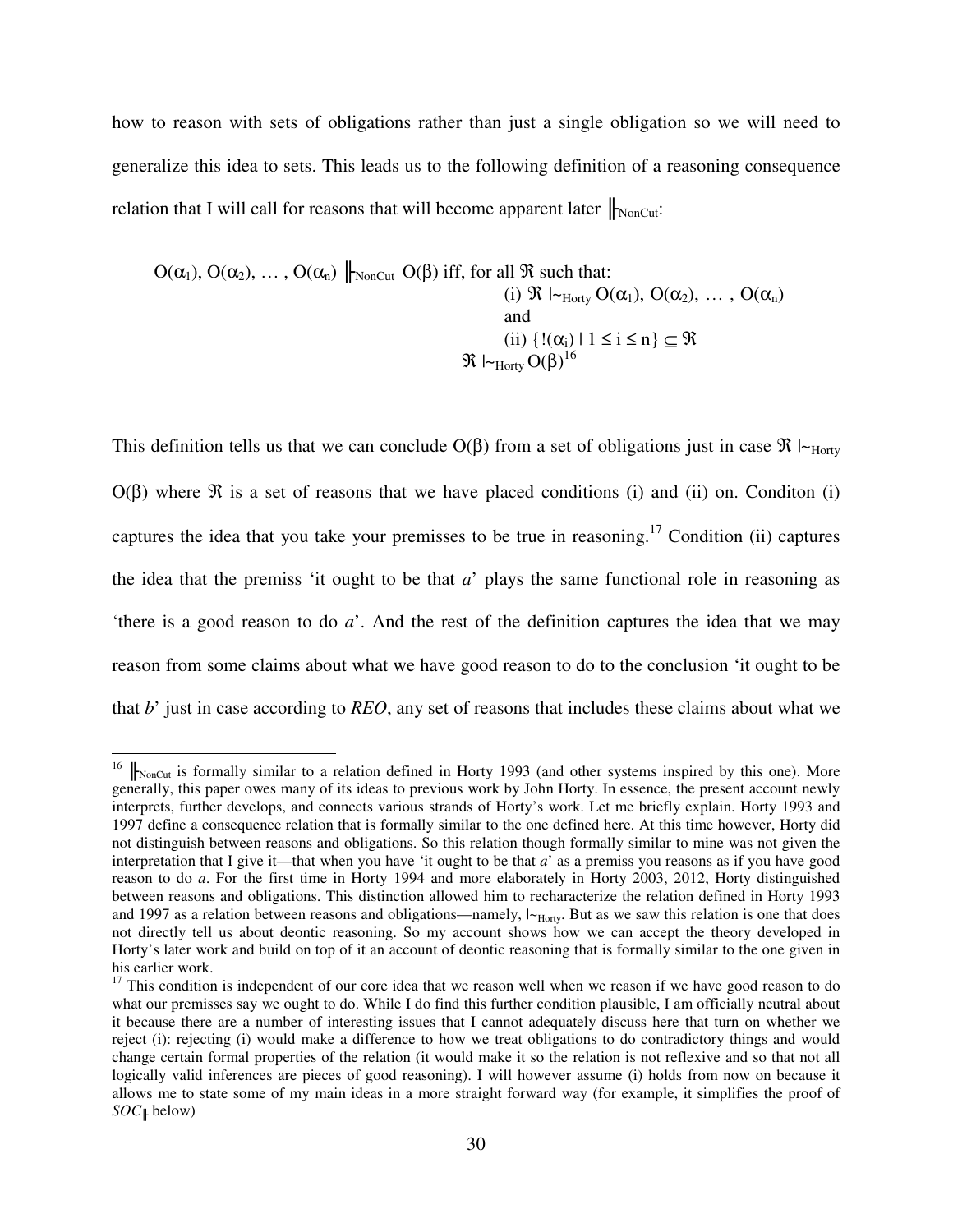have good reason to do explains why 'it ought to be that *b*' holds. So this is just a generalization and formalization of the idea that we reason well when we reason as if we have good reasons to do what our premisses say we ought to  $\text{do.}^{18}$ 

*3.2.2 The cases* Having formally implemented this account of deontic reasoning, I am now in a position to demonstrate in a precise way that it solves our problem. To solve our problem is to provide an account of deontic reasoning that entails that the reasoning in Smith's case and the speeding law case is good reasoning but explosive reasoning is not. Formally, this means we want to show that the following claims hold:

*Reasoning Ought Disjunctive Syllogism* (ODS $\Vert$ ): O( $a \lor b$ ), O( $\neg a$ )  $\Vert_{\text{NonCut}}$  O( $b$ ) *Reasoning Single Ought Closure* (SOC<sub></sub>||) O(α)  $\|$ <sub>NonCut</sub> O(β) when {α}  $\|$ <sub>PL</sub> β

even though the following one does not:

 $\overline{a}$ 

*Reasoning Ought Explosion*  $OE \parallel$ ) O(*a*), O( $\neg a$ )  $\parallel$ <sub>NonCut</sub> O(*b*)

Let us verify that my account gets these results.

Begin with *SOC*<sup> $\|$ </sup>. According to the definition of  $\|$ <sub>NonCut</sub>, you may conclude O(β) from O(α) when  $\{\alpha\}$   $\vdash_{PL} \beta$  just in case every set of reasons of a certain kind make O(β) true. The relevant sets of reasons according to our definition are ones where (i)  $O(\alpha)$  is true and where (ii) you have a good reason to do α. As we showed in section 2.3, O(β) where  $\{\alpha\}$   $\vdash_{PL} \beta$  holds in every set of reasons where  $O(\alpha)$  holds. Thus,  $O(\beta)$  must also hold in sets of reasons where (i)

 $18$  While this tells us how to reason with obligations that have prejacents of arbitrary logical complexity, it does not tell us how to reason with arbitrarily complex sentences about obligation. I do not present an account of this here because it is not needed to solve the main problems about reasoning with conflicting obligation and introduces unnecessary complications. In work in progress, I present a fully general account.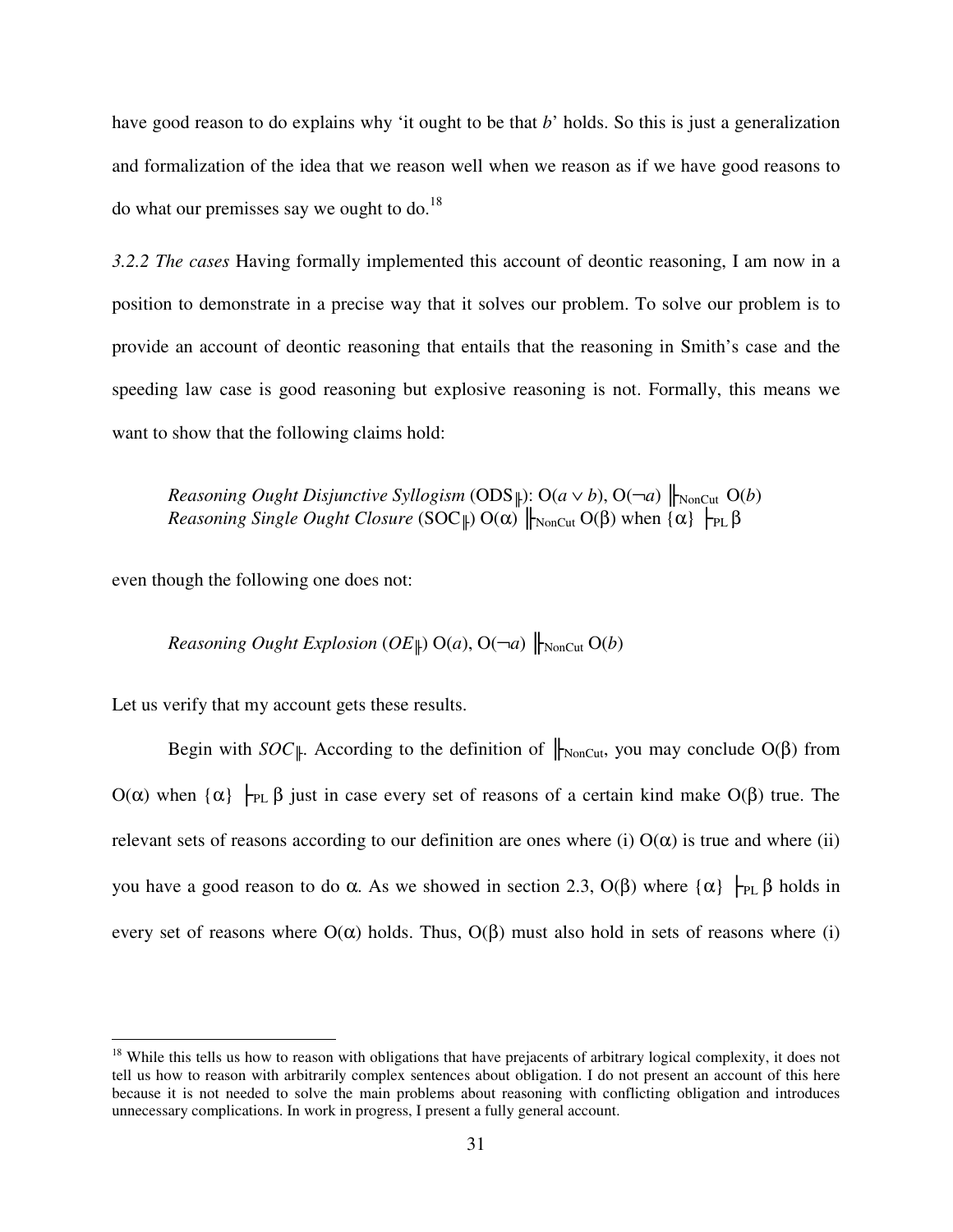O(α) holds and (ii) you have a good reason to do  $\alpha$ . So *SOC*<sup> $\parallel$ </sup> holds. This shows that our account of reasoning entails that the reasoning in the speeding law case is good reasoning.

Next let us consider *ODS*⊪. To show that this holds according to our definition, we need to look at sets of reasons where (i)  $O(\neg a)$ ,  $O(a \lor b)$  hold and where (ii) you have a good reason to do  $\neg a$  and a good reason to do  $a ∨ b$ . Since  $\neg a$  and  $a ∨ b$  are consistent, they must be a subset of some maximal consistent subset, M, of your good reasons.<sup>19</sup> Obviously  $\{\neg a, a \lor b\}$   $\vdash_{\text{PL}} b$ . So since  $\{\neg a, a \lor b\} \subseteq M$ , it follows that M  $\vdash_{PL} b$ <sup>20</sup> Since we have shown that *b* must follow from a maximal consistent subset of reasons, O(*b*) holds in every such set of good reasons. This suffices to show *ODS*<sup>∥</sup> and therefore shows our account entails that the reasoning in Smith's case is good.

But importantly our account does not say that  $OE$ <sup> $\parallel$ </sup> holds. To see why, we need to show that there is a set of reasons that does not make  $O(b)$  true even though it includes a good reason to do *a* and a good reason to do  $\neg a$ . And this is easy to do: Consider a set of just these reasons,  $\mathcal{R} = \{!(a), \, !(\neg a)\}.$  There are two maximal consistent subsets  $\{a\}$  and  $\{\neg a\}$  neither of which entails *b*. So O(*b*) doesn't hold. Because of this our account of reasoning entails that reasoning explosively is not good reasoning.

 Thus, our account of reasoning gets us exactly what we want: it entails that the reasoning in Smith's case and the speeding law case is good reasoning but the explosive reasoning is not.

*3.2.3 The reasoning consequence relation* I argued in section 1 that we can get what we want only if the reasoning consequence relation is not both cut and monotonic. That argument appealed to the following derivation to establish this point. Replacing  $\|$  for  $\|$ , the derivation

 $19$  Any consistent set, C, must be a subset of some maximal consistent subset, M. For suppose, C was not a proper subset of any M, then C it itself is a maximal consistent subset.

<sup>&</sup>lt;sup>20</sup> This follows by the monotonicity of  $\vdash_{PL}$ .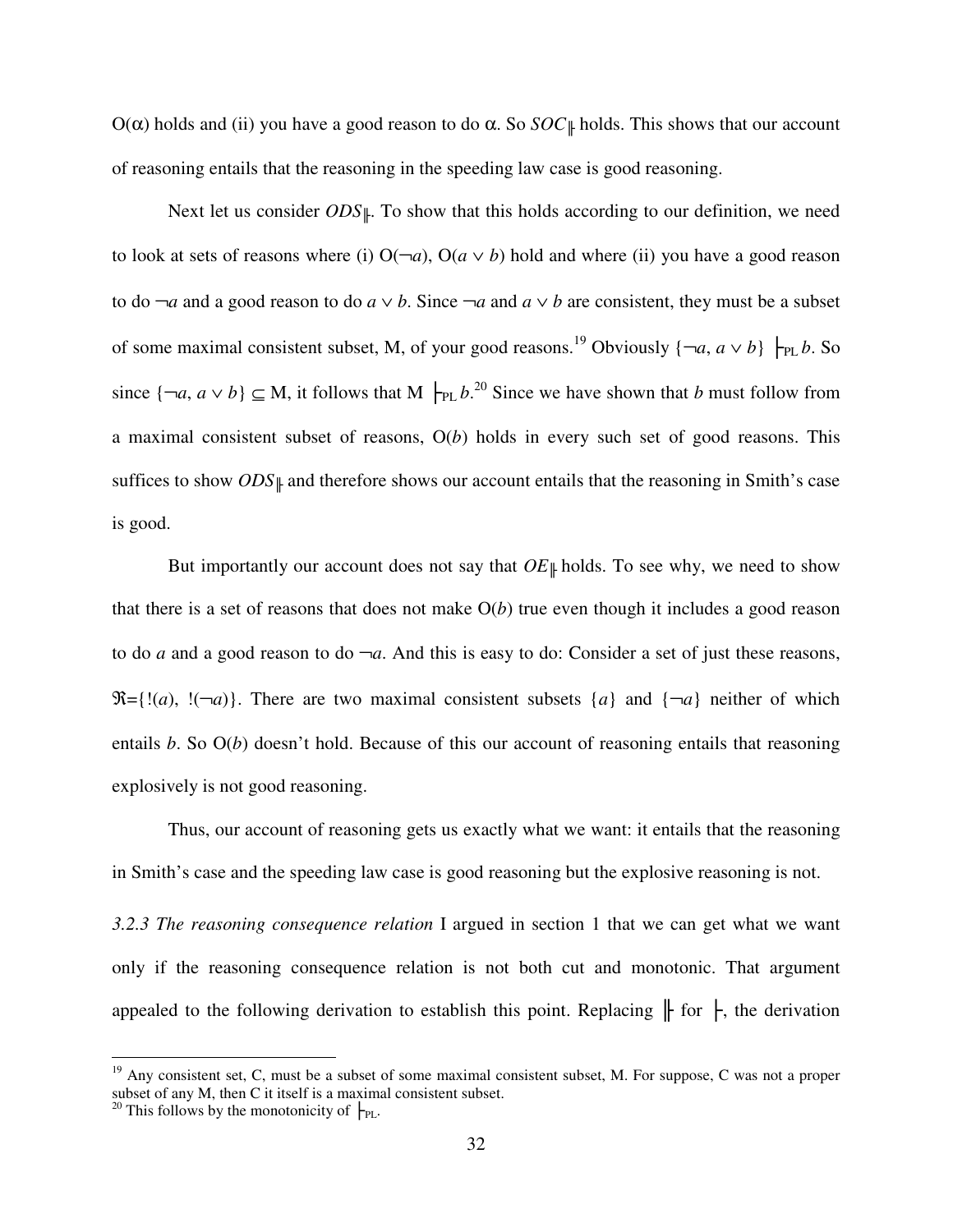began with  $(1\vert)$  which is  $ODS\vert\vert$  and  $(2\vert)$  which is a special case of the reasoning in the speeding law case that we have called *ODI*⊪:

$$
(1 \parallel) O(\neg a), O(a \vee b) \parallel O(b)
$$
  

$$
(2 \parallel) O(a) \parallel O(a \vee b)
$$

By monotonicity, we got  $(3\mu)$  and  $(4\mu)$ :

$$
(3\mathcal{F})\ O(a), O(\neg a), O(a \lor b) \mathcal{F} O(b)
$$
  

$$
(4\mathcal{F})\ O(\neg a), O(a) \mathcal{F} O(a \lor b)
$$

And then by cut, we are able to derive  $(5\mu)$  from  $(3\mu)$  and  $(4\mu)$ :

$$
(5 \parallel) O(a), O(\neg a) \parallel O(b)
$$

This derivation taught us that if the reasoning consequence relation is both cut and monotonic then our problem cannot because solved.

We know that my account solves our problem because, as we just saw, it accepts  $(1\vert\mu)$  and  $(2\mu)$  but rejects  $(5\mu)$ , but do not yet know how it solves the problem. One way it could solve the problem is by rejecting monotonicty in a way that blocks the derivation of  $(3\mu)$  or  $(4\mu)$ . Another other way it could solve the problem is by rejecting cut in a way that blocks the derivation of  $(5)$ . Nothing in our discussion so far has suggested that one way of solving the problem is preferable to another.

The account I have developed, as the name suggests, solves the problem by rejecting cut. And I will show in section 5 of this paper that we can define a variant of it that solves the problem by denying monotonicity instead. While this variant shares in many of the advantages of the account that I am developing here, it will be easiest to understand this non-monotonic account after having appreciated the non-cut account.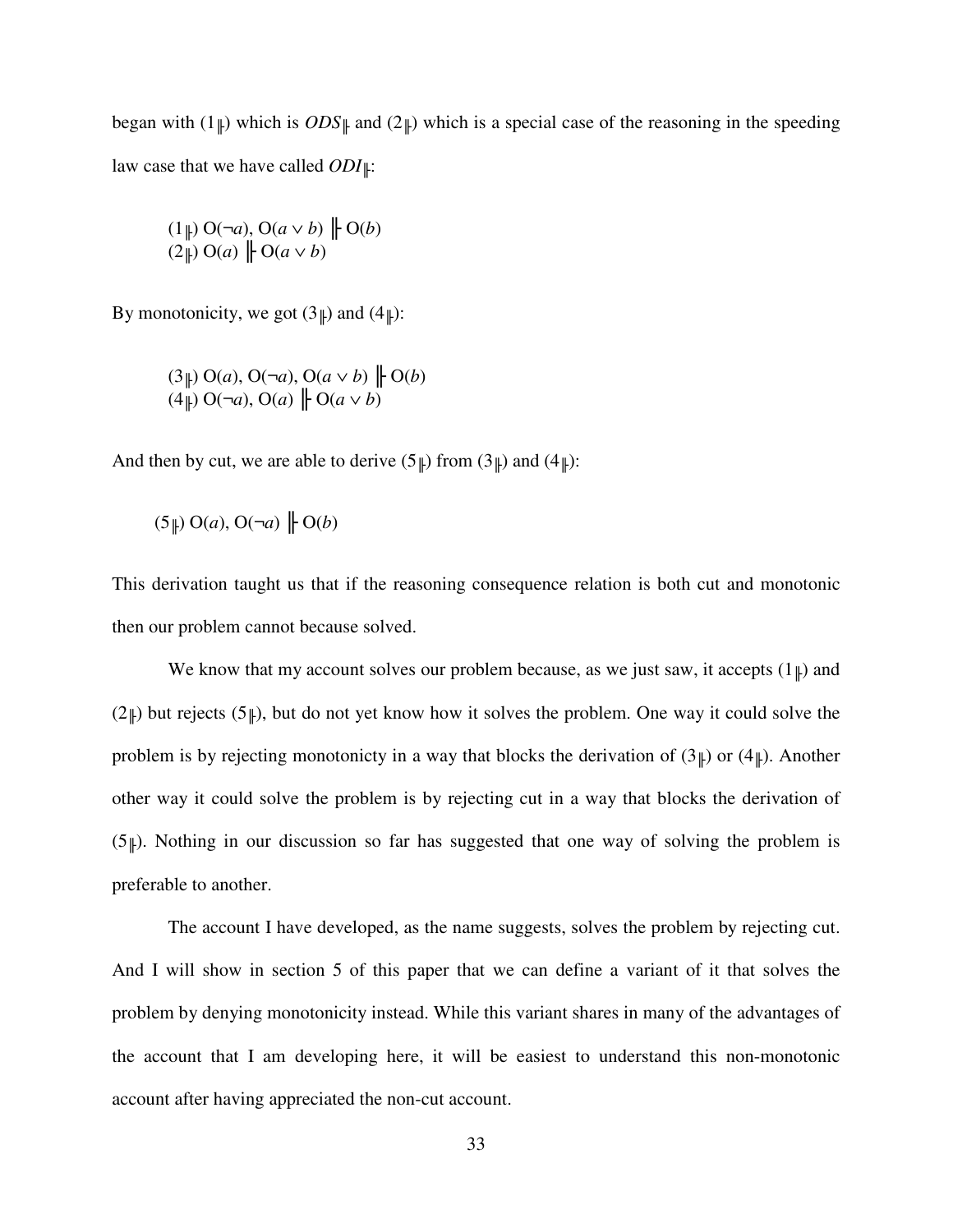So for now let us focus on  $\|_{\text{NonCut}}$  and see how it blocks this derivation. Recall that intuitively cut told us that there is no important difference between premisses and conclusions. Cut fails according to the current approach because premisses have a special role. You reason as if you have good reason to do what your *premisses* say that you ought to do. You are not committed to doing this for your *conclusions*. To see that this thought does lead to a denial of cut, let us consider  $(3\mu)$ ,  $(4\mu)$  and  $(5\mu)$  more carefully (cf. Horty 1997, p. 29).

To see that  $(3\mu)$  holds, the sets of good reasons to consider are the ones where you have a good reason to do *a*, a good reason to do  $\neg a$ , and a good reason to do  $a \lor b$ . Since the good reason to do  $\neg a$  and the good reason to do  $a \lor b$  are consistent, they will be elements of a maximal consistent subset. As we just saw in showing that the reasoning in Smith's case is good reasoning,  $O(b)$  holds when we have such a maximal consistent subset. So  $(3\mu)$  holds.

To see that  $(4\mu)$  holds, the sets of reasons to look at are ones where you have a good reason to do ¬*a* and a good reason to do *a*. Since *a* is consistent, it must be a subset of some maximal consistent subset M. Obviously,  $a \models_{PL} a \lor b$  and M  $\models_{PL} a$ , so M  $\models_{PL} a \lor b$ . Thus, O( $a \lor$ *b*) must hold. Hence,  $(4\mu)$  holds.

Notice what is happening here. In  $(4\mu)$  we do not reason as if we have a good reason to do  $a \vee b$  even though in (3<sup>||</sup>) we do reason as if we have a good reason to do  $a \vee b$ . This is because  $O(a \vee b)$  is a premiss in  $(3\uparrow)$  while it is a conclusion in  $(4\uparrow)$ . And notice that in showing why  $(3\vert)$  held—in showing why we can conclude O(*b*)—we crucially relied on the fact that we reason as if we have good reason to do  $a \vee b$ .

As we have already seen,  $(5\mu)$ , which is the formal statement of the claim that we may reason explosively, does not hold. Since  $(4\mu)$  and  $(5\mu)$  have the same premisses and since our premisses determine what we reason as if we have good reasons to do, we know that we will not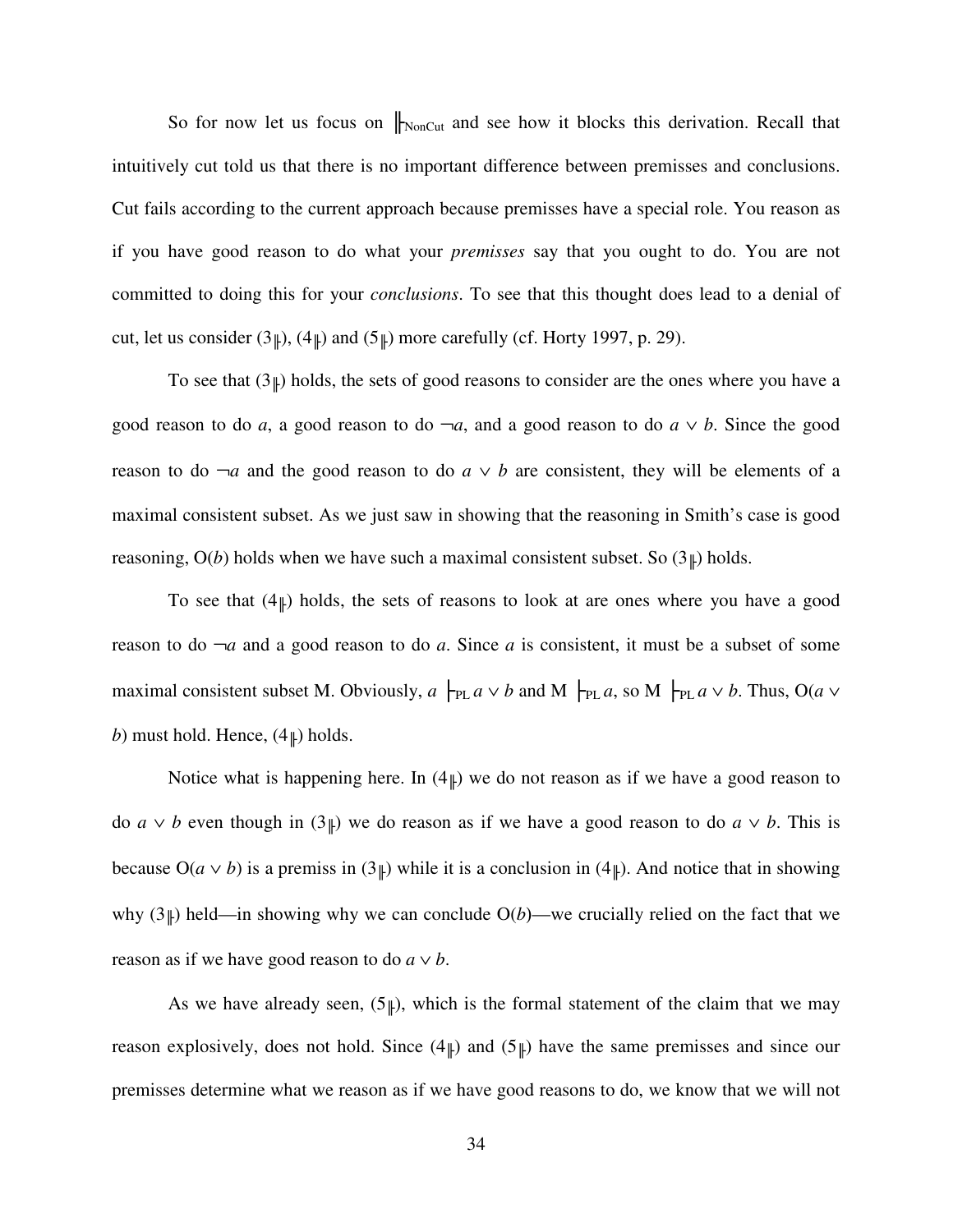reason as if we have a good reason to do  $a \vee b$  when we have O(*a*) and O( $\neg a$ ) as our premisses. And as I just said in discussing  $(3\mu)$  reasoning as if we have a good reason to do  $a \vee b$  is crucial to allowing us to conclude  $O(b)$ . This is why we are not able to conclude  $O(b)$  from  $O(a)$  and  $O(\neg a)$  alone.

 This shows that the solution to our problem flows directly from the features of the account that shed light into why the deontic reasoning that we are interested in understanding is good reasoning. A feature of that account was that we reason as if we have good reasons to do what our premisses say we ought to do. It is this special role played by premisses that leads to the denial of cut.

### *3.3 Taking stock*

 What we have done in this section is build an account of deontic reasoning that fits closely with *REO*. The basic idea is that you reason well when you reason as if you have good reasons to do what your premisses say you ought to do. We showed that this idea provides an *explanatory* solution to our problem because it vindicates the reasoning in Smith's case and the speeding law case and condemns explosive reasoning while shedding some light on why such reasoning is good and why such reasoning does not satisfy cut.

That said, it is worth highlighting two limitations of this account and the arguments given for it. First, I do not believe that the independent motivation for my account decisively rules out every alternative to it. There are other accounts such as  $\vdash_{\text{Truth}}$  that also could be used to give an account of deontic reasoning that fits with *REO*. However as we have seen,  $\vdash_{\text{Truth}}$  does not solve our problem. So  $\|$ <sub>NonCut</sub> has the advantage of solving our problem while still capturing this independent motivation.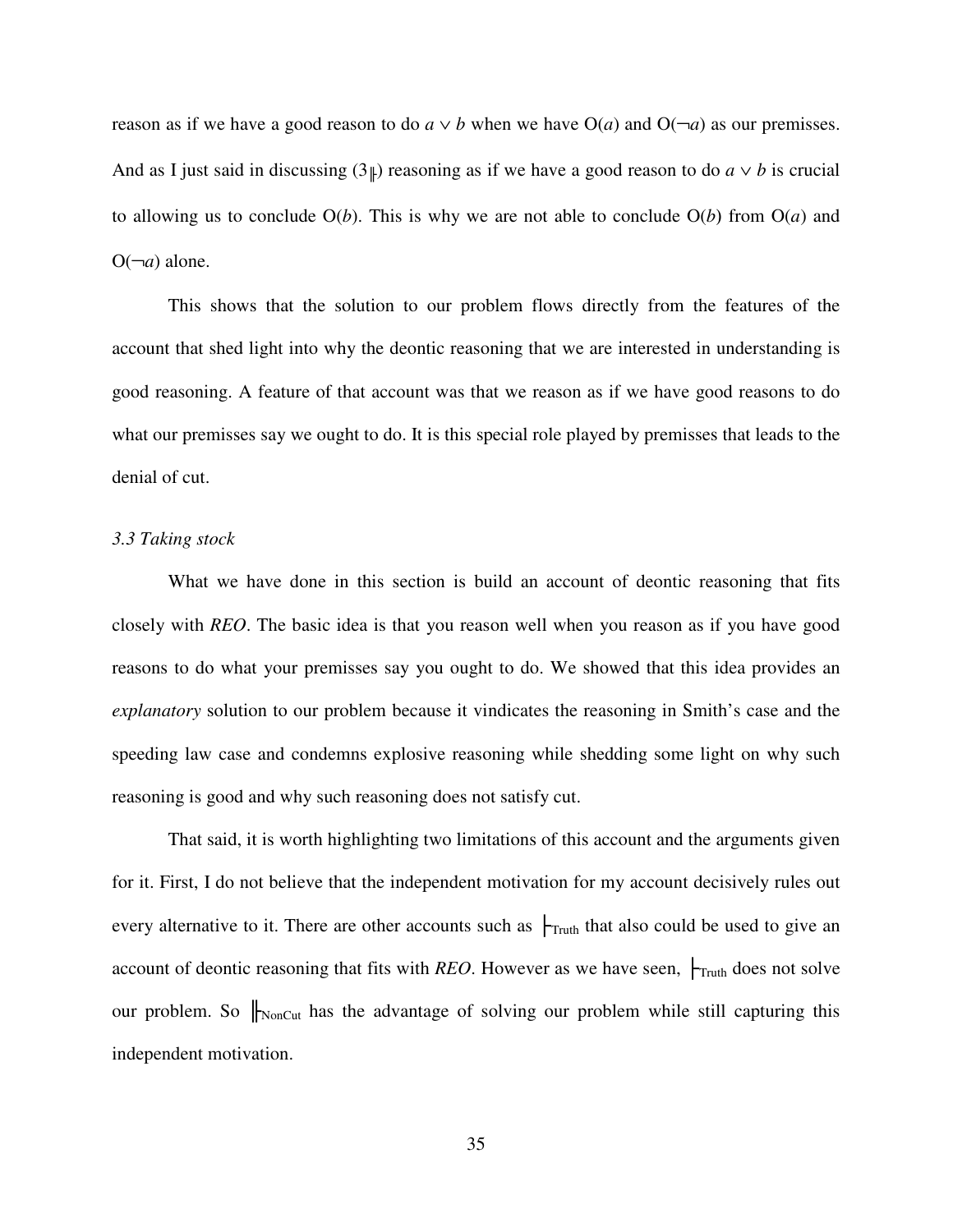A second limitation of my account is that it is built around *REO*, and *REO* was designed to allow conflicting obligations. In this respect, my solution does not add anything novel about what explains the existence of conflicting obligations. What my account contributes instead is a theory of *deontic reasoning*. This has been the central concern of this paper and it is to the distinctive problems about reasoning with conflicting obligations that my account provides an explanatory solution.

Of course, part of why my solution is explanatory is that it is built around *REO*. But in my opinion, it is a virtue of my view that it allows for this kind of tight fit between our account of deontic reasoning and the popular idea in ethics. For these reasons then, I conclude that, my account of deontic reasoning provides an explanatory solution to the problem about reasoning that I introduced at the outset of this paper.

 We have now accomplished the main task of this paper. We began the paper with a problem about how to reason with conflicting obligations (Sect. 0). We saw that this problem cannot be solved by deontic logic and, more generally, cannot be solved by any account that entails that the reasoning consequence relation is both cut and monotonic (Sect. 1). We then took a detour to introduce a particular version of the popular idea in ethics, *REO* (Sect. 2). And in this section we used *REO* along with two further claims to develop an independently plausible account of deontic reasoning (Sect. 3.1) that solves our problem and entails that the reasoning consequence relation is not cut (Sect. 3.2).

Having established our main results, I want to close the paper by considering some other problems (Sect. 4), discussing alternatives to my account (Sect. 5), and drawing a moral about the bearing of my account of reasoning on issues in deontic logic (Sect. 6).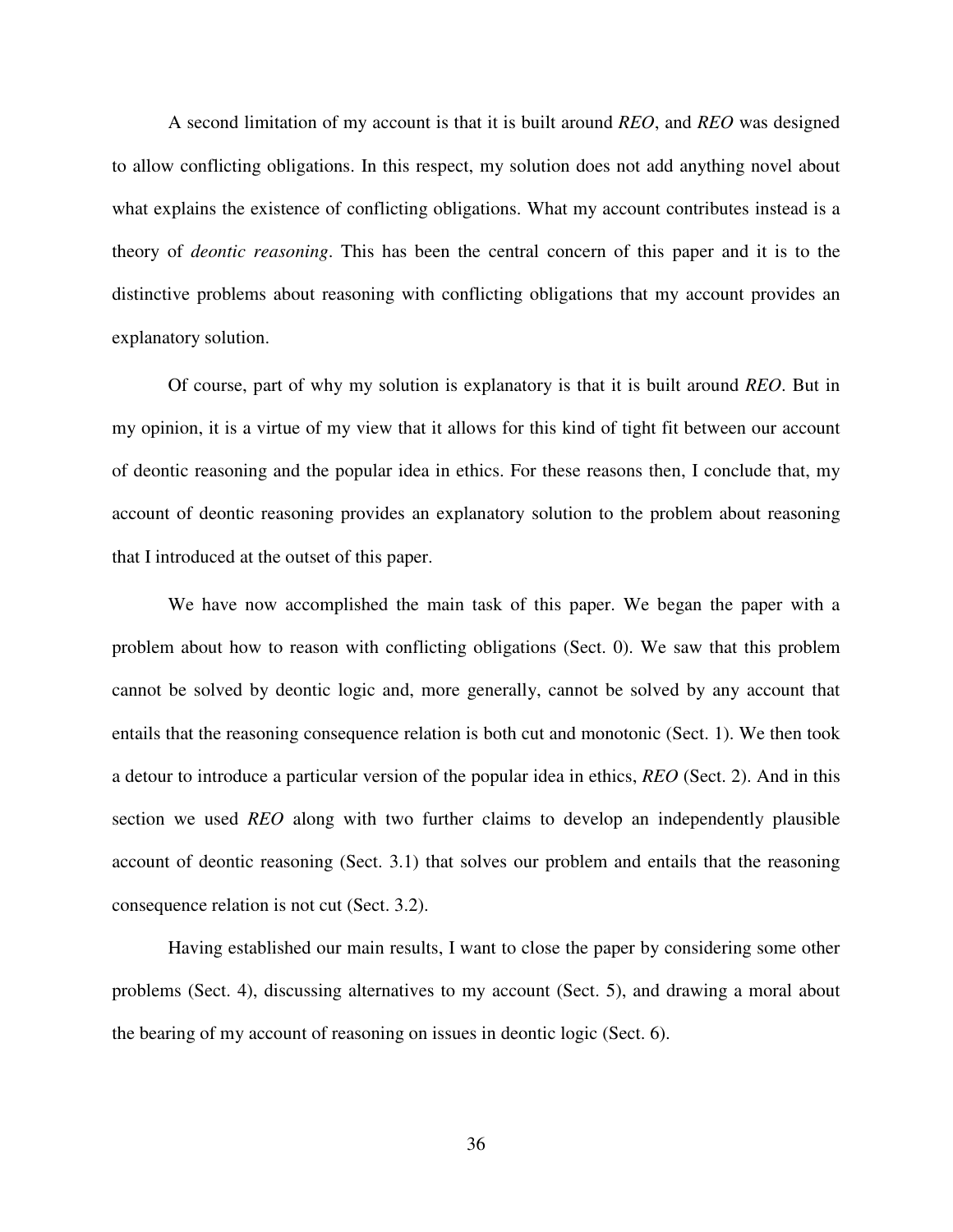### **4. Other problems**

l

As we have seen from our earlier discussion, there is a close albeit imperfect connection between deontic logic and reasoning with conflicting obligations. Since there are a host of problems about conflicting obligations in deontic logic, it is natural to wonder about the corresponding problems for reasoning with conflicting obligations. While I believe that my account can solve the reasoning analogs of the problems about conflicting obligations from deontic logic that I am aware of, it would not be worthwhile for me to discuss each of these problems here. Instead, in this section I will provide a more abstract perspective on my account that will enable the interested reader to easily apply it to different problems concerning reasoning and verify for herself that it solves these problems.<sup>21</sup>

To get this more abstract perspective, consider the following principle:

*The General Reasoning Principle* (GP<sub>||</sub>):  $O(\alpha_1)$ ,  $O(\alpha_2)$ , ... , $O(\alpha_n)$ ||  $O(\beta)$  if M  $\vdash_{PL}$ β for some M such that M is a maximally consistent subset of  $\{\alpha_1, \alpha_2, ..., \alpha_n\}$ <sup>22</sup>

*GP*<sup>∥</sup> succinctly encapsulates the ideas about deontic reasoning that are central to my account.

 Remember my idea about deontic reasoning says that we reason as if we have good reasons to do what our premisses say we ought to do (Sect. 3). And recall that good reasons explain obligations by showing that they follow from a maximal consistent subset of such reasons (Sect. 2). Putting these together, we get that you may conclude 'it ought to be that β' if β follows from a maximal consistent subset of the things your premisses say that you ought to do. And this is what *GP*<sup>∥</sup> says.

<sup>&</sup>lt;sup>21</sup> In making these remarks, I set aside issues concerning permission and conflicting obligations (see, for example, Brink 1994, pp. 235–6). While these issues can be addressed within a generalization of my system that I develop in work in progress, that generalization does not follow from anything that is said below. Thanks to Errol Lord for pressing me about permissions.

 $^{22}$  Cases where a premiss says that a contradiction ought to be prevent this from being a biconditional. To strengthen this to a biconditional I would need to drop clause (i) in my definition of  $\|_{\text{NonCut}}$  or add the condition that none of your premisses say that it ought to be the case that a contradiction holds.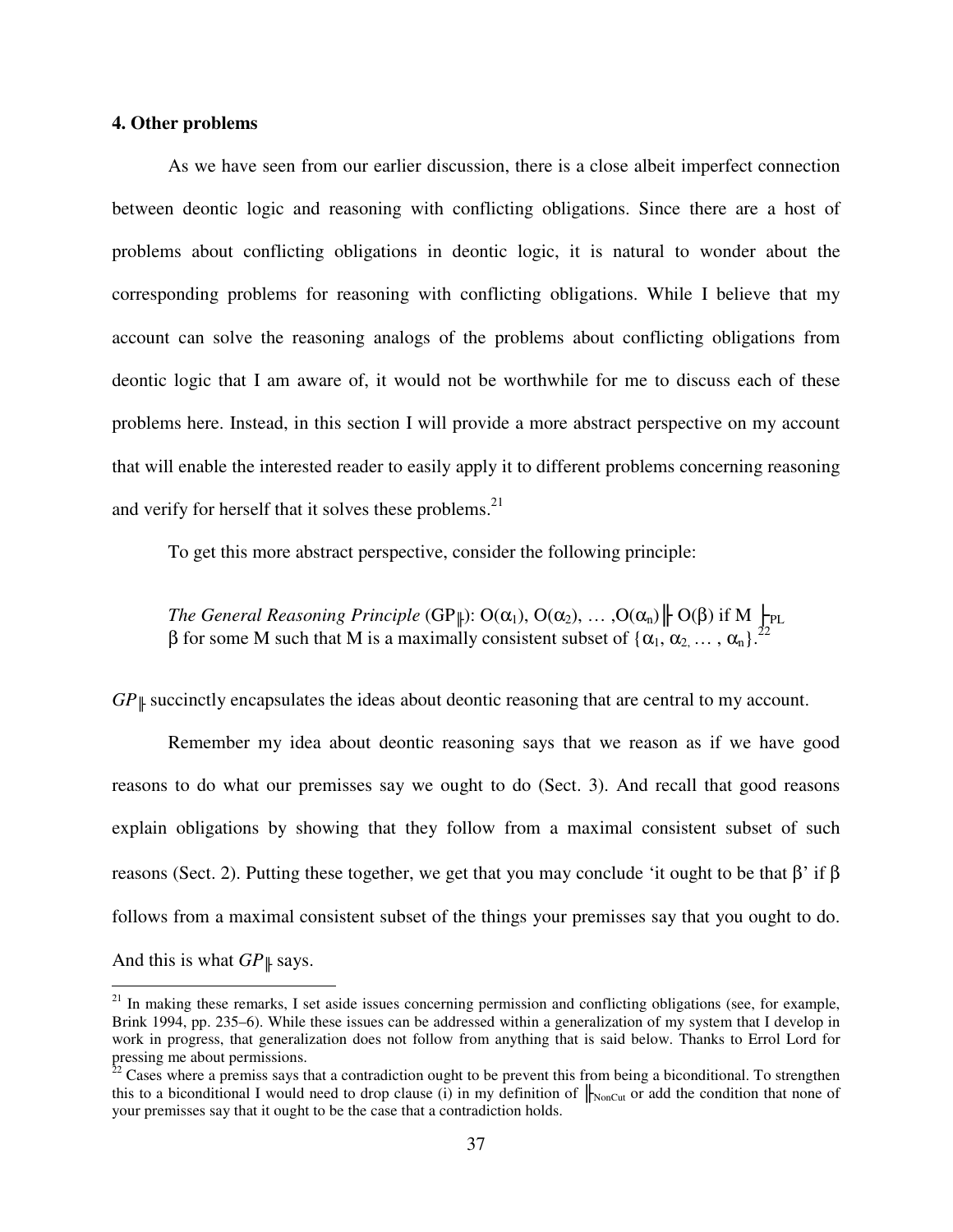$GP$ | also makes it is easy to see how my account avoids the problem that we began the paper with. To appreciate this, let us consider our original problem in a slightly different light. That problem relies on  $ODS$ || and  $SOC$ ||. A natural thought is that we can subsume both of these principles under a more general one:

*General Ought Closure* (GOC<sub>||</sub>): 
$$
O(\alpha_1)
$$
,  $O(\alpha_2)$ , ...,  $O(\alpha_n)$   $\parallel$   $O(\beta)$  if  $\{\alpha_1, \alpha_2, ..., \alpha_n\}$   $\vdash_{PL}\beta$ 

Evidently, if we accept  $GOC_{\parallel}$ , we are immediately committed to explosive reasoning because  ${a, \neg a}$   $\vdash_{PL} b$ . So the problem that we began the paper with can be thought of as a problem about how to restrict  $GOC \, \parallel^{23}$ 

What is nice about  $GP$ <sup> $\parallel$ </sup> is that it tells us what restriction my account puts on  $GOC$ <sup> $\parallel$ </sup>: it restricts *GOC*╟ by only considering what follows from maximal *consistent* subsets of your premisses. And this restriction to maximal consistent subsets seems like the most natural restriction of *GOC*<sup>∥</sup> that an advocate of conflicting obligations can adopt. What's more, with a little effort it is easy to prove that *GP*╟ entails that the reasoning consequence relation has the structural properties that my account says it has (for example, it is not cut and not closed under substitution).<sup>24</sup> And similarly it is not hard to prove that  $GP$ <sup> $\parallel$ </sup> is equivalent to  $GOC$ <sup> $\parallel$ </sup> if your premiss set does not contain conflicting obligations.<sup>25</sup>

then  $A^* R \varphi^*$ .

 $\overline{a}$ 

 $(6\,\,\parallel)\,\mathrm{O}(\neg a)$ ,  $\mathrm{O}(a \vee (a \& b))$   $\parallel \mathrm{O}(a \& b)$ .

 $^{23}$  I owe this way of thinking of our original problem to Jeff Horty. Cf. Schotch and Jennings 1981, pp. 160–161.  $24$  We say:

*R* is *closed under substitution* (in  $\mathcal{L}$ ) just in case if

<sup>(1)</sup> A  $R \varphi$  (where A is a set of sentences of  $\mathcal L$  and  $\varphi$  is sentence of  $\mathcal{L}$  and

<sup>(2)</sup>  $A^*$  and  $\varphi^*$  are the result of uniformly substituting some arbitrary sentence (in  $\mathcal{L}$ ) for an atomic sentence in A and ϕ,

To see that  $\|_{\text{NonCut}}$  is not closed under substitution, we need only use  $GP_{\parallel}$  to check that while we accept  $ODS_{\parallel}$  we do not accept the following clam: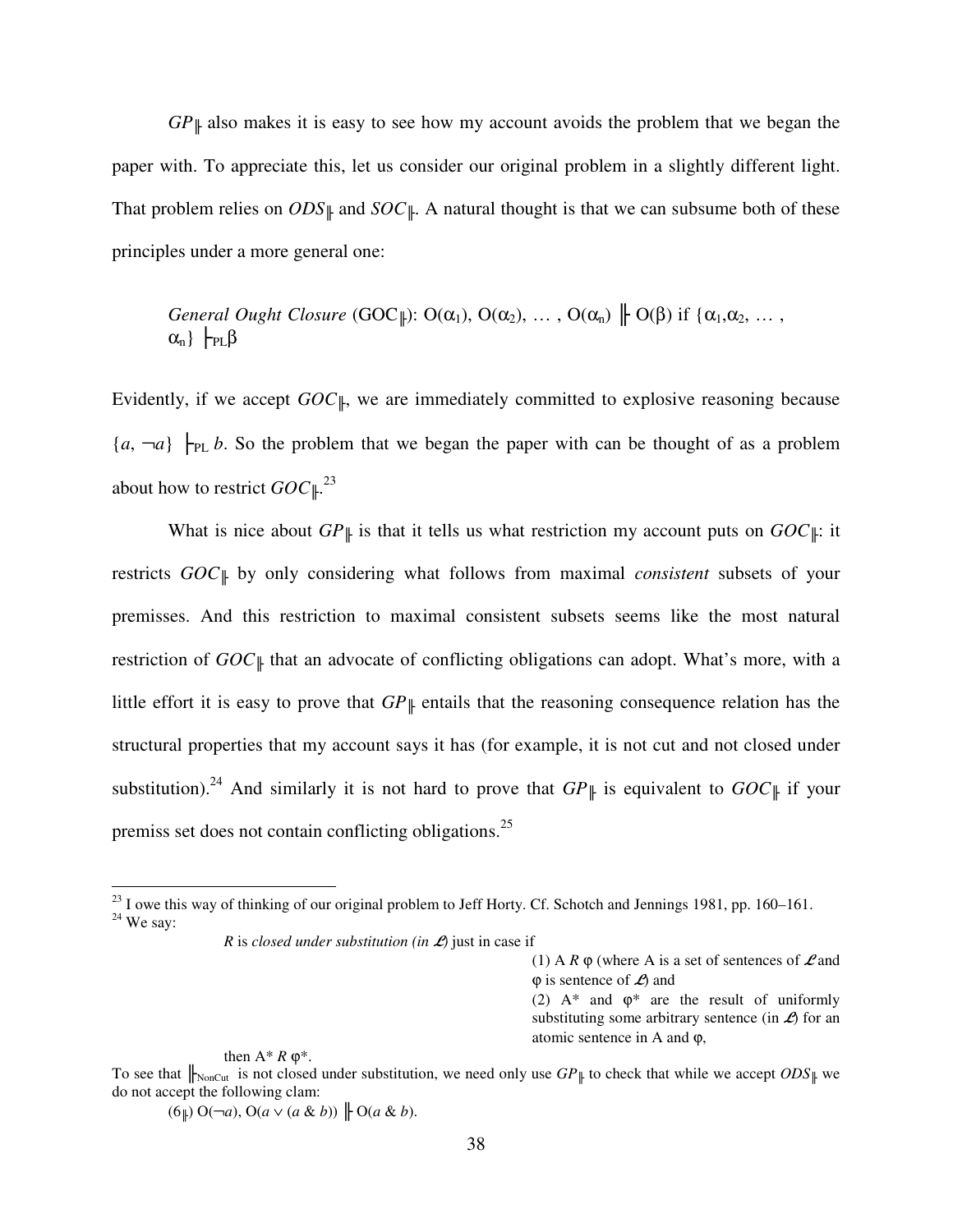In this way, *GP*╟ is a succinct general statement of the main idea behind my account. And since this principle is simple, it will be easy for the interested reader to apply it for herself to various problems concerning reasoning.

#### **5. Alternatives**

 As we know, my account solves the problem that I began the paper with by defining a non-cut reasoning consequence relation. But our result from section 1 suggested that our problem depends on both cut and monotonicity. And since nonmonotonic accounts of reasoning in other domains are familiar, this raises the question of whether there is a nonmonotonic account of deontic reasoning that can lead to an explanatory solution to our problem. So I want to show in this section how to develop a nonmonontic account of deontic reasoning that is a slight variant of  $N$ onCut.<sup>26</sup>

# *5.1* ╟*NonMon*

 $\overline{a}$ 

The easiest way to think of this nonmonotonic account of deontic reasoning is as a relaxation of our original account of deontic reasoning. Recall that our original account says that for *every* premiss you reason as if you have good reasons to do what that premiss says you ought

This is the right result. Assuming that  $O(a \vee (a \& b))$  is logically equivalent to  $O(a)$  because *a* is logically equivalent to  $a \vee (a \wedge b)$ ,  $(6_{\parallel})$  is equivalent to

 $(7 \n\parallel) O(\neg a)$ ,  $O(a) \n\parallel O(a \& b)$ 

which is a kind of explosion result that we should not accept (cf. McNamara 2004, p. 20; Goble 2009, p. 468).

<sup>&</sup>lt;sup>25</sup> These comments require either one of the strengthenings to a biconditional mentioned in n. 22.

<sup>&</sup>lt;sup>26</sup> What about other formal theories of reasoning that are not logics in the narrow sense? While I cannot discuss the details of these views here, it is worth pointing out that one such view known as adaptive deontic logic is strikingly similar to the views developed in this paper and especially this section. Adaptive logic can be thought of as a general theory of 'reasoning as if' (cf. Batens 2008). And adaptive deontic logics are a kind of non-monotonic formalism that has been used to approach our problem (Beirlaen, Straßer, Meheus 2013, Straßer, Meheus, Beirlaen 2012). What's more, this formalism treats the problems discussed here in a similar way. Unfortunately, I must leave it to further work to compare in detail the differences and similarities between my proposal and the interesting proposals made by adaptive logicians.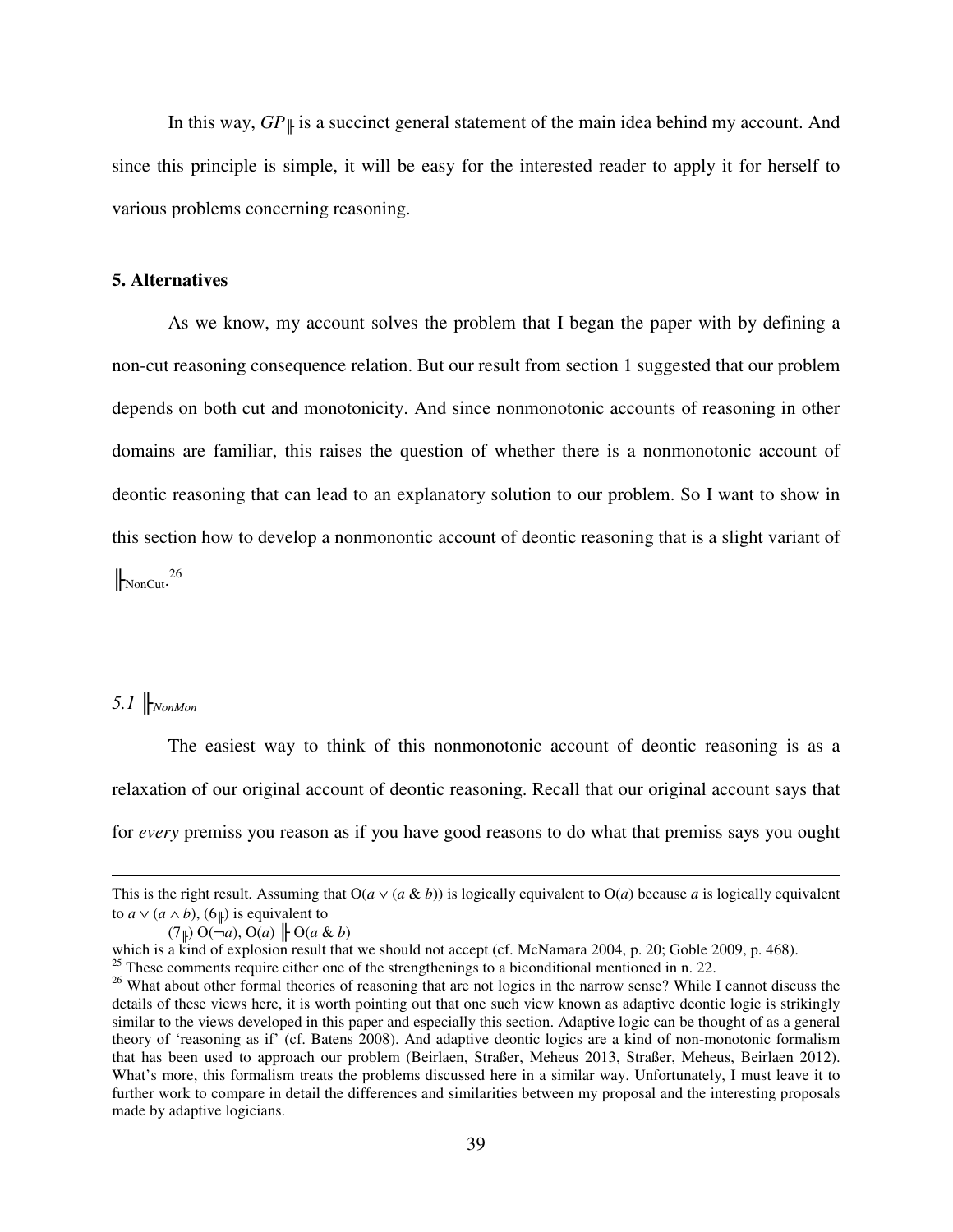to do. The alternative view says that you only reason as if you have good reasons to do what *some privileged subset* of your premisses say that you ought to do.

To get a sense of why you might do this, consider the following abstract example. You have as premisses  $O(a)$  and  $O(a \vee b)$ . Now  $O(a \vee b)$  is not generally sufficient to ensure the truth of  $O(a)$ . But we may suppose  $O(a)$  is sufficient for the truth of  $O(a \vee b)$ . If that is right, it might seem like you should only reason as if you have a good reason to do *a*. After all, O(*a*) is sufficient to ensure that  $O(a \vee b)$  holds. So you really only need to reason as if you have a good reason to do *a* for  $O(a)$  because  $O(a \vee b)$  can 'come along for the ride'.

More generally: when you have some premisses, there will be some (perhaps improper) subset of these premisses, D, such that (i) D ensures the truth of the whole premiss set and (ii) no subset of D entails the truth of the whole premiss set—call this a *minimal deontically sufficient* subset. The idea is that you should only reason as if you have good reasons to do the things in a minimal deontically sufficient subset.

Formally, this idea just amounts to tweaking  $\|_{\text{NonCut}}$  so that it only applies to minimal deontically sufficient subsets:

 $O(\alpha_1)$ ,  $O(\alpha_2)$ , ...,  $O(\alpha_n)$   $\big|_{\text{NonMon}} O(\beta)$  iff, for some minimal deontically sufficient subset D of  $\{O(\alpha_1), O(\alpha_2), \ldots, O(\alpha_n)\},\$ and for every  $\Re$  such that: (i)  $\Re$   $\vdash_{\text{Horty}} \delta$  for all  $\delta \in D$ and (ii)  $\{!(x) \mid O(x) \in D\} \subseteq \Re$  $\mathfrak{R} \models_{\mathrm{Horty}} \mathrm{O}(\beta)^{27}$ 

 $O(a)$ ,  $O(b)$   $\parallel$   $O(a \& b)$ 

 $27$  I have chosen to write 'some minimal deontically sufficient subset' rather than writing 'every minimal ... ' only because it is simplest to introduce the account in this way. All of the points made in the section also apply to the account that we get by writing 'every' rather than 'some'.

There are however two related problems that support adopting the 'every' proposal over the 'some' proposal (these remarks rely on the definition given in n. 28). First the 'some' proposal leads to an intuitively strange account of under we may conclude it  $O(a \& b)$  from premise set that contains  $O(a)$  and  $O(b)$ . We would have: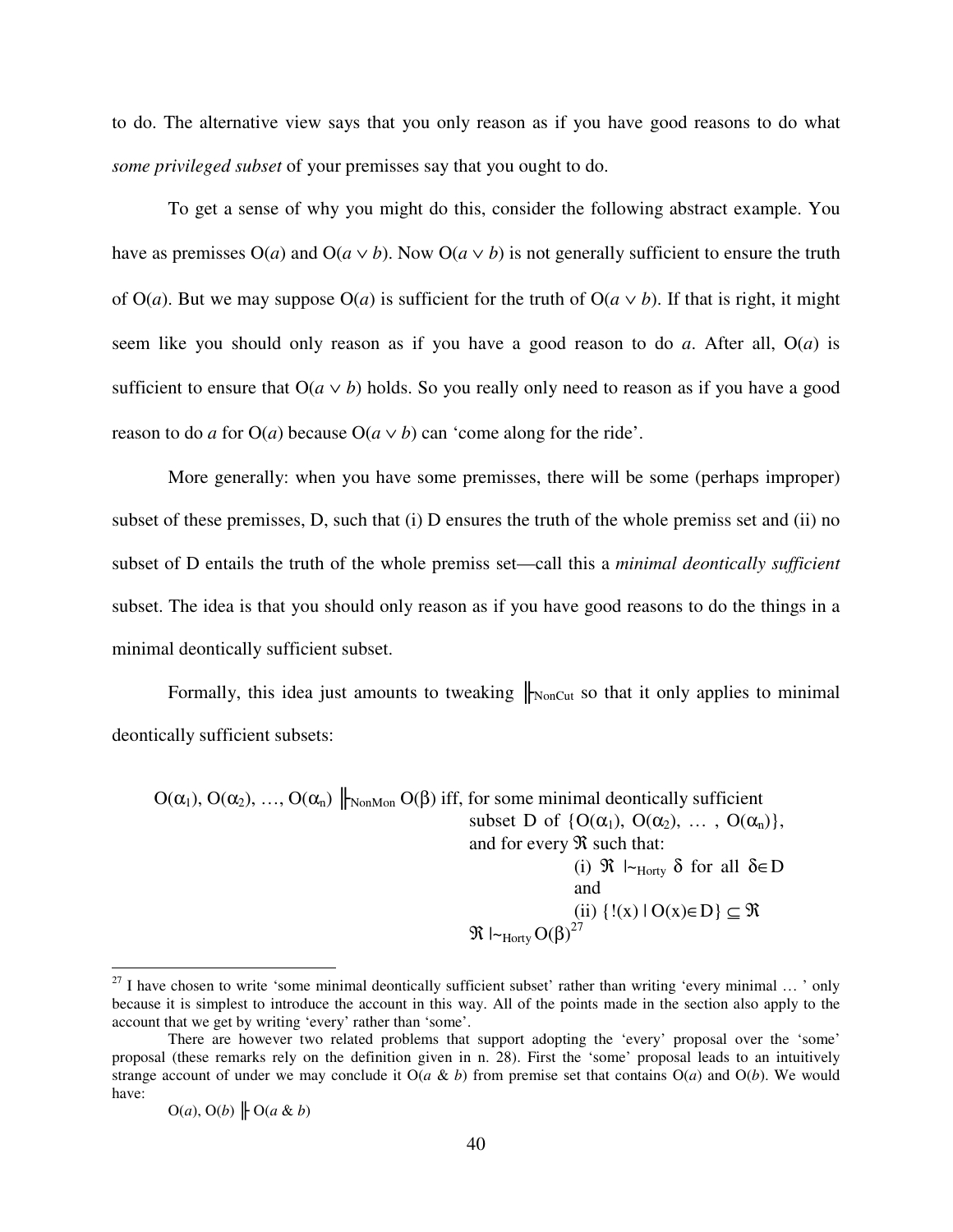As is easy to see, this account is exactly the same as  $\|_{\text{NonCut}}$  except that it says to reason as if you have good reasons to do what is in each minimal deontically sufficient subset. Of course, I have not presented a formal definition of a minimal deontically sufficient subset here. While this can be done, the intuitive idea of such a set is sufficient for our purposes so I will not bother to define the notion in the main text. $28$ 

 Though I will leave the proof of this to the reader who is interested in working through all of the formal details, as promised this account solves our problem because it denies monotonicity. Specifically, while this account like  $\|_{\text{NonCut}}$  accepts  $(1\|), (2\|),$  and  $(4\|),$  it rejects:

 $(3\|\text{)}$  O(*a*) O(¬*a*), O(*a*  $\vee$  *b*)  $\|\text{O}(b)$ 

Since  $(3\mu)$  follows from  $(1\mu)$  assuming monotonicity, this shows that  $\|\cdot\|_{\text{NonMon}}$  is not monotonic. Thus,  $\|_{\text{NonCut}}$  and  $\|_{\text{NonMon}}$  alike solve the problem that we have been considering.

*5.2 Two reasons to prefer* ╟*NonCut*

And we would lack:

 $\overline{a}$ 

O(¬*a* & *b*), O(*a* & ¬*b*), O(*a*), O(*b*), ╟ O(*a* & *b*)

(\*) O(¬*b*), O(¬*a* & *b*), O(*a* & ¬*b*), O(*a*), O(*b*) ╟ O(*a* & *b*)

This oddity is related to a second strange result. While we would not have:

 $(3\vert)$  O(*a*), O( $\neg a$ ), O( $a \lor b$ )  $\vert \vdash$  O(*b*)

we would have:

(\*\*) O(¬*b*), O(*a*),O(¬*a*), O(*a* ∨ *b*) ╟ O(*b*)

That is, if we add  $O(\neg b)$  to our premisses, we can suddenly conclude  $O(b)$ .

But none the less, if we add  $O(\neg b)$  to the premisses we would strangely get  $O(a \& b)$ . That is, we have the following:

Though it takes work to show this, we only get (\*) and (\*\*) because the conclusions follows from one but not all of the minimal deontically sufficient subsets. So the 'every' proposal avoids these problems. I thank the anonymous referee who brought these problems to my attention.  $28$  Here is how to do it:

A is a *deontically sufficient* subset of B iff (1)  $A \subseteq B$  and (2) A  $\vdash_{\text{Truth}} \beta$  for all  $\beta \in B$ .

A is a *minimal deontically sufficient subset* of B iff (1) A is a deontically sufficient subset of B and

<sup>(2)</sup> there is no C such that  $C \subset A$  and C is a deontically sufficient subset of B.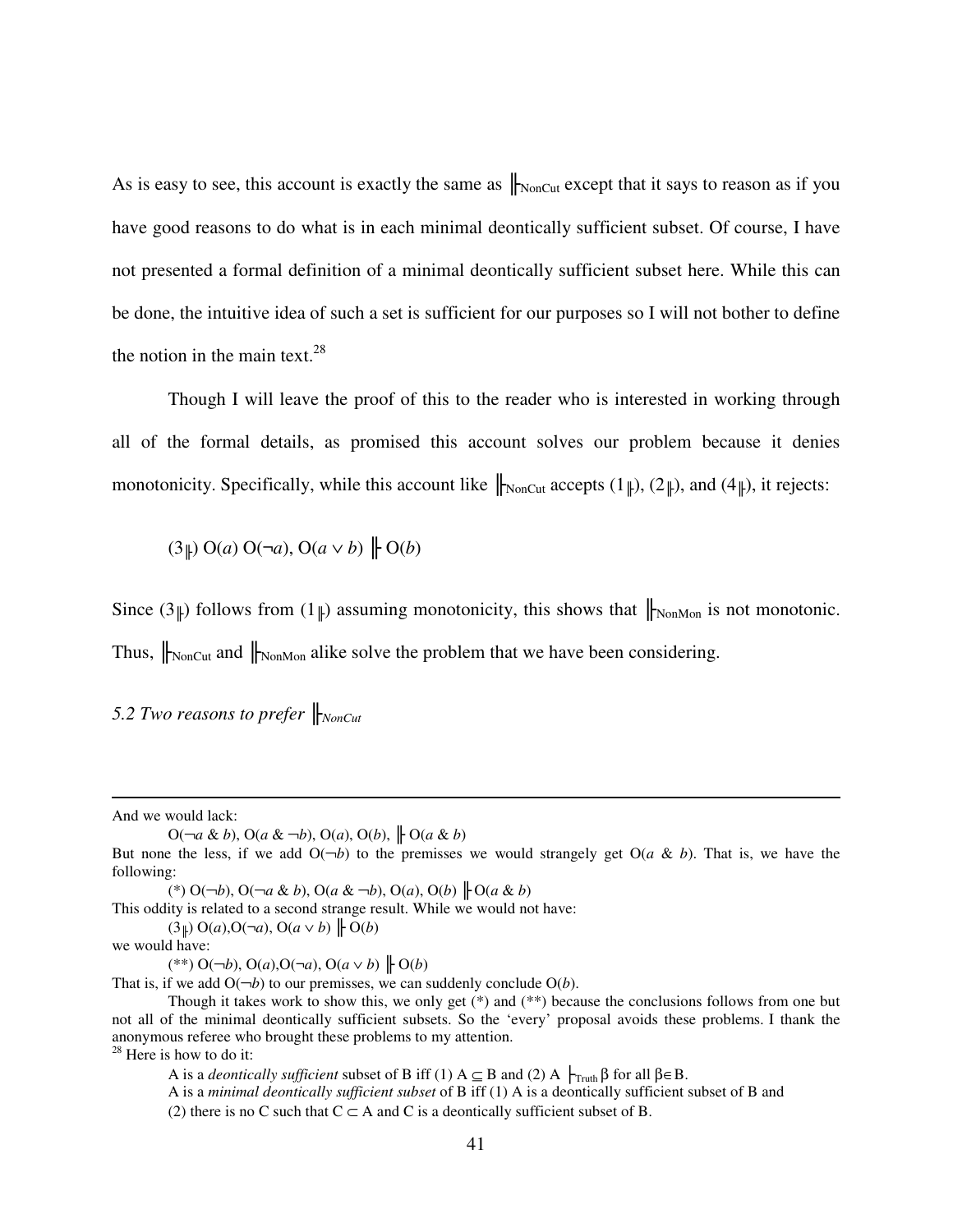That said, I think that there are two reasons to prefer  $\|$ <sub>NonCut</sub> to  $\|$ <sub>NonMon</sub>. The first reason concerns  $(3\vert\vert)$ :

$$
O(a), O(\neg a), O(a \vee b) \upharpoonright O(b)
$$

 $(3\vert\vert)$  is accepted by  $\vert\vert_{\text{NonCut}}$  but rejected by  $\vert\vert_{\text{NonMon}}$ . My first reason for preferring  $\vert\vert_{\text{NonCut}}$  is that reasoning in accordance with  $(3<sub>∥</sub>)$  is good reasoning.

To see why I believe that this is good reasoning, consider the following variant of Smith's case. As before, Smith is a citizen of a just country. The laws of this country require Smith to either fight or perform alternative public service. So Smith ought to fight or serve, O(*f* ∨ *s*). Also as before, Smith is a member of a pacifist religion. So Smith ought not to fight,  $O(\neg f)$ . Now let us add that Smith comes from a family with a strong tradition of military service. So out of filial duty, Smith ought to fight, O(*f*).

In this case, it seems to me that we may conclude that Smith ought to serve,  $O(s)$ . If Smith is deciding what to do, one of the steps in one of his (two incompatible) plans should be serving. Since this reasoning from  $O(f)$ ,  $O(\neg f)$ ,  $O(f \vee s)$  to  $O(s)$  is an instance of (3<sup> $\parallel$ </sup>), I believe that we should accept  $(3\mu)$ . This is my first reason for preferring  $\|_{\text{NonCut}}$ .

My second reason to prefer  $\|_{\text{NonCut}}$  is that it gives a more elegant account of deontic reasoning. To see this, consider the question of how we reason with some arbitrary premiss,  $O(a)$ . The answer according to  $\|_{\text{NonCut}}$  is that we reason as if we have a good reason to do *a*. The answer according to  $\|_{\text{NonMon}}$ , however, is not straightforward.

According to  $\|_{\text{NonMon}}$ , a premiss first plays a holistic role in determining a minimal deontically sufficient subset. Then if the premiss is not in a minimal deontically sufficient subset,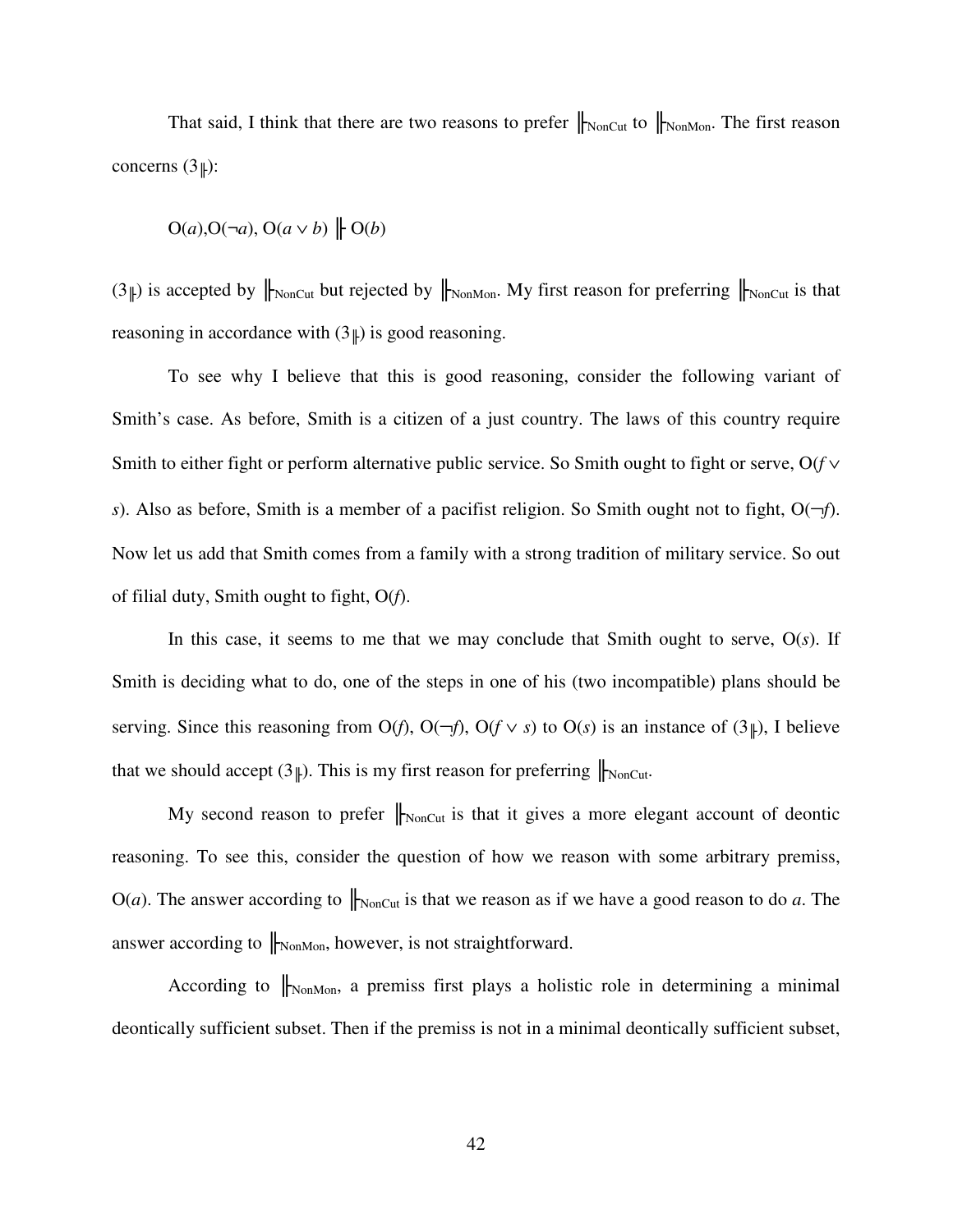it plays no further role. If the premiss,  $O(a)$ , is in a minimal deontically sufficient subset, then you reason as if you have a good reason to do *a*.

Obviously this is more complicated than the answer provided by  $\|$ <sub>NonCut</sub>. And one vivid way to see the undesirable results of this complication is to consider the restriction  $\|_{\text{NonMon}}$ places on *GOC*⊪:

 $O(\alpha_1)$ ,  $O(\alpha_2)$ , ..., $O(\alpha_n)$   $\parallel$   $O(\beta)$  if, for some D such that D is a minimal deontically sufficient subset of  $\{O(\alpha_1), O(\alpha_2), \ldots, O(\alpha_n)\}\$  and for some M such that M is a maximal consistent subset of  $\{x \mid O(x) \in D\}$ ,  $M \models_{PL} \beta$ .

Evidently, this restriction lacks *GP*╟'s straightforward elegance. So this my second reason to prefer  $\|$ <sub>NonCut</sub>.

For these two reasons then,  $\|_{\text{NonCut}}$  may be the better account of deontic reasoning.<sup>29</sup> None the less, we should remember that both of these accounts of deontic reasoning provide explanatory solutions to our problems concerning reasoning with conflicting obligations.

#### **6. Conclusion**

 $\overline{a}$ 

Interestingly, having such an account of reasoning with conflicting obligations not only solves the problems that we set out to solve in this paper but also has consequences for issues in deontic logic. As I hinted at earlier, the rich literature in deontic logic has been concerned with developing logics that validate many inferences and allow for conflicting obligations without leading to inconsistency or explosion. It is important to know that since at least Chellas 1974 there have been logics that allow conflicting obligations without leading to inconsistency and

<sup>&</sup>lt;sup>29</sup> Another potential problem with  $\|_{\text{NonMon}}$  is that it does not have the property of *cautious monotonicity*: *Cautious Monotonicity*: if A  $\| \varphi \rangle$  and A  $\| \gamma$ , then A,  $\varphi \parallel \gamma$ .

To see that  $\|_{\text{NonMon}}$  is not cautious monotonic, the interested reader may work through an example where A is  $\{O(a),\}$ O( $\neg a$ ), O(*b*)}, φ is O(*a* & *b*), and γ is O( $\neg a$  & *b*). Thus both  $\parallel_{\text{NonCut}}$  and  $\parallel_{\text{NonMon}}$  fail to be *cumulative relations* (relations that are both cut and cautious monotonic). In this respect, they are both subject to the worries discussed in n. 8. I thank Lou Goble for asking me whether  $\|_{\text{NonMon}}$  is cautious monotonic.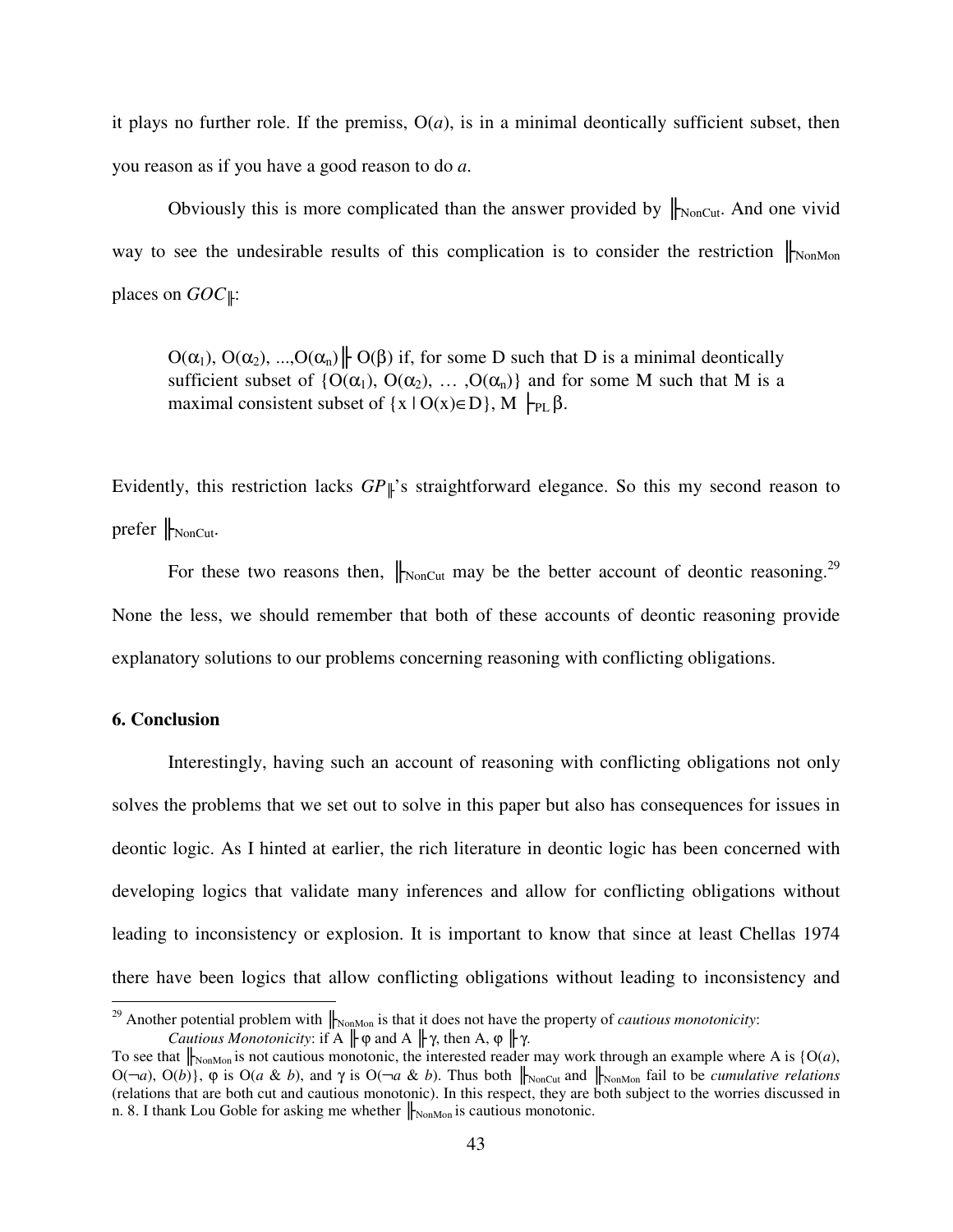explosion. The problem that continues to occupy the attention of theorists is the problem of developing a logic that not only does this but also validates lots of inferences. In particular, deontic logicians have tried to develop logics that have enough valid inferences to explain the reasoning in cases like Smith's case and the speeding law case.

 My account calls the idea that we have good reason to search for a logic that validates inferences corresponding to those cases in doubt. Because my account provides a direct explanation of the reasoning in these cases, there is little reason for us to insist on using the resources of deontic logic to explain them.<sup>30</sup> This means that it is mistaken to think that we should be unsatisfied with a deontic logic that does not validate enough inferences to explain these cases.

The upshot is that the account of reasoning with conflicting obligations that I have provided alleviates the need to move beyond the logics of conflicting obligations that we have had since the mid-1970s. Thus, one of the consequences of the account developed here is that we can be satisfied with these relatively weak logics.

Let us take stock: What we saw in this paper is that those who believe that there are conflicting obligations face a problem about understanding reasoning that cannot be adequately resolved by appeal to deontic logic. We then developed an account of reasoning with conflicting obligations that provides an explanatory solution to this problem. And we saw that this account looks to be promising general theory of deontic reasoning. Ultimately, it is this ability to provide

l

<sup>&</sup>lt;sup>30</sup> So I disagree with Lou Goble (2005) who worries about using a consequence relation that is not a logical consequence relation to account for Smith's case: 'It does not give an account of the ordinary validity of the original argument regarding Smith's service. Instead it offers a weaker substitute, perhaps to explain the appearance of (ordinary) validity' (p. 407). My view is that in the first instances our firmest judgement about Smith's case is that it is a piece of good reasoning. As I see it, deontic logicians have taken this as evidence that the relevant inference is valid. But since my account directly explains why it is good reasoning, there is no reason to try to account for this in terms of validity.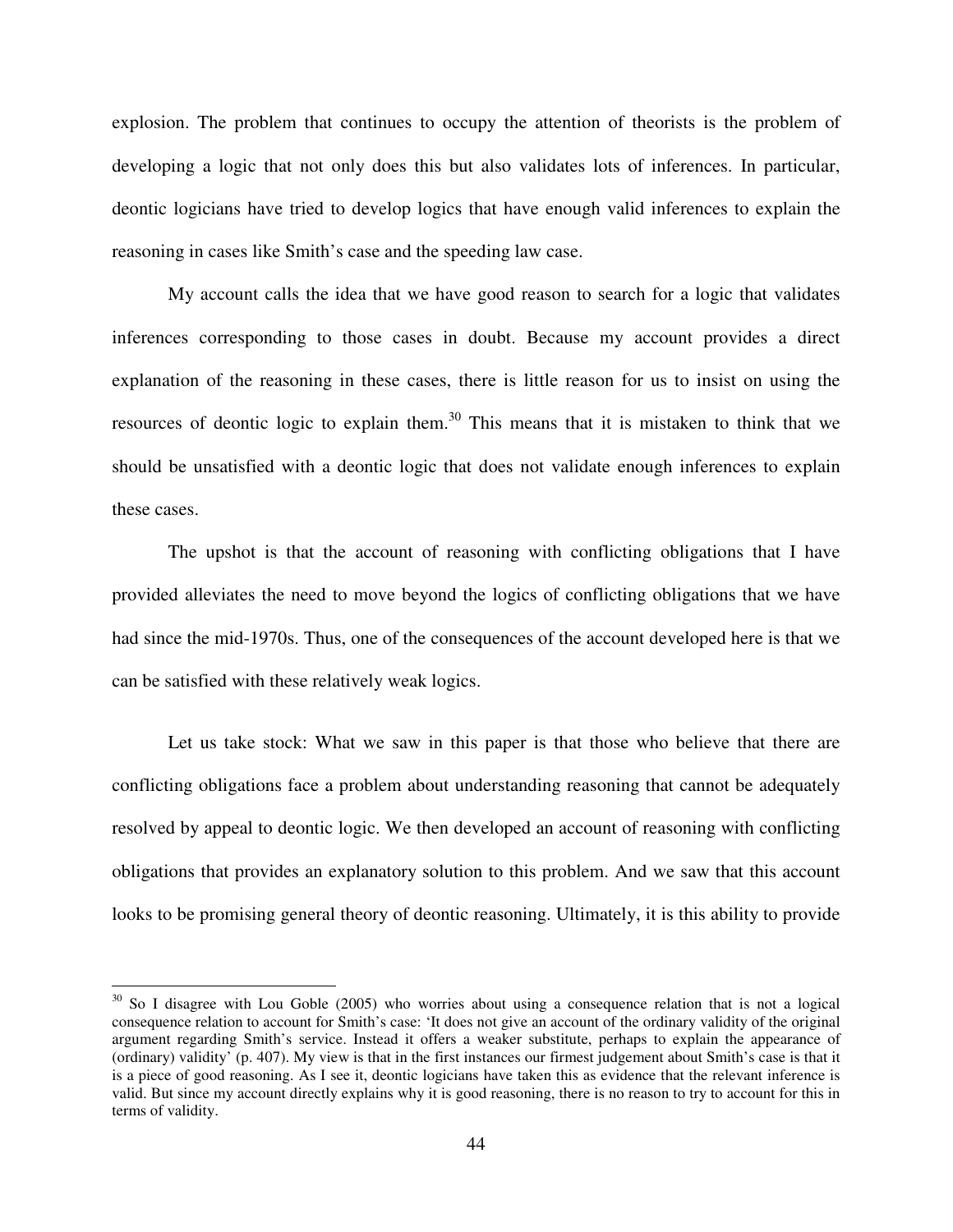a general explanatory solution to our problems concerning deontic reasoning that I think is the main piece of evidence in favour my account.

And while I admit more work remains to be done to provide a fully worked out picture of deontic reasoning, the work I have done here is enough to equip the advocate of conflicting obligations with an account that they can use to solve the main problems about reasoning for their approach. More generally, I hope to have shown that there are distinctive problems concerning reasoning with conflicting obligations and that addressing these problems requires us to think hard about issues in both ethics and deontic logic. $31$ 

 $31$  Some of the ideas in this paper have been presented at the 2011 central APA session on deontic logic, the USC Speculative Society, Formal Ethics 2012, and the USC Deontic Modals Workship. I thank the organizers, audience, and participants of these conferences. For helpful comments and discussion on this ideas of this paper, I thank Justin Dallman, Steve Finlay, Ben Lennertz, Errol Lord, Matt Lutz, Ryan Millsap, Kenny Pearce, Doug Portmore, Indrek Reiland, Jacob Ross, Barry Schein, Johannes Schmitt, Sam Shpall, Justin Snedegar, Scott Soames, Gabriel Uzquiano-Cruz, Aness Webster, Ralph Wedgwood, and especially Lou Goble and Jeff Horty. I also thank the anonymous referees at *Mind* as well as Thomas Baldwin for detailed feedback. I would most of all like to thank Mark Schroeder who has provided me with invaluable advice and criticism on every issue at every stage of this project. Finally, I thank the USC Provost's PhD Fellowship and the Russell Fellowship for support.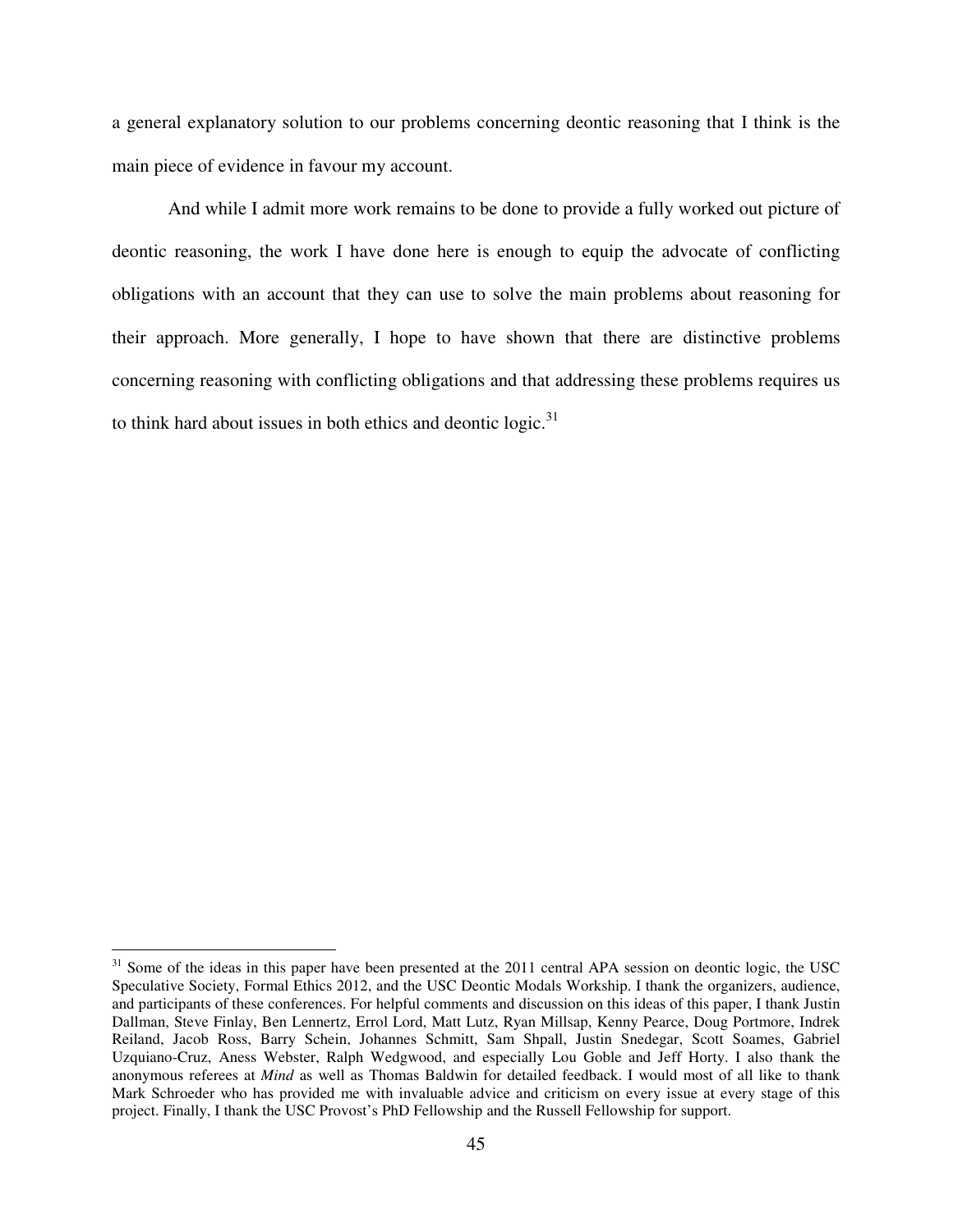#### References

Batens, Diderik 2007. 'A Universal Logic Approach to Adaptive Logics'. *Logica Universalis*, 1, pp. 221–42.

Beirlaen, M., C. Straßer, and J. Meheus 2013: 'An Inconsistency-Adaptive Deontic Logic for Normative Conflicts'. *Journal of Philosophical Logic*, 42, pp. 285–315.

- Brink, David 1994: 'Moral Conflict and Its Structure'. *Philosophical Review*, 103, pp. 215–47.
- Burgess, John 2009: *Philosophical Logic*. Princeton: Princeton University Press.
- Cariani, Fabrizio forthcoming: '*Ought* and Resolution Semantics'. Forthcoming in *Nous*.
- Castañeda, Henri Neri. 1981: 'The Paradoxes of Deontic Logic'. In Hilpinen 1981, pp. 37–86.
- Chellas, Brian 1974: 'Conditional Obligation'. In Stenlund 1974, pp. 23–33.
- —1980: *Modal Logic*. Cambridge: Cambridge University Press.
- Dancy, Jonathan 2004: *Ethics without Principle*. Oxford: Oxford University Press.
- Gabbay, D., C. Hodger, and J. Robinson 1994: *Handbook of Artificial Intelligence and Logic Programming*, volume 3. Oxford: Oxford University Press.
- Gabbay, D., J. Horty, R. van der Meyden, and L. van der Torre (eds) forthcoming: *Handbook of Deontic Logic and Normative Systems*. London: College Publications
- Goble, Lou 2005: 'A Logic for Deontic Dilemmas'. *Journal of Applied Logic*, 3, pp. 461–83.
- —2009: 'Normative Conflicts and the Logic of 'Ought''. *Nous*, 43, pp. 450–89.
- —forthcoming: 'Prima Facie Norms, Normative Conflicts, and Dilemmas'. Forthcoming in Gabbay, Horty, van der Meyden, and van der Torre forthcoming.
- Goodman, Nelson 1955: *Fact, Fiction, and Forecast*. Cambridge: Harvard University Press.
- Gowans, Christopher (ed) 1987a: *Moral Dilemmas.* Oxford: Oxford University Press.
- —1987b: 'Introduction'. In his 1987a, pp. 3–33.
- Hansen, Jörg 2005: 'Conflicting Imperatives and Dyadic Deontic Logic'. *Journal of Applied Logic*, 3, pp. 484–511.
- —2007: 'Prioritized Conditional Imperatives'. *Autonomous Agents and Multi-Agent Systems*, 17, pp. 11–35.
- Hilpinen, Risto (ed) 1971: *Deontic Logic: Introductory and Systematic Readings.* Dordrecht: D. Reidel.
- —(ed) 1981: *New Studies in Deontic Logic: Norms, Actions, and the Foundations of Ethics*. Dordrecht: D. Reidel.
- and Dagfinn Føllesdal 1971: 'Deontic Logic: An Introduction'. In Hilpinen 1971, pp. 1–35
- Horty, John 1993: 'Deontic Logic as Founded on Nonmonotonic Logic'. *Annals of Mathematics and Artificial Intelligence*, 9, pp. 69–91.
- —1994: 'Moral Dilemmas and Nonmonotonic Logic'. *Journal of Philosophical Logic*, 23, pp. 35–65.
- —1997: 'Nonmonotonic Foundations for Deontic Logic'. In Nute 1997, pp. 17–44.
- —2003: 'Reasoning with Moral Conflicts'. *Nous*, 37, pp. 557–605.
- —2012: *Reasons as Defaults*. Oxford: Oxford University Press.
- Hume, David 1739: *A Treatise of Human Nature*, P.H. Nidditch (ed), 2nd edition. Oxford: Oxford University Press. 1978.
- Lemmon, E.J 1962: 'Moral Dilemmas'. *The Philosophical Review*, 70, pp. 139–158.
- Makinson, David 1994: 'General Patterns in Nonmonotonic Reasoning'. In Gabbay, Hodger, and Robinson 1994, pp. 35–110.
- Marcus, Ruth Barcan 1980: 'Moral Dilemmas and Consistency'*Journal of Philosophy*, 77, pp. 121–36.
- McConnell, Terrance 2010: 'Moral Dilemmas'. *Stanford Encyclopedia of Philosophy* [online encyclopedia], Summer 2010 Edition, <http://plato.stanford.edu/archives/sum2010/entries/moral-dilemmas/>, accessed 23 July 2010.
- McNamara, Paul. 2004: 'Agential Obligation as Non-Agential Personal Obligation Plus Agency'. *Journal of Applied Logic*, 2, pp. 117–52.
- Nagel, Thomas 1970: *The Possibility of Altruism*. Princeton: Princeton University Press.
- —1979: *Mortal Questions*. Cambridge: Cambridge University Press.
- —1979: 'The Fragmentation of Value'. In Gowans 1987a, pp. 174–87. Originally published in Nagel 1979.
- Nair, Shyam MS-a: 'Conflicting Reasons, Unconflicting Obligations'
- Nair, Shyam MS-b: 'Must Good Reasoning be Cumulative Transitive?'
- Nute, Donald (ed) 1997: *Defeasible Deontic Logic*. Dordrecht: Kluwer.
- and Xiaochang Yu 1997: 'Introduction'. In Nute 1997, pp. 1–18.
- Parfit, Derek 2011: *On What Matters*. Oxford: Oxford University Press.

Pietroski, Paul 1993: 'Prima Facie Obligation, Ceteris Paribus Laws in Moral Theory'. *Ethics*, 103, pp. 489–515.